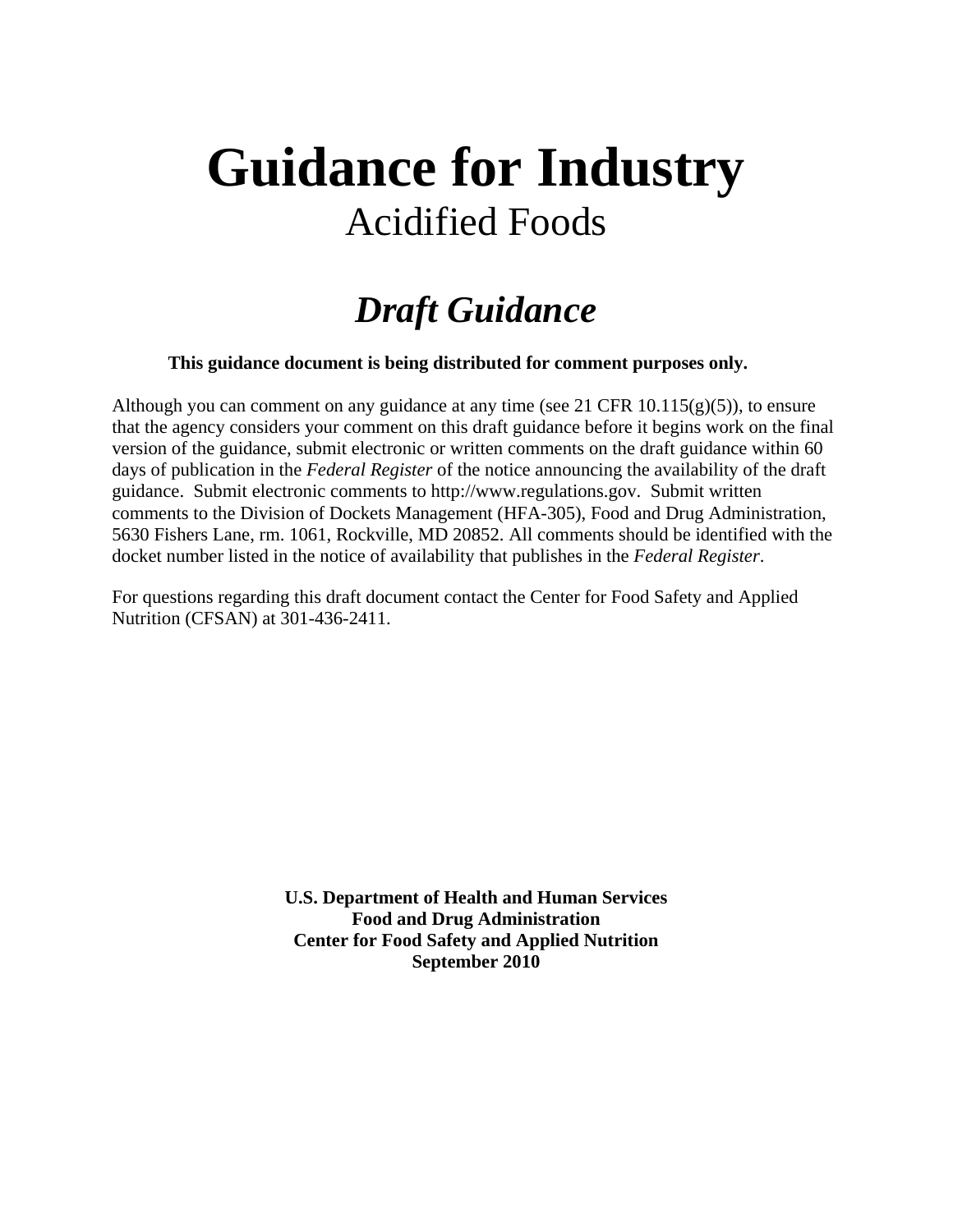*Draft — Not for Implementation* 

# **Table of Contents**

- **[I.](#page-3-0) [Introduction](#page-3-0)**
- **[II.](#page-4-0) [Background](#page-4-0)**
	- **[A.](#page-4-0) [CGMP Requirements for Low-Acid Foods and Acidified Foods](#page-4-0)**
	- **[B.](#page-5-0) [Emergency Permit Control Requirements for Acidified Foods](#page-5-0)**
- **[III.](#page-6-0) [Discussion and Recommendations](#page-6-0)**
	- **[A.](#page-6-0) [Acid Foods](#page-6-0)**
	- **[B.](#page-8-0) [Acidified Foods](#page-8-0)**
	- **[C.](#page-9-0) [Fermented Foods](#page-9-0)**
	- **[D.](#page-10-0) [Foods That Are Stored, Distributed and Retailed under Refrigeration](#page-10-0)**
	- **[E.](#page-10-0) [Repacking Acidified Foods](#page-10-0)**
	- **[F.](#page-10-0) [Reprocessing Acidified Foods](#page-10-0)**
	- **[G.](#page-10-0) [Equilibrium pH and Finished Equilibrium pH](#page-10-0)**
	- **[H.](#page-11-0) [Acid Food\(s\) Containing Small Amounts of Low-Acid Food\(s\)](#page-11-0)**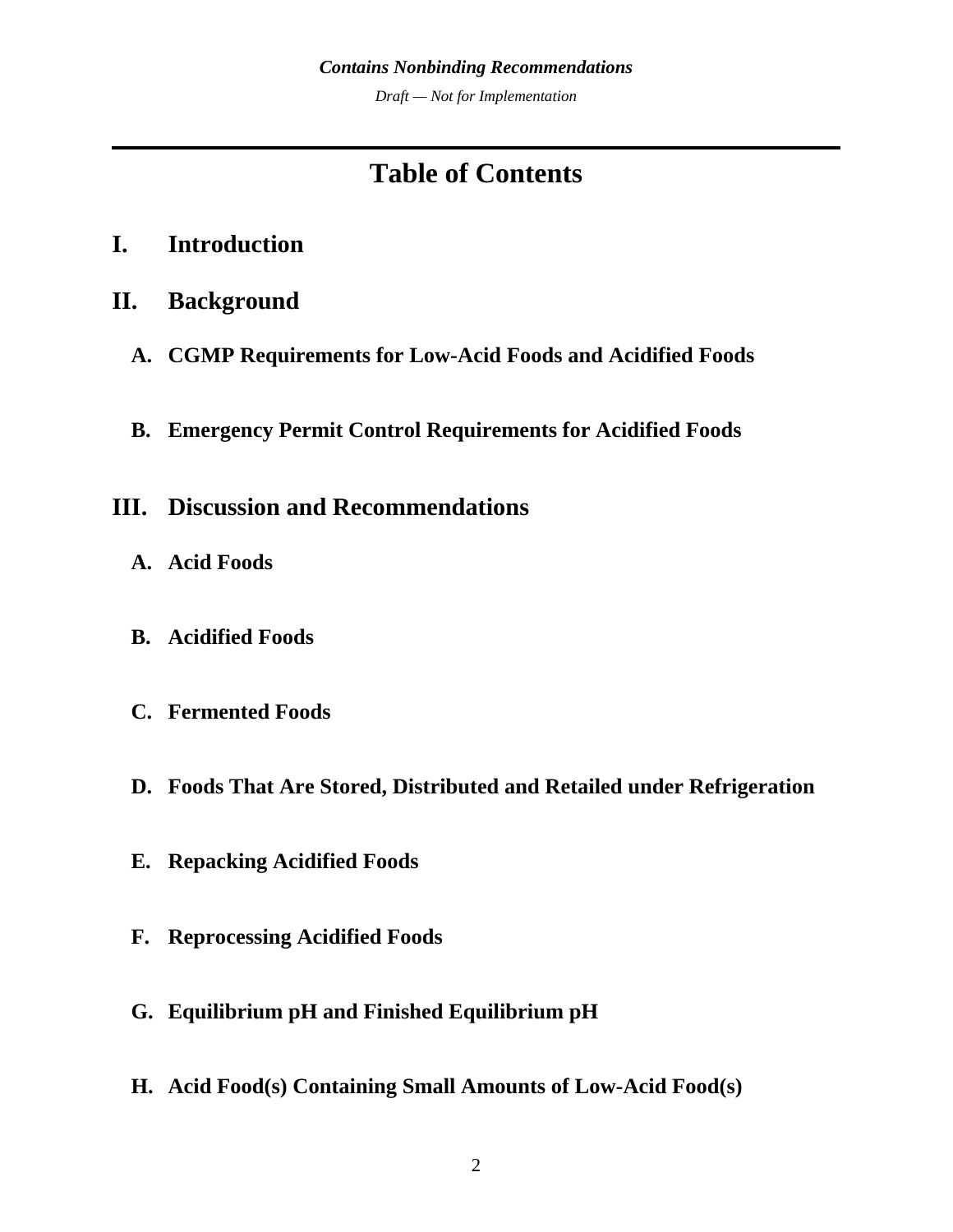# *Contains Nonbinding Recommendations Draft — Not for Implementation*

- **[I.](#page-24-0) [Fermented Food\(s\) Containing Small Amounts of Low-Acid Food\(s\)](#page-24-0)**
- **[J.](#page-25-0) [Processing Acidified Foods](#page-25-0)**
- **[K.](#page-30-0) [Quality Control Procedures to Address Spoilage](#page-30-0)**

# **[IV.](#page-31-0) [Examples of Books Available for Purchase](#page-31-0)**

# **[V.](#page-31-0) [References](#page-31-0)**

**[Appendix 1. Examples of the Application of Tables 2 Through 6](#page-33-0)  [For Evaluating An Acid Food Containing Small Amounts of Low-](#page-33-0)[Acid Food\(s\)](#page-33-0)**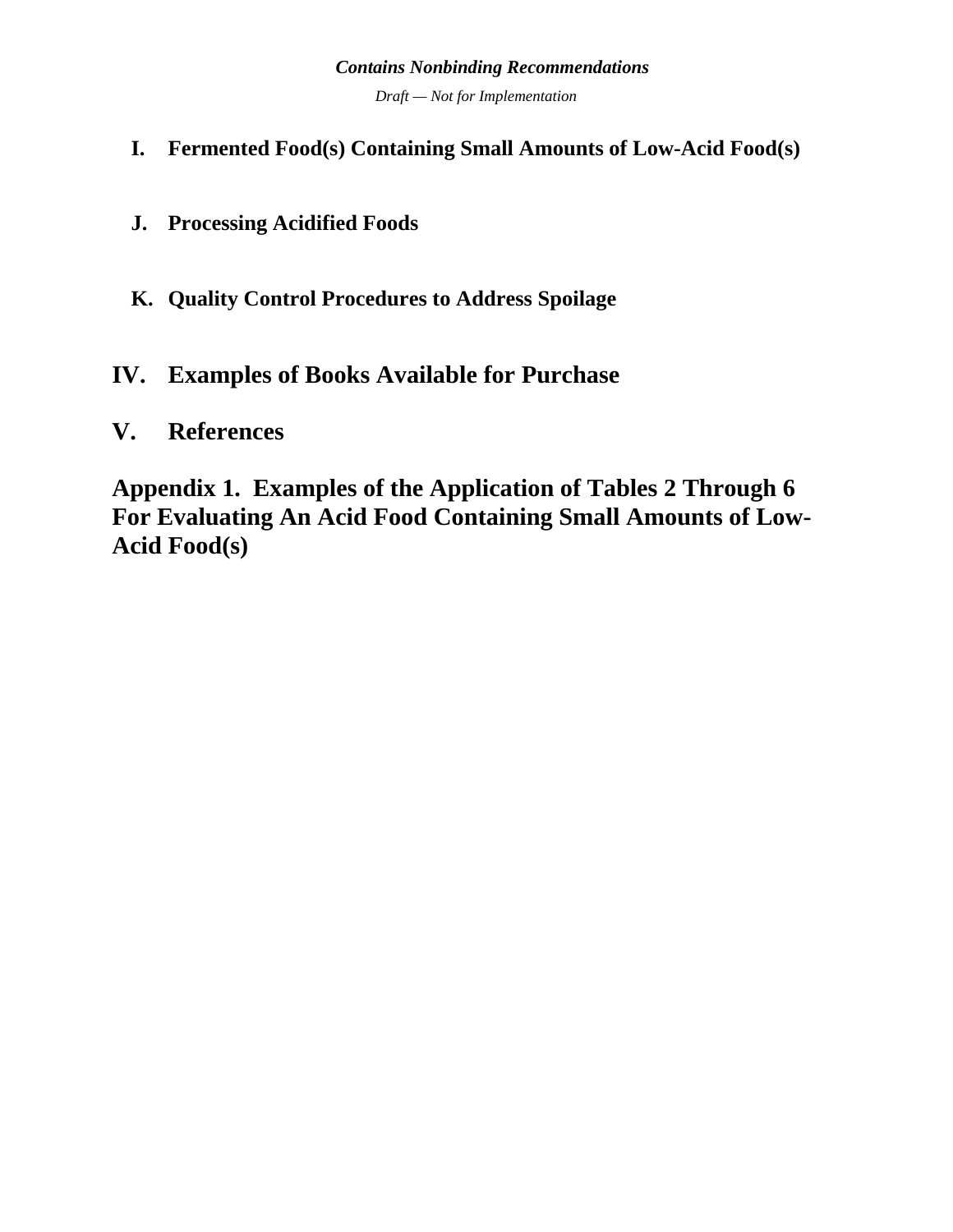*Draft — Not for Implementation*

# **Guidance for Industry[1](#page-3-1) Acidified Foods**

<span id="page-3-0"></span>This draft guidance, when finalized, will represent the Food and Drug Administration's (FDA's) current thinking on this topic. It does not create or confer any rights for or on any person and does not operate to bind FDA or the public. You can use an alternative approach if the approach satisfies the requirements of the applicable statutes and regulations. If you want to discuss an alternative approach, contact the FDA staff responsible for implementing this guidance. If you cannot identify the appropriate FDA staff, call the telephone number listed on the title page of this guidance.

# **I. Introduction**

1

This guidance is intended for processors of acidified foods, fermented foods<sup>[2](#page-3-2)</sup>, and acid foods<sup>[3](#page-3-3)</sup>. It pertains to the current good manufacturing practice (CGMP) requirements in 21 CFR part 114 for acidified foods and to the "Specific Requirements and Conditions for Exemption From or Compliance With an Emergency Permit" for acidified foods in 21 CFR 108.25 and is intended to assist commercial food processors in determining whether their food products are subject to these regulations. It also provides FDA's (our) current thinking on several topics related to the processing of, and process filings for, acidified foods and describes a voluntary program for processors of foods that may not be subject to the regulations for acidified foods. Under the voluntary program, processors may submit process filings for these foods to facilitate our determinations regarding the regulatory status of their foods during inspection of a processor's facility and when their foods are offered for import. Taking part in this voluntary program does not automatically subject processors to the acidified food regulations.

FDA's guidance documents, including this guidance, do not establish legally enforceable responsibilities. Instead, guidances describe the Agency's current thinking on a topic and should be viewed only as recommendations, unless specific regulatory or statutory requirements are

<span id="page-3-1"></span><sup>&</sup>lt;sup>1</sup> This guidance has been prepared by the Office of Food Safety in the Center for Food Safety and Applied Nutrition at the U.S. Food and Drug Administration.

<span id="page-3-2"></span> $2^2$  Fermented dairy products, such as yogurt, are a separate category that is not relevant to the fermented foods that are the subject of this document.

<span id="page-3-3"></span> $3$  Low-acid foods are foods, other than alcoholic beverages, with a finished equilibrium pH greater than 4.6 and a water activity greater than 0.85, except that tomatoes and tomato products having a finished equilibrium pH less than 4.7 are not classed as low-acid foods (21 CFR 113.3(n)). Acidified foods are low-acid foods to which acid(s) or acid food(s) are added; they have a water activity greater than 0.85 and have a finished equilibrium pH of 4.6 or below (21 CFR 114.3(b)). Acid foods are foods that have a natural pH of 4.6 or below (21 CFR 114.3(a)). Fermented foods, as discussed in this guidance, are low-acid foods subjected to the action of acid-producing microorganisms to reduce the pH of the food to 4.6 or below.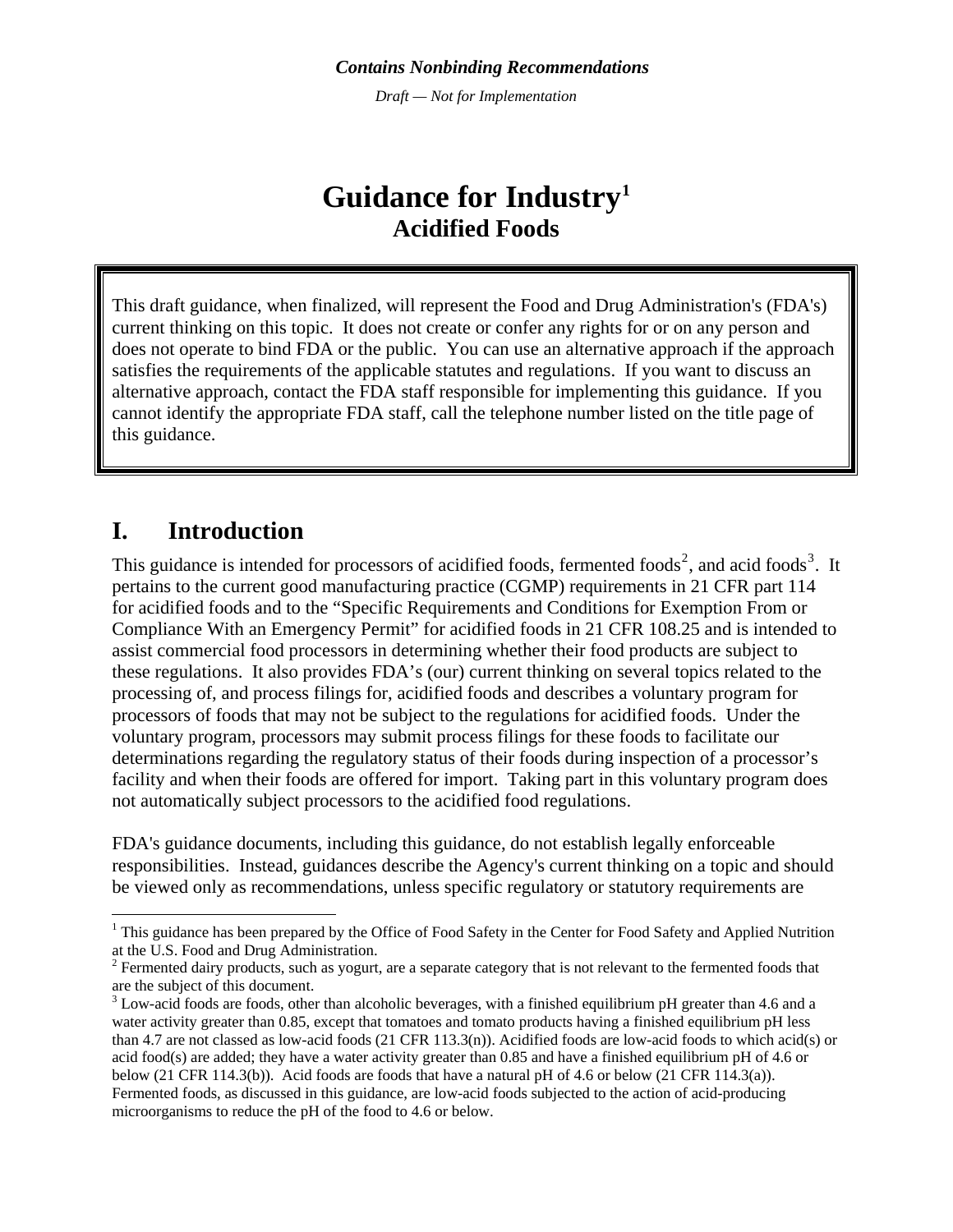*Draft — Not for Implementation* 

<span id="page-4-0"></span>cited. The use of the word *should* in Agency guidances means that something is suggested or recommended, but not required.

# **II. Background**

# **A. CGMP Requirements for Low-Acid Foods and Acidified Foods**

FDA (we) has established specific CGMP requirements for thermally processed low-acid foods packaged in hermetically sealed containers (i.e., "low-acid canned foods," hereafter referred to as LACF<sup>[4](#page-4-1)</sup>) (21 CFR part 113) and acidified foods (21 CFR part 114). In the proposed and final rulemakings for LACF (proposed rule, 41 FR 30444, July 23, 1976; final rule, 44 FR 16209, March 16, 1979) and acidified foods (proposed rule, 41 FR 30457, July 23, 1976; final rule, 44 FR 16230, March 16, 1979), we discussed the need for CGMP requirements to control *Clostridium botulinum (C. botulinum)*. *C. botulinum* is a bacterium commonly found in soil. It can produce a nerve toxin (botulinum toxin) under anaerobic conditions such as those in canned foods. Botulinum toxin can cause botulism, a rare but serious paralytic illness that can be fatal and is considered a medical emergency (Ref. 1).

Under stress (such as thermal processing and physicochemical conditions that are not conducive to growth of vegetative cells), *C. botulinum* can form spores that are adapted for prolonged survival under adverse conditions (Ref. 2). Thermal processes using temperatures such as 212  ${}^{\circ}F$  (i.e., the temperature of boiling water) or even lower (e.g., 150  ${}^{\circ}F$  in some circumstances) can destroy the vegetative cells of *C. botulinum*, but do not destroy the spores of *C. botulinum* (see 41 FR 30442 at 30442, July 23, 1976).

An acidified food can pose a risk of botulism if pH and other critical factors are not carefully controlled during processing to prevent the germination and growth of viable spores of *C. botulinum* (44 FR 16204 at 16204, March 16, 1979). When critical factors are not carefully controlled, the vegetative cells of some microorganisms of nonhealth significance (such as some spoilage bacteria, yeasts, and molds) can grow in an acid environment and, in so doing, cause the pH of the food to increase (Refs. 3, 4, and 5). In addition, when critical factors are not properly controlled, some spoilage microorganisms (such as *Bacillus licheniformis* (*B. licheniformis*)) produce heat-resistant, acid-tolerant spores that can germinate, grow, and cause the pH to increase; thermal processing that is sufficient to destroy vegetative cells of such microorganisms may not be sufficient to destroy their spores (Refs. 3 and 6 through 9).<sup>[5](#page-4-2)</sup> However, when the pH

<span id="page-4-1"></span> $\overline{a}$ <sup>4</sup> Although some hermetically sealed containers (e.g., pouches and glass bottles) used to package thermally processed low-acid foods generally would not be viewed as "cans," the term "low-acid canned foods" has been used for decades as a shorthand description for "thermally processed low-acid foods packaged in hermetically sealed containers," and we continue to use that term (and its abbreviation, LACF) for the purposes of this document.<br><sup>5</sup> Acid-tolerant pathogens such as *L. monocytogenes, E. coli O157:H7* and *Salmonella* species do not form sp

<span id="page-4-2"></span>The spores of pathogens other than *C. botulinum* (e.g., *B. cereus* and *C. perfringens*) do not germinate and grow in an acid environment.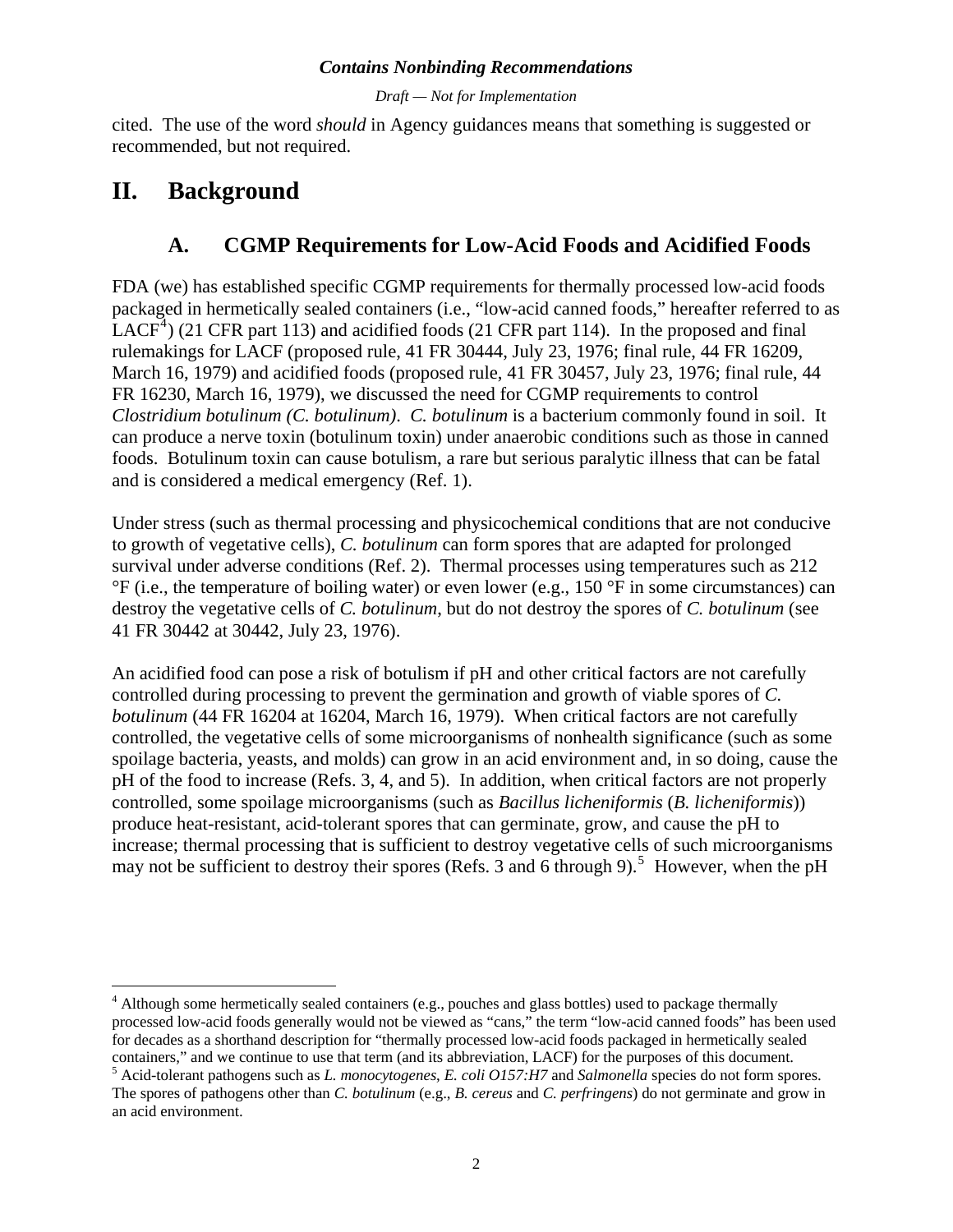*Draft — Not for Implementation* 

<span id="page-5-0"></span>of a food is 4.6 or below, spores of *C. botulinum* will not germinate and grow (41 FR 30442 at  $30442)^{6}$  $30442)^{6}$  $30442)^{6}$ .

The regulations in 21 CFR part 113 for LACF define a scheduled process as the process selected by the processor as adequate under the conditions of manufacture for a given product to achieve commercial sterility (21 CFR 113.3(r)). "Commercial sterility" of thermally processed food means the condition achieved either by 1) the application of heat which renders the food free of microorganisms capable of reproducing in the food under normal nonrefrigerated conditions of storage and distribution and free of viable microorganisms (including spores) of public health significance, or by 2) the control of water activity and the application of heat which renders the food free of microorganisms capable of reproducing in the food under normal nonrefrigerated conditions of storage and distribution (21 CFR 113.3(e)).

The regulations in 21 CFR part 114 for acidified foods define a scheduled process as the process selected by a processor as adequate for use under the conditions of manufacture for a food in achieving and maintaining a food that will not permit the growth of microorganisms having public health significance. It includes control of pH and other critical factors equivalent to the process established by a competent processing authority  $(21 \text{ CFR } 114.3(e))$ . Because the pH of acidified foods is sufficiently low to prevent the germination of spores of *C. botulinum*, acidified foods may be held at ambient temperature without a heat treatment comparable to that applied to low-acid foods subject to the requirements of 21 CFR part 113 (41 FR 30442 at 30442).

Since the CGMP requirements in 21 CFR part 114 were established, acid-tolerant pathogenic microorganisms (such as *Escherichia coli O157:H7* (*E. coli O157:H7*) and *Salmonella* species) have caused outbreaks of foodborne illness in acid juices such as apple juice and orange juice (Refs. 10 - 12). Scientists have expressed concern that such acid-tolerant pathogens could survive in acidified foods and have investigated processing conditions to adequately reduce<sup>[7](#page-5-2)</sup> the number of viable cells of pathogens such as *E. coli O157:H7*, *Salmonella* species, and *Listeria monocytogenes* (*L. monocytogenes*) in acidified foods (Refs. 13 and 14).

You should refer to 21 CFR part 114 for the complete CGMP requirements for acidified foods.

# **B. Emergency Permit Control Requirements for Acidified Foods**

We have established emergency permit control requirements, under section 404 of the Federal Food, Drug, and Cosmetic Act, for acidified foods (21 CFR 108.25). We established these requirements, in part, because of the importance of controlling the pH of acidified foods. The

 $\overline{a}$ 

<span id="page-5-1"></span><sup>6</sup> Although it is well-known that spores of *C. botulinum* do not germinate and grow in a food that has a pH of 4.8 or below, FDA added a safety factor of 0.2 pH unit (and thus made the basic discriminating pH value 4.6 rather than 4.8 for acidified foods and low-acid foods packaged in hermetically sealed containers) (44 FR 16230 at 16231). 7

<span id="page-5-2"></span> $<sup>7</sup>$  In this document, we use the phrase "adequately reduce" to mean capable of reducing the presence of pathogenic</sup> microorganisms to an extent sufficient to prevent illness. The extent of reduction sufficient to prevent illness usually is determined by the estimated extent to which a pathogenic microorganism may be present in the food combined with a safety factor to account for uncertainty in that estimate. For example, if it is estimated that there would be no more than 1000 (i.e., 3 logs) pathogenic microorganisms in the food, and a safety factor of 100 (i.e., 2 logs) is used, a process adequate to reduce the presence of the pathogenic microorganism would be a process capable of reducing the pathogenic microorganism by 5 logs.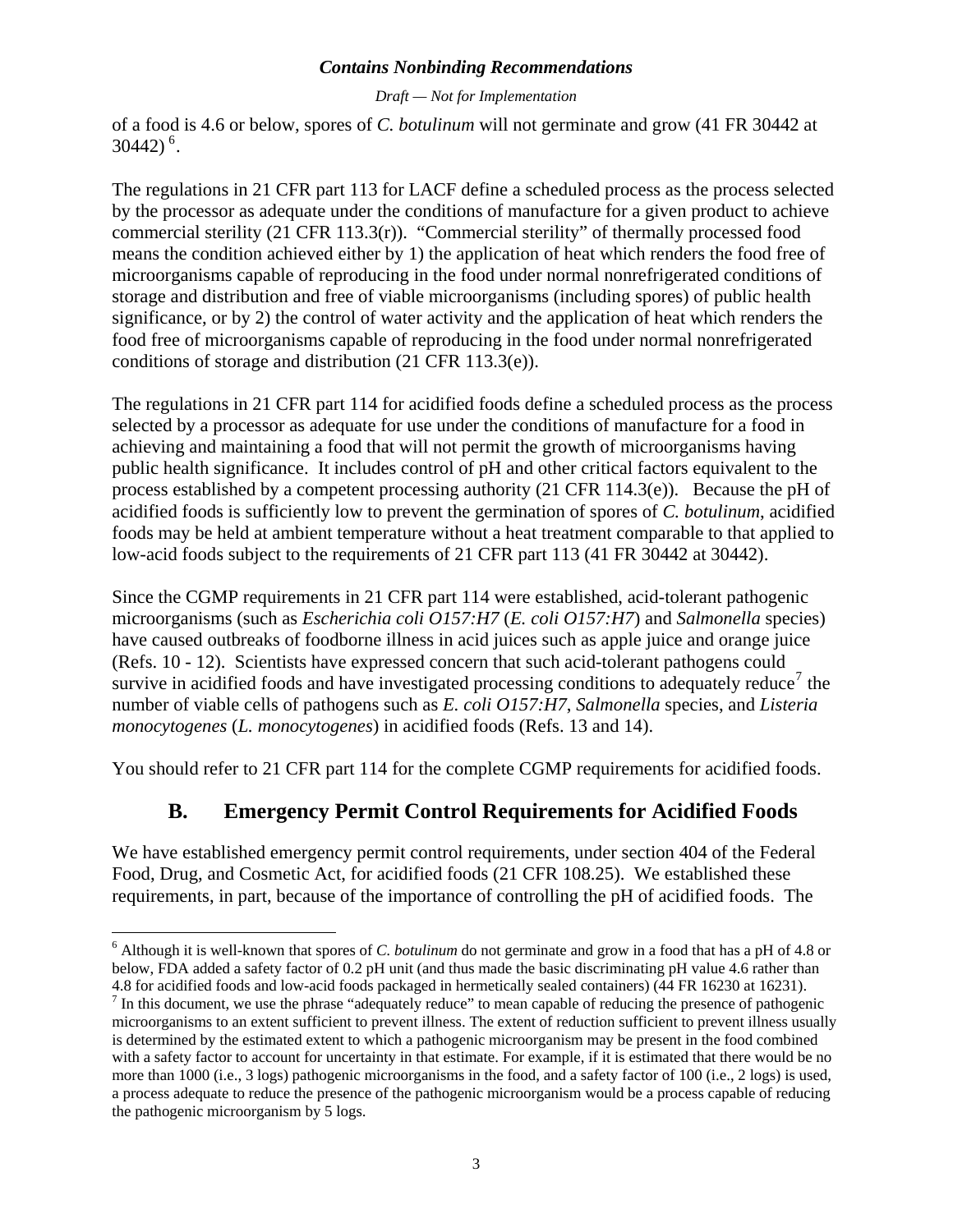#### *Draft — Not for Implementation*

<span id="page-6-0"></span>emergency permit control requirements are intended to ensure safe manufacturing, processing, and packing processes and to permit us to verify that these processes are being followed. The emergency permit control regulations require commercial processors of acidified foods to register and file with us information, submitted on Form FDA 2541, that includes the name of the establishment, principal place of business, location of each establishment in which that processing is carried on, the processing method in terms of acidity and pH control, and a list of foods so processed in each establishment (21 CFR 108.25(c)(1)). The emergency permit control regulations also require commercial processors of acidified foods to provide us with information, submitted on Form FDA 2541a, on the scheduled processes including, as necessary, conditions for heat processing and control of pH, salt, sugar, and preservative levels and source and date of the establishment of the process, for each acidified food in each container size.

Forms associated with establishment registration and process filing under 21 CFR 108.25, and instructions for using the forms, are available on our Internet site (Refs. 15 and 16). You may submit the forms electronically or in paper format. As discussed in our guidance entitled "Instructions for Establishment Registration and Processing Filing for Acidified and Low-Acid Canned Foods" (Ref. 16), process filing forms are technically edited for completeness prior to computer entry, and we may return process filing forms to the firm for technical editing for clarification and additional information when necessary (e.g., if the data appear either incomplete or inaccurate). In addition, it is the responsibility of the processor to determine the adequacy of any process before it is used (Ref. 16).

You should refer to 21 CFR 108.25 for the complete emergency permit control requirements for acidified foods.

# **III. Discussion and Recommendations**

# **A. Acid Foods**

Acid foods are foods that have a natural pH of 4.6 or below (21 CFR 114.3(a)). Processors of acid foods are not required to register and file information about their establishment(s) and foods they process on Form FDA 2541 or to provide us with information on scheduled processes for their foods using Form FDA 2541a. Examples of acid foods include:

- Apples, oranges, and lemons (as well as the juices expressed from these fruits); and
- Standardized and nonstandardized food dressings (such as mayonnaise) and condiment sauces (such as ketchup) that have a natural pH of 4.6 or below.

The equilibrium pH of tomatoes varies from approximately 4.0 to 4.7, depending on factors such as the variety and ripeness (44 FR 16230 at 16231). Tomatoes and tomato products with a natural pH of 4.6 or below satisfy the definition of acid foods, but tomatoes and tomato products with a pH greater than 4.6, but less than 4.7, do not satisfy that definition. Data provided to FDA during the rulemaking to establish 21 CFR part 114 showed that *C. botulinum* will not grow in tomato products with a pH below 4.9 (44 FR 16230 at 16231). For this reason, FDA specifically exempted from the definition of low-acid foods tomatoes and tomato products that have a finished equilibrium pH below 4.7 (using a safety factor of 0.2); tomatoes and tomato products with a finished equilibrium pH that is 4.7 or above are low-acid foods subject to requirements for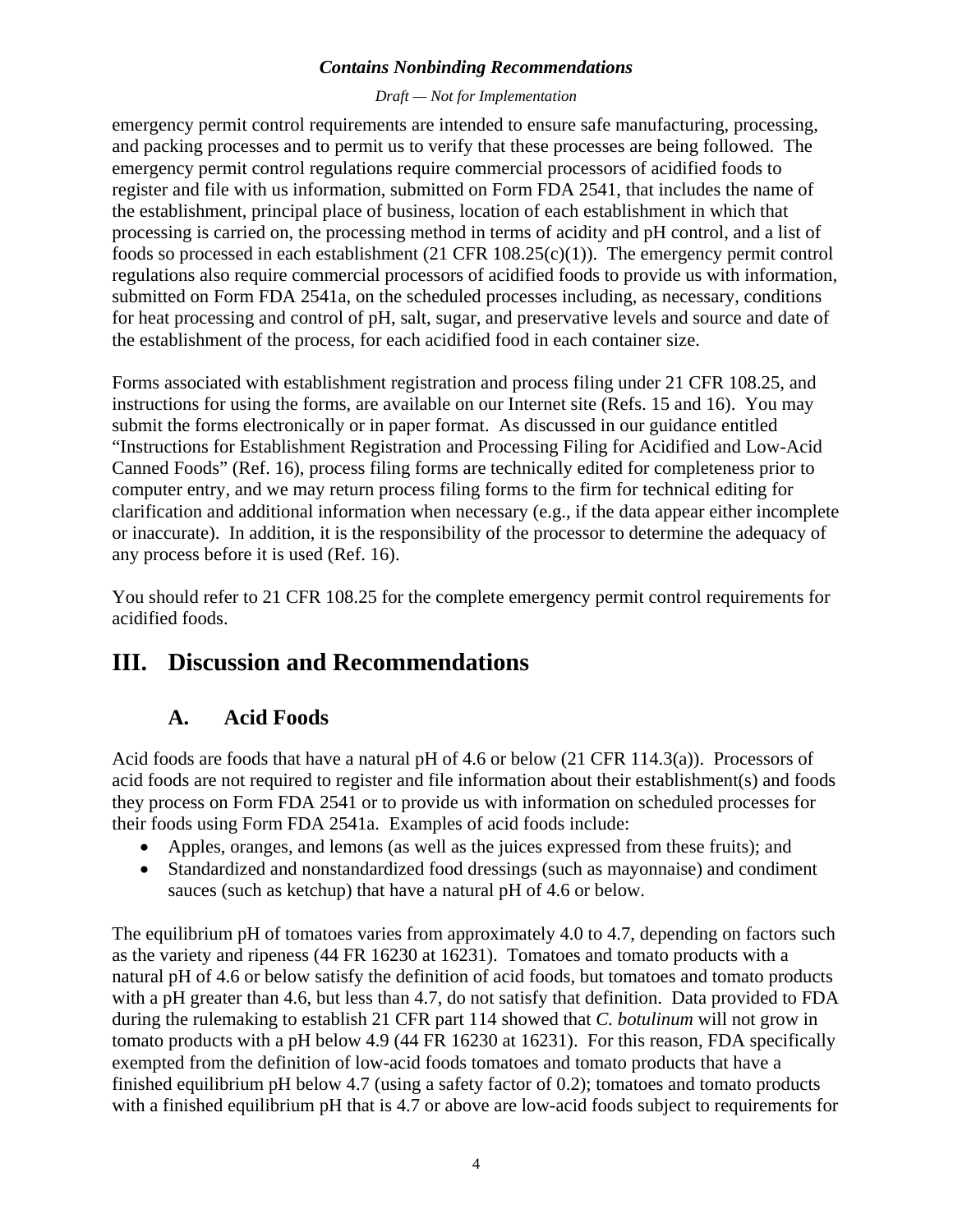#### *Draft — Not for Implementation*

low-acid foods when those foods are intended for use in hermetically sealed containers (44 FR 16230 at 16231). Therefore, tomatoes and tomato products with a finished equilibrium pH greater than 4.6, but below 4.7, do not meet the definitions of acid foods, acidified foods, or lowacid foods. However, for the purpose of this document, we recommend that you consider such tomatoes to be acid foods.

The natural pH range of a food (such as oranges) may be known to be 4.6 or below, but whether a packaged food is an acidified food or an acid food may not be readily apparent solely from the appearance of the food. Thus, we often must determine, during inspection of a processor's facility and when foods are offered for import, whether a particular packaged food is indeed an "acid food" that is not subject to the regulations in 21 CFR 108.25 and part 114, or is instead an "acidified food" that is subject to these regulations. To do so, we evaluate information provided to us by the processor to determine whether the information is consistent with a processor's conclusion that its product is an acid food.

Processors who are not certain as to whether specific food products are acidified foods subject to registration and process filing requirements sometimes provide us with information about their food products by voluntarily submitting Forms FDA 2541 and 2541a. If we have such information in our files, we can more readily determine whether it is consistent with a processor's conclusion that a product is an acid food and thus not subject to the requirements applicable to acidified foods.

If you choose to submit to FDA process filing information about a food that you conclude is an acid food using Form FDA 2541a, we recommend that you:

- Register your facility using Form FDA 2541 if you have not done so previously (e.g., because you do not also process any acidified foods or low-acid foods). Doing so will enable you to complete the process filing form (Form FDA 2541a), which requests the Food Canning Establishment (FCE) number we assign to your facility when you register using Form FDA 2541; and
- Submit one paper-based process filing form for each food that you conclude is an acid food, and include dimensions for all container sizes on that single form, rather than submitting one electronic form for each container size of that food. This will make any review by us more efficient. At this time, our electronic filing system does not process multiple container sizes for a single filing.

If you conclude that your product is an acid food, rather than an acidified food, and voluntarily submit process information about that food using Forms FDA 2541 and 2541a, we intend to continue to evaluate the process information to determine whether it is consistent with your conclusion that your product is an acid food that is not subject to the requirements of 21 CFR part 114 and 21 CFR 108.25. We plan to make available to our investigators the results of any FDA evaluation of such information, e.g., during an inspection of a food facility and during an evaluation of food offered for import. If we determine that the information provided to us on Form FDA 2541a is not consistent with your conclusion that your product is an acid food, we may request additional information to assist us in evaluating your product or take other action as appropriate.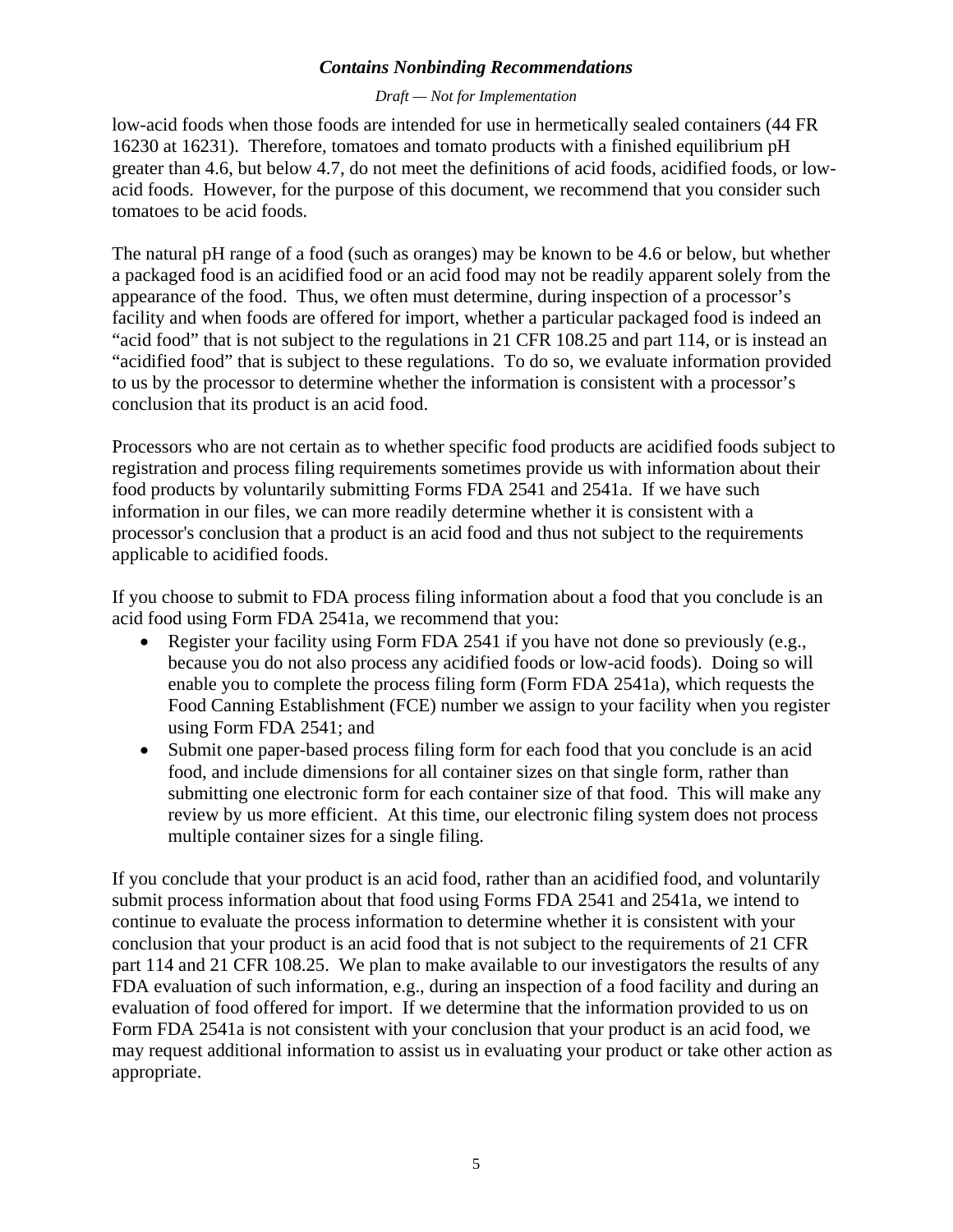#### *Draft — Not for Implementation*

<span id="page-8-0"></span>If you voluntarily submit process information about a food using Forms FDA 2541 and 2541a, and later change the scheduled process for that food or change ingredients in a way that could affect the pH of the finished product, you should submit a Form FDA 2541a with updated information. As we do now, during inspection of your facility, or when your product is offered for import, we may ask to see information verifying that your scheduled process is consistent with your characterization of your product as an acid food.

# **B. Acidified Foods**

"Acidified foods" are low-acid foods to which acid(s) or acid food(s) are added<sup>[8](#page-8-1)</sup>; they have a water activity greater than 0.85 and have a finished equilibrium pH of 4.6 or below (21 CFR 114.3(b)). The definition of acidified foods provides that carbonated beverages and foods that are stored, distributed, and retailed under refrigeration are excluded from the coverage of 21 CFR part 114 (21 CFR 114.3(b)).

In the final rule establishing 21 CFR part 114 (44 FR 16230 at 16232), we specifically excluded jams, jellies and preserves from the general definition of acidified foods because experience and review of the evidence show that bacteria of public health significance cannot and do not grow in these foods. Thus, under 21 CFR 114.3(b), jams, jellies, and preserves are excluded from the coverage of 21 CFR part 114. We consider jams, jellies, and preserves that meet an applicable standard of identity under 21 CFR part 150 to be excluded from the coverage of 21 CFR part 114. We determine whether nonstandardized jellies (including non-fruit jellies), nonstandardized jams, and nonstandardized preserves are covered by 21 CFR part 114 based on the pH of the fruit, the pH of the final product, and the water activity level of the final product.

A food containing both acid food(s) and low-acid food(s) may or may not be covered by 21 CFR part 114 as an acidified food. Under 21 CFR 114.3(b), acid foods that contain small amounts of low-acid food(s) and have a resultant finished equilibrium pH that does not significantly differ from that of the predominant acid or acid food are excluded from the coverage of part 114 (21 CFR 114.3(b)). The regulation in 21 CFR 114.3(b) establishes two criteria that must be satisfied to qualify for this exclusion: (1) the amount of low-acid food(s) in the product must be a "small amount," and (2) the finished equilibrium pH must not differ significantly from that of the predominant acid or acid food. See Section III.H of this guidance for recommendations on how to determine whether a food containing both acid food(s) and low-acid food(s) is covered under 21 CFR part 114.

We recommend that you consider any finished food product containing an acidified food as an ingredient to be an acidified food covered by 21 CFR part 114. As discussed above (see section II.A of this document), an acidified food (including an acidified food used as an ingredient) can pose a risk of botulism if pH and other critical factors are not carefully controlled during processing to prevent the germination and growth of viable spores of *C. botulinum*.

Examples of foods that may be acidified foods include:

1

<span id="page-8-1"></span><sup>&</sup>lt;sup>8</sup> FDA also considers a low-acid food to which an acidified food is added to be an acidified food when the water activity of the finished food is greater than 0.85 and the finished equilibrium pH is 4.6 or below.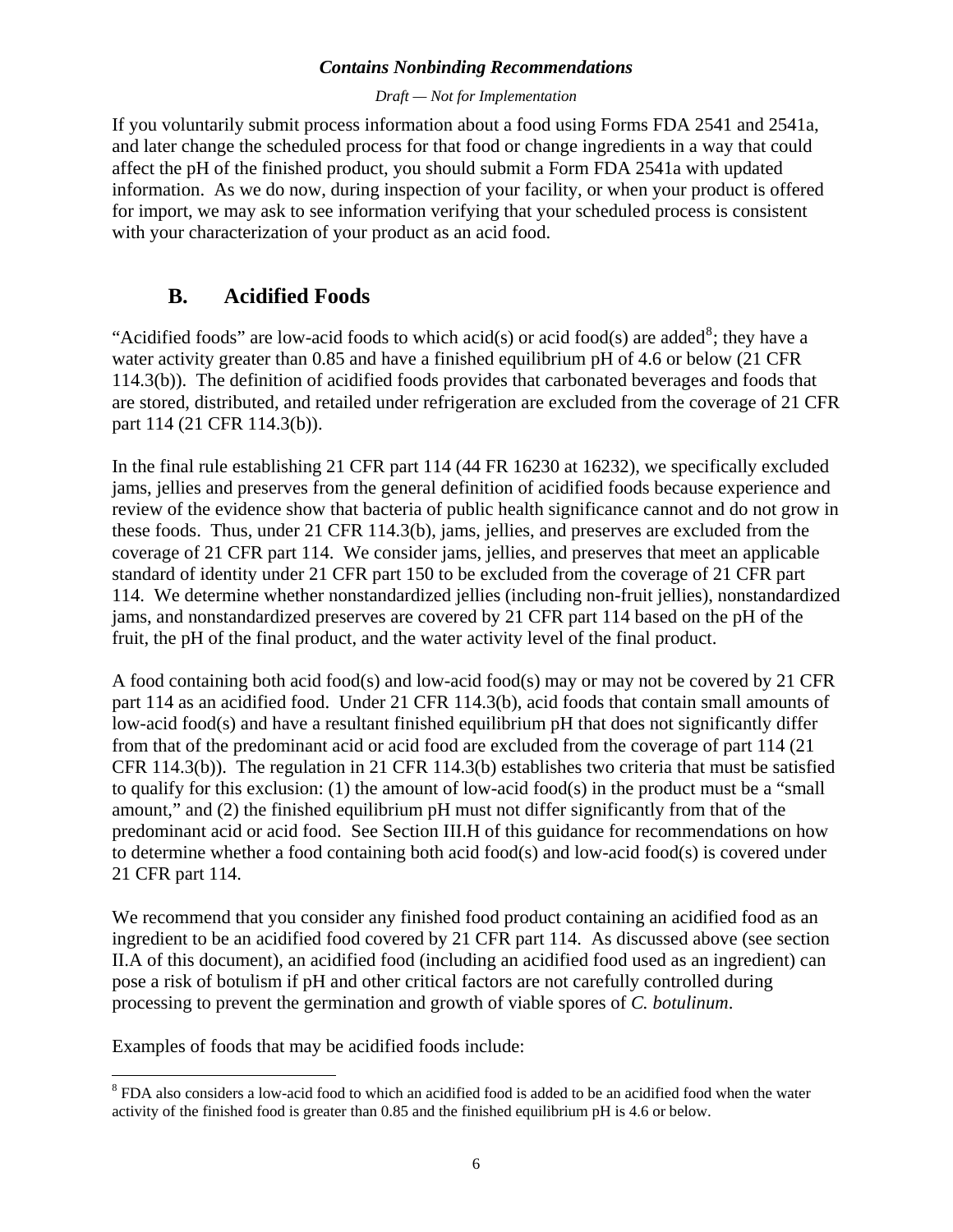#### *Draft — Not for Implementation*

- <span id="page-9-0"></span>• Pickled beets, cocktail onions, and cherry peppers (normally pickled by the addition of acid);
- Red bell peppers treated in an acid brine;
- Some pears and tropical fruits that have a natural pH greater than 4.6 and are acidified to a pH of 4.6 or below;
- Fermented green olives subjected to processes (such as lye treatment or washing with low-acid foods) that raise the pH above 4.6, with subsequent addition of acid or acid foods to reduce the pH to 4.6 or below;
- Tomato salsa made from tomatoes with a pH of 4.6 or below and low-acid ingredients, when the amount of low-acid ingredients is not a small amount and/or the resultant finished equilibrium pH differs significantly from that of the predominant acid or acid food (see, e.g., Example 3 in Appendix 1); and
- Cold-pack pickles that are subjected to the action of acid-producing microorganisms but require the addition of acid or an acid food to achieve a pH of 4.6 or below.

# **C. Fermented Foods**

The proposed rules to establish 21 CFR 108.25 (41 FR 30442) and part 114 (41 FR 30457) specifically addressed fermented foods and pickled foods (e.g., the title of the proposed regulations included fermented foods and pickled foods). Fermented foods (such as some kinds of sauerkraut, cucumber pickles, and green olives) are low-acid foods subjected to the action of acid-producing microorganisms to reduce the pH of the food to 4.6 or below. Pickled foods are low-acid foods that are reduced to a pH of 4.6 or below either by fermentation or by marinating in an acid solution (usually vinegar, i.e., acetic acid). Pickled foods may be maintained and stored in either the acid solution resulting from fermentation or in the marinating solution, or in a fresh acid solution applied after fermentation or marinating is complete.

Comments to the proposed rules noted that the proposed rules gave no examples in which any proven improper fermentation caused a fermented food to be a health hazard (44 FR 16204 at 16204; 44 FR 16230 at 16231). These comments questioned the inclusion of fermented foods in the regulations. In the final rules we acknowledged that we could not find reports of cases of botulism caused by commercially processed fermented foods (44 FR 16204 at 16204; 44 FR 16230 at 16231). We stated that, in the absence of known illnesses or deaths from commercially prepared fermented foods, the regulation should apply only to acidified foods. We further advised that pickled foods (including foods pickled by fermentation) that are prepared by acidification are acidified foods (44 FR 16204 at 16204) and, thus, the definition of acidified foods states that some acidified foods may be called "pickles" or "pickled" (21 CFR 114.3(b)). Thus, low-acid foods to which acid(s) or acid food(s) are added and that have a pH of 4.6 or below and a water activity above 0.85 are acidified foods subject to the requirements in 21 CFR 108.25 and part 114, irrespective of whether the low-acid food is also subjected to the action of acid-producing microorganisms.

You should note that the pH of fermented foods that are processed with a lye treatment, washed with a low-acid food, or subjected to a similar process can rise above 4.6. Such foods may either be low-acid foods (if the pH remains above 4.6) or acidified foods (if acid is added and the finished equilibrium pH is 4.6 or below).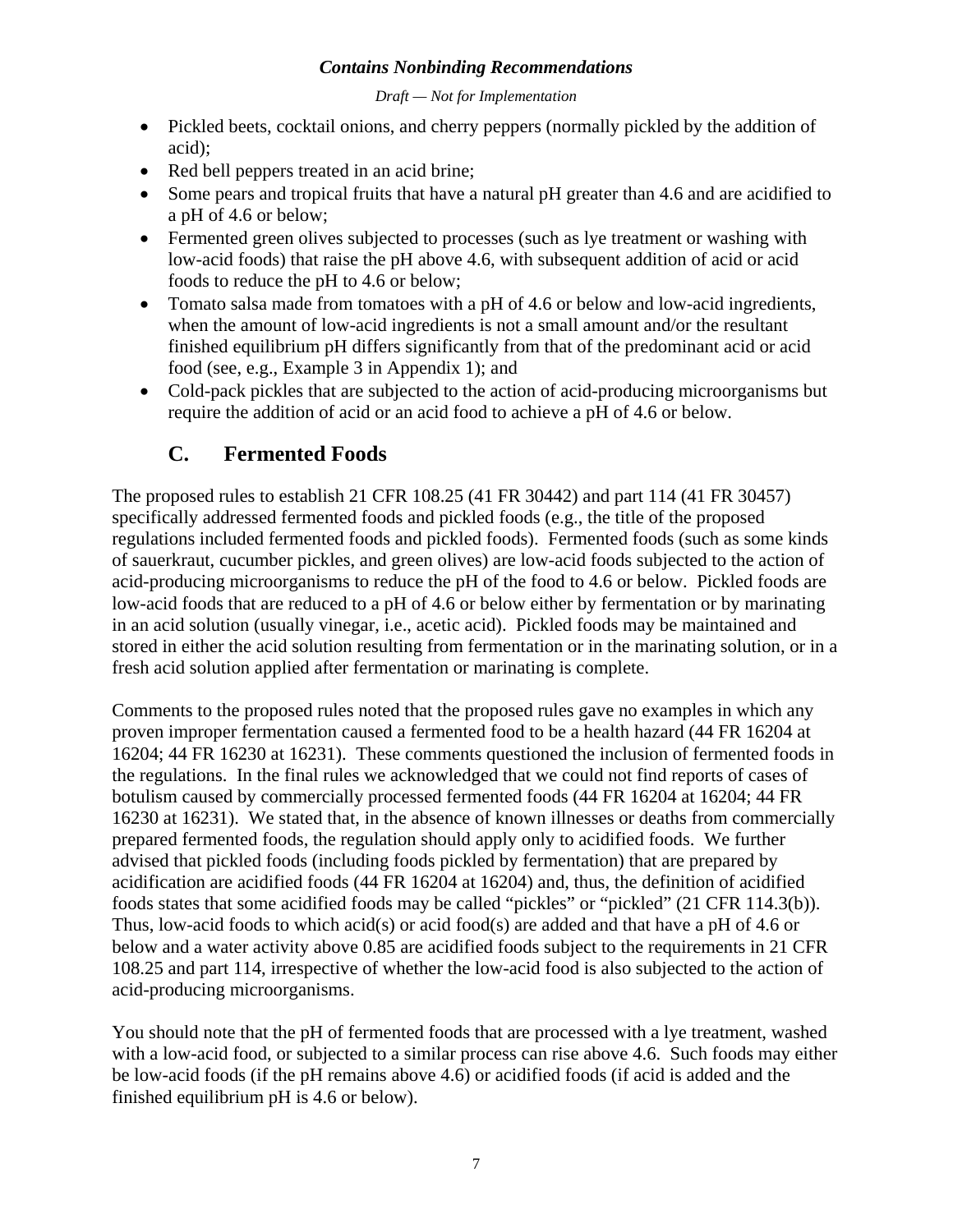*Draft — Not for Implementation* 

<span id="page-10-0"></span>We do not require processors of fermented foods to register their establishment(s) and foods they process (using Form FDA 2541) if these foods do not also meet the definition of an acidified food (or if these processors do not process other foods subject to 21 CFR part 113 or part 114). We also do not require such processors to provide us with information on scheduled processes for their foods (using Form FDA 2541a). For processors who voluntarily submit to FDA registration and scheduled process on fermented foods that they conclude are not also acidified foods, we recommend and plan to follow the same approach described in Section III.A for voluntary submissions for acid foods.

# **D. Foods That Are Stored, Distributed and Retailed under Refrigeration**

Under 21 CFR 114.3(b), foods that are stored, distributed, and retailed under refrigeration are excluded from the coverage of 21 CFR part 114. Refrigeration is a preservation process in which food is cooled and maintained at a cool temperature. We recommend that you consider foods cooled and stored at freezer temperatures, as well as foods cooled and stored at refrigerator temperatures, to be "under refrigeration" within the meaning of 21 CFR 114.3(b).

# **E. Repacking Acidified Foods**

A previously acidified food that you receive for repacking is an acidified food subject to the requirements of 21 CFR 108.25 and part 114. These requirements apply to manufacturers, processors, and packers of acidified foods; therefore, packers of acidified foods, including repackers, must meet these requirements. Moreover, the definition of acidified foods in 21 CFR 114.3(b) does not exclude repacked foods. You are subject to the requirements of 21 CFR 108.25 and part 114 if you repack a previously acidified food.

# **F. Reprocessing Acidified Foods**

A previously acidified food that you receive for reprocessing is an acidified food subject to the requirements of 21 CFR 108.25 and part 114. These requirements apply to manufacturers, processors, and packers of acidified foods; therefore, processors of acidified foods, including reprocessors, must meet these requirements. Moreover, the definition of acidified foods in 21 CFR 114.3(b) does not exclude reprocessed foods. You are subject to the requirements of 21 CFR 108.25 and part 114 if you reprocess a previously acidified food.

# **G. Equilibrium pH and Finished Equilibrium pH**

"Equilibrium pH" and "finished equilibrium pH" are terms that are used in 21 CFR but not defined therein. For the purpose of this guidance, we use these terms as follows:

"Equilibrium pH" – We use this term to mean the pH of a food at 25  $\degree$ C when the acid is fully diffused throughout the food and successive pH readings using procedures such as those described in 21 CFR 114.90 produce the same results. We recommend that you use  $25 \text{ °C}$  as the reference temperature for measurements of equilibrium pH because this temperature is commonly used as the reference temperature in laboratory measurements of pH.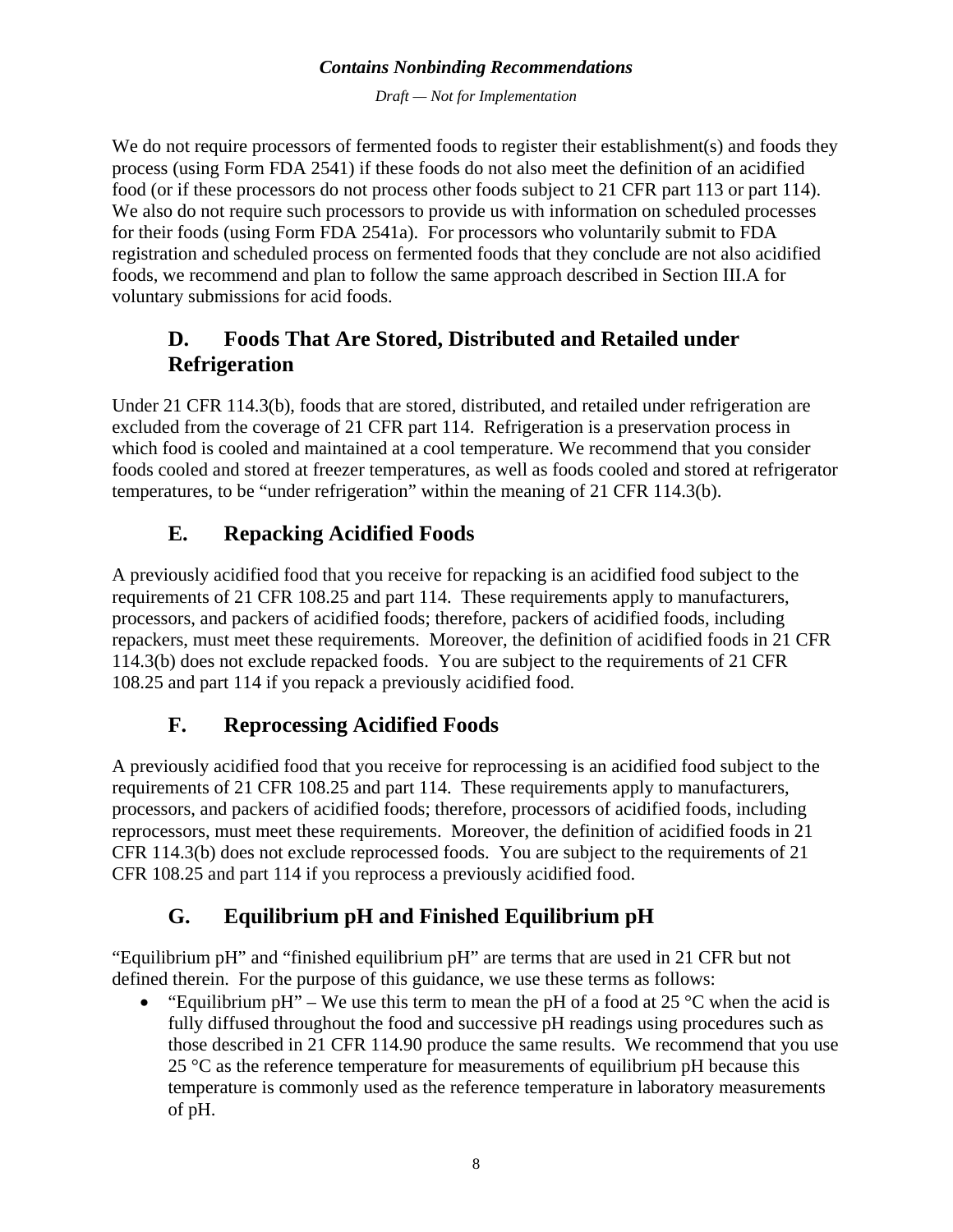*Draft — Not for Implementation* 

<span id="page-11-0"></span>• "Finished equilibrium pH" – We use this term to mean the equilibrium pH of a finished product.

We recommend that you use the procedures in 21 CFR 114.90, as described below, to determine the equilibrium pH. We also recommend that you measure pH after adding the water specified by your formulation. Doing so will help to ensure that the acid is fully diffused throughout the product before you measure the pH.

We recommend that you consider and apply the sample preparation procedures described in 21 CFR  $114.90(a)(6)$  when you develop manufacturing procedures to produce a product with a uniform pH level. Section  $114.90(a)(6)$  notes that food products may consist of a mixture of liquid and solid components that differ in acidity, or they may be semisolid in character. Sections 114.90(a)(6)(i) through (iv) provide examples of sample preparation procedures for pH testing for liquid and solid components mixtures, marinated oil products, semisolid products, and special product mixtures, respectively. Although these procedures address sample preparation methods for obtaining an analytical measurement rather for manufacturing procedures, they may enable you to address the operational challenges associated with achieving a uniform pH level throughout a product during manufacture.

We recommend that the time it takes for your manufacturing process to consistently reduce the equilibrium pH of an in-process batch of an acidified food until it reaches 4.6 be no more than 24 consecutive hours. This is consistent with Federal regulations for the preparation of acidified meat products.<sup>[9](#page-11-1)</sup> Spores of *C. botulinum* can germinate and grow as long as the pH remains above 4.6. Therefore, the likelihood that spores of *C. botulinum* will germinate and grow increases with the amount of time that it takes to reduce the equilibrium pH of a food to 4.6. After an equilibrium pH of 4.6 has been achieved, the risk that *C. botulinum* spores will germinate and grow is eliminated, regardless of the amount of time it then takes to achieve the finished equilibrium pH of your product, as long as the equilibrium pH does not rise above 4.6 during the time it takes to achieve the finished equilibrium pH.

# **H. Acid Food(s) Containing Small Amounts of Low-Acid Food(s)**

# *1. Terms*

 $\overline{a}$ 

The definition of "acidified foods" in 21 CFR 114.3(b) uses the terms "small amounts of lowacid food(s)," "predominant acid or acid food," and "pH that does not significantly differ" when describing certain criteria for determining whether an acid food containing a low-acid food is covered by the regulations for acidified foods. However, 21 CFR 114.3(b) does not define these three terms. Below, we describe the way we are using these three terms (or simplified variations of these terms) for the purpose of this guidance. We also describe additional associated terms

<span id="page-11-1"></span> $9$  Regulations established by the Food Safety and Inspection Service of the U.S. Department of Agriculture define an acidified low acid product as a canned product which has been formulated or treated so that every component of the finished product has a pH of 4.6 or lower within 24 hours after the completion of the thermal process unless data are available from the establishment's processing authority demonstrating that a longer time period is safe (9 CFR 318.300(b)).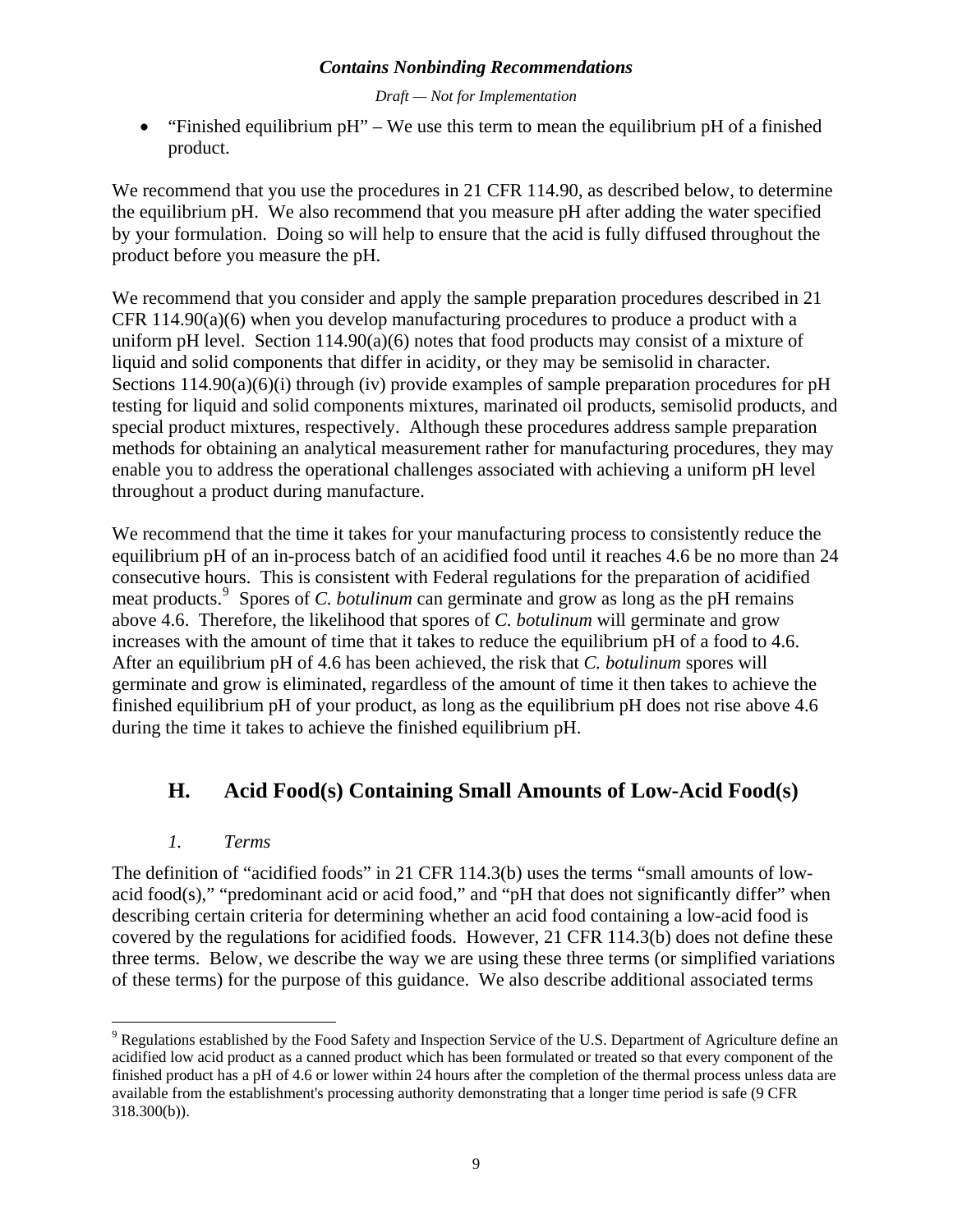*Draft — Not for Implementation* 

(i.e., "acid food containing small amounts of low-acid food(s)," "acid ingredient," "low-acid ingredient," "shift in pH," "small amount provision," and "water-based liquid") we use for the purpose of this guidance.

- "Acid food containing small amounts of low-acid food(s)" We use this term to refer to an acid food that is excluded from the coverage of 21 CFR part 114 because it contains small amounts of low-acid food(s) and has a resultant finished equilibrium pH that does not significantly differ from that of the predominant acid or acid food.
- "Acid ingredient" We use this term to mean an ingredient, having a pH of 4.6 or below, that is an acid (such as vinegar) or an acid food (such as strawberries and tomatoes that have a natural pH of 4.6 or below). As discussed above, for the purpose of this guidance, we recommend that you consider tomatoes that have a natural pH greater than 4.6, but less than 4.7, to be an acid ingredient.
- "Low-acid ingredient" We use this term to mean an ingredient (including fresh and minimally processed foods (such as sliced onions) and processed foods (such as anchovies)) having a pH greater than 4.6.
- "Significant difference in pH" We recommend that you evaluate whether the finished equilibrium pH significantly differs from that of the predominant acid or acid food according to the criteria in Table 1 below and using the steps described in Tables 4, 5 and 6 (see Section III.H.5)

| Table 1                                                 |
|---------------------------------------------------------|
| <b>Recommendations for Significant Difference in pH</b> |

| If the equilibrium pH of the predominant acid<br>or acid food is: | Then you should consider a shift in pH to be<br>significant when: |
|-------------------------------------------------------------------|-------------------------------------------------------------------|
| > 4.2                                                             | Any shift in pH is present                                        |
| $\overline{4.2}$                                                  | The shift in pH is $> 0.2$                                        |
| $>$ 3.8 and < 4.2                                                 | The shift in pH is $> 0.3$                                        |
| < 3.8                                                             | The shift in pH is $> 0.4$                                        |

These recommendations depend on a number of factors, including:

- o The proximity of the resultant finished equilibrium pH to 4.6. pH measurements may not always be accurate. Therefore, the closer the finished equilibrium pH appears to be to 4.6, the greater than likelihood that the actual pH is above 4.6 but has not been accurately measured;
- o Limitations in the accuracy and precision of the methods for determining pH, including methods discussed in 21 CFR 114.90. For example, these limitations make it impractical to establish a procedure that relies on a very small (e.g., 0.1) shift in pH; and
- o The potential for variability in the finished equilibrium pH of a particular food product.
- "Predominant acid or acid food" We recommend that you consider the "predominant acid or acid food" to be the mixture resulting from the combination of all acid ingredients used in the formulation of an acid food containing small amounts of low-acid food(s).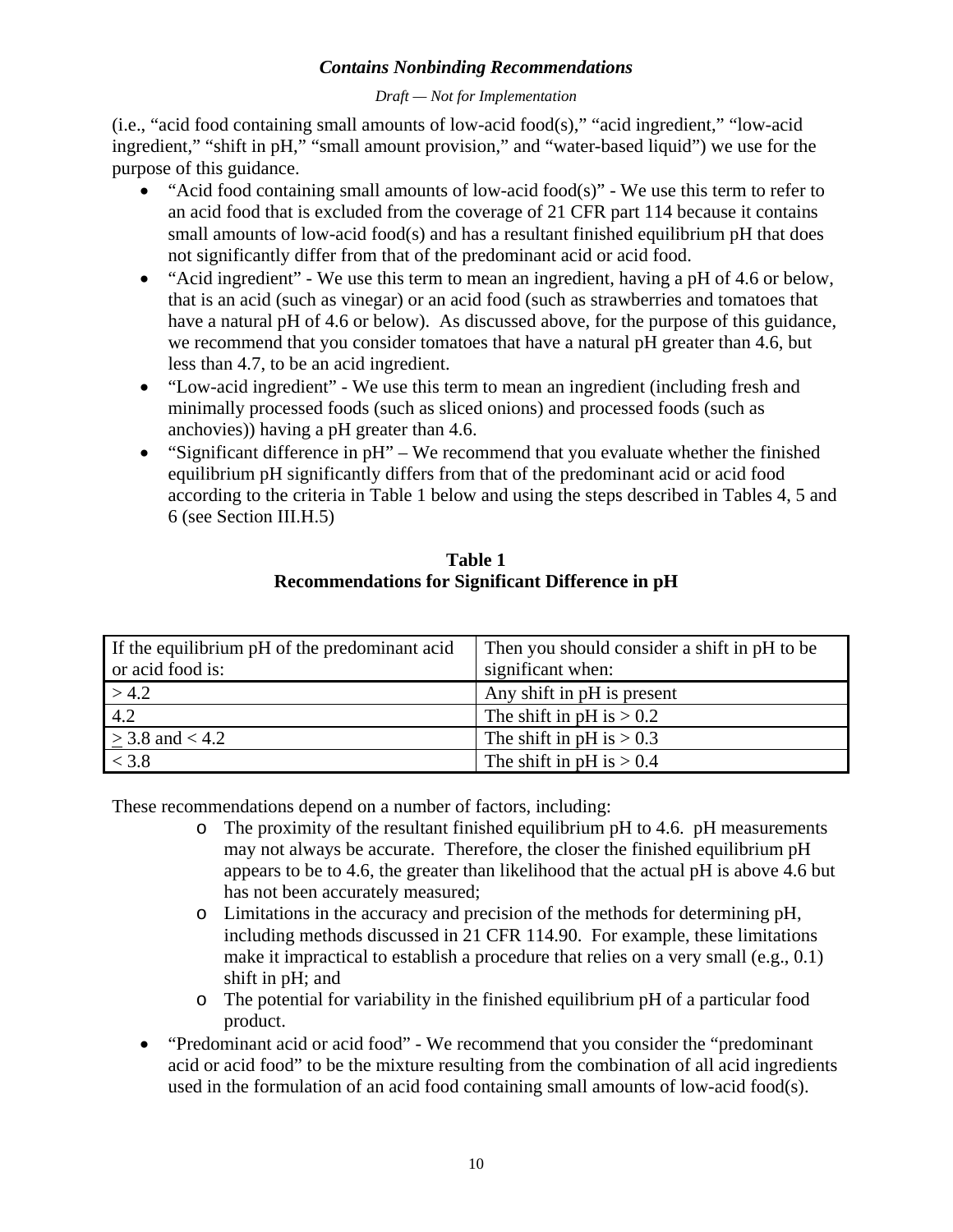#### *Draft — Not for Implementation*

- "Shift in pH" We use this term to describe the difference between the finished equilibrium pH of an acid food containing small amounts of low-acid food(s) and the equilibrium pH of a mixture of water and the predominant acid or acid food. We recommend that you calculate the shift in pH using the steps described in Table 6 (see Section III.H.5).
- "Small amount of low-acid food(s)" We recommend that you consider a "small amount" of low-acid food(s)" to be no more than 10 percent by weight of low-acid food(s) in the finished product (as determined by the calculation in Table 3 in Section III.H.5 of this guidance). Our recommendation is based on our experience with determining, on a caseby-case basis for processes filed on Form 2541a, the amount of low-acid food that should be considered a "small amount." We have found 10 percent by weight to be a reasonable starting point for evaluating whether a food is excluded from the coverage of 21 CFR part 114.
- "Small amount provision" We use this term to refer to the provision in 21 CFR 114.3(b) that acid foods that contain small amounts of low-acid food(s) and have a resultant finished equilibrium pH that does not significantly differ from that of the predominant acid or acid food are excluded from the coverage of 21 CFR part 114.
- "Water-based liquid" We use this term to mean a food, such as a conventional beverage or dietary supplement, that:
	- o Contains, in its finished form, a greater quantity of water than the quantity of all other ingredients combined; and
	- o Lists water as the predominant ingredient in the ingredient statement on the food label (21 CFR 101.4).

Examples of water-based liquids as that term is used in this guidance are beverages or dietary supplements that consist primarily of water with added fruit flavors, extracts, or herbs, or added vitamins, minerals, or other nutrients. Examples of liquids that are not "water-based liquids" as that term is used in this guidance are beverages, such as fruit juice- or milk-based beverages, that principally contain water as an inherent component of the predominant ingredient of the food in its finished form (in this example, fruit juice or milk). For the purpose of this guidance, we are not considering fruit juice for which a standard of identity is established in 21 CFR part 146, other fruit juices such as apple juice, blended juices, and reconstituted juices; and vegetable juices to be "water-based liquids."

# *2. Examples of foods that may be acid foods containing small amounts of low-acid food(s)*

The following are examples of foods that may be acid foods containing small amounts of lowacid food(s) depending on the percent by weight of low-acid food(s) in the finished product and the significance of the shift in pH between the finished food and the predominant acid or acid food(s). The steps we recommend that you follow in calculating the percent by weight of lowacid food(s), and in evaluating the significance of the shift in pH, are described in Tables 3 through 6 in Section III.H.5 of this document. For examples of calculations and analyses using Tables 3 through 6, see Appendix 1.

# *Tomato puree with added spices:*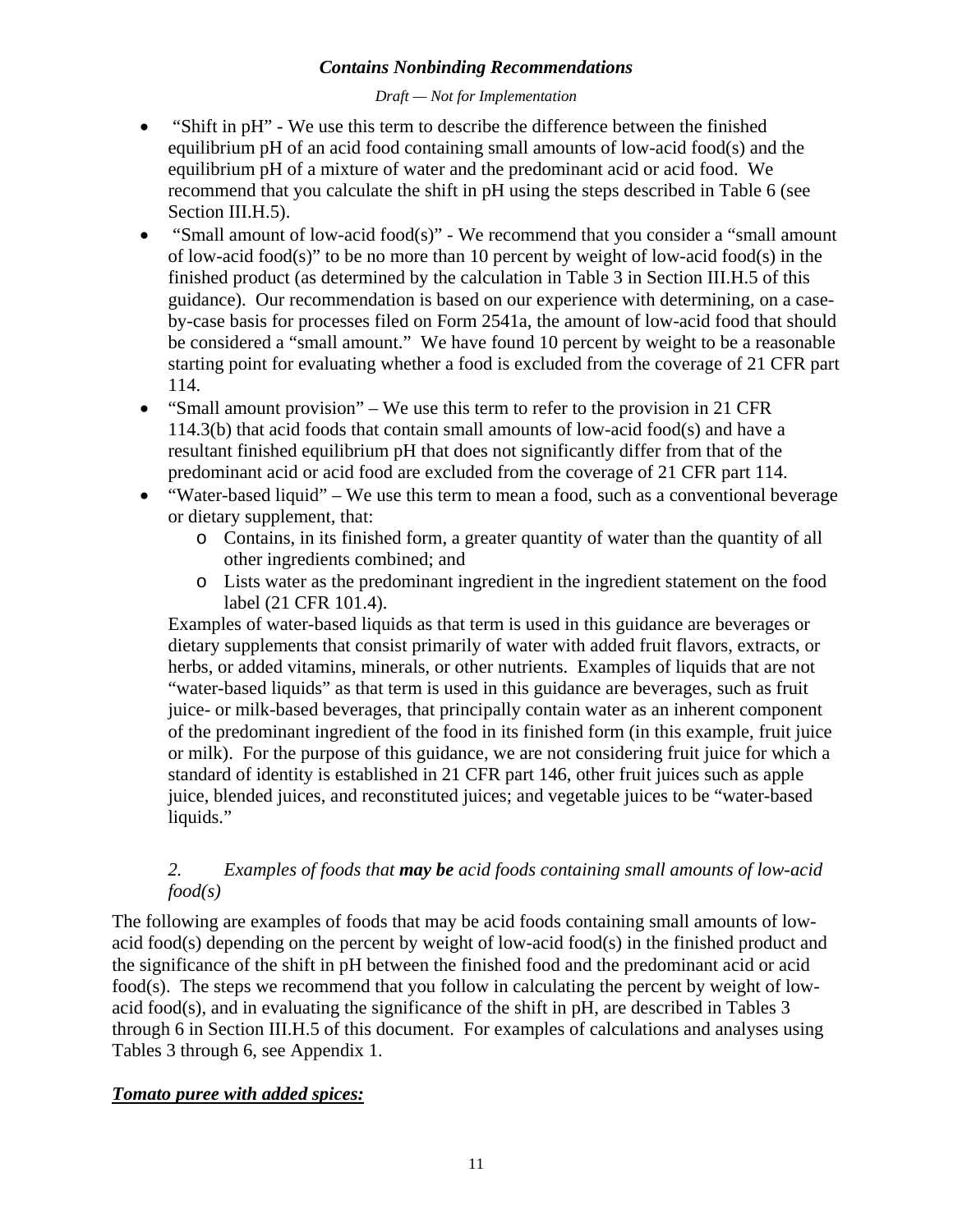*Draft — Not for Implementation* 

- Predominant acid food: Tomato puree.
- Low-acid ingredients: Spices.

#### *Thousand Island Salad Dressing*:

- Predominant acid food: Mixture of all acid ingredients, such as mayonnaise, lemon juice, and tomato paste.
- Low-acid ingredients: Green peppers, celery, and onions.

# *Ketchup with added color*:

- Predominant acid food: Mixture of all acid ingredients, such as tomato concentrate and vinegar.
- Low-acid ingredients: Color additive to make the ketchup green and other ingredients such as spices and corn syrup.

## *3. Examples of foods that are not an acid food containing small amounts of low-acid food(s)*

The following are examples of foods to which the calculations in the Decision Tables (Tables 2 through 6) in Section III.H.5 do not apply because the foods are not acid foods containing small amounts of low-acid food(s). Foods such as those described below are covered by 21 CFR part 114.

## *Tomato salsa made from low-acid tomatoes processed by acidification to pH 4.0, fresh onions, garlic, peppers, salt and spices*:

• The food is not an acid food containing small amounts of low-acid food(s) because the finished food does not contain any acid foods. The tomatoes are an acidified food, and the remaining ingredients are low-acid foods. The small amount provision does not apply when low-acid foods are added to an acidified food.

# *Green olives (previously prepared by fermentation) that are reprocessed by stuffing with a lowacid food*:

• The stuffed green olives are not an acid food containing small amounts of low-acid food(s) because the green olives are a fermented food rather than an acid food. Fermented foods are low-acid foods subjected to the action of acid-producing microorganisms to reduce the pH of the food to 4.6 or below and, therefore, are not acid foods as defined by 21 CFR 114.3(a).

#### *4. Water-based liquids (other than carbonated beverages) with a pH of 4.6 or below*

Water is a low-acid food. A water-based liquid may contain acid ingredients such as citric acid or lemon juice, usually to reduce and stabilize the pH to 4.6 or below. The quantitative amount of water in a water-based liquid is greater than the quantitative amounts of all other ingredients combined, regardless of whether the other ingredients are acid foods or low-acid foods. Therefore, based on the definitions of "water-based liquids" and "small amount of low-acid food(s)" used in this guidance, the total amount of low-acid food in a water-based liquid should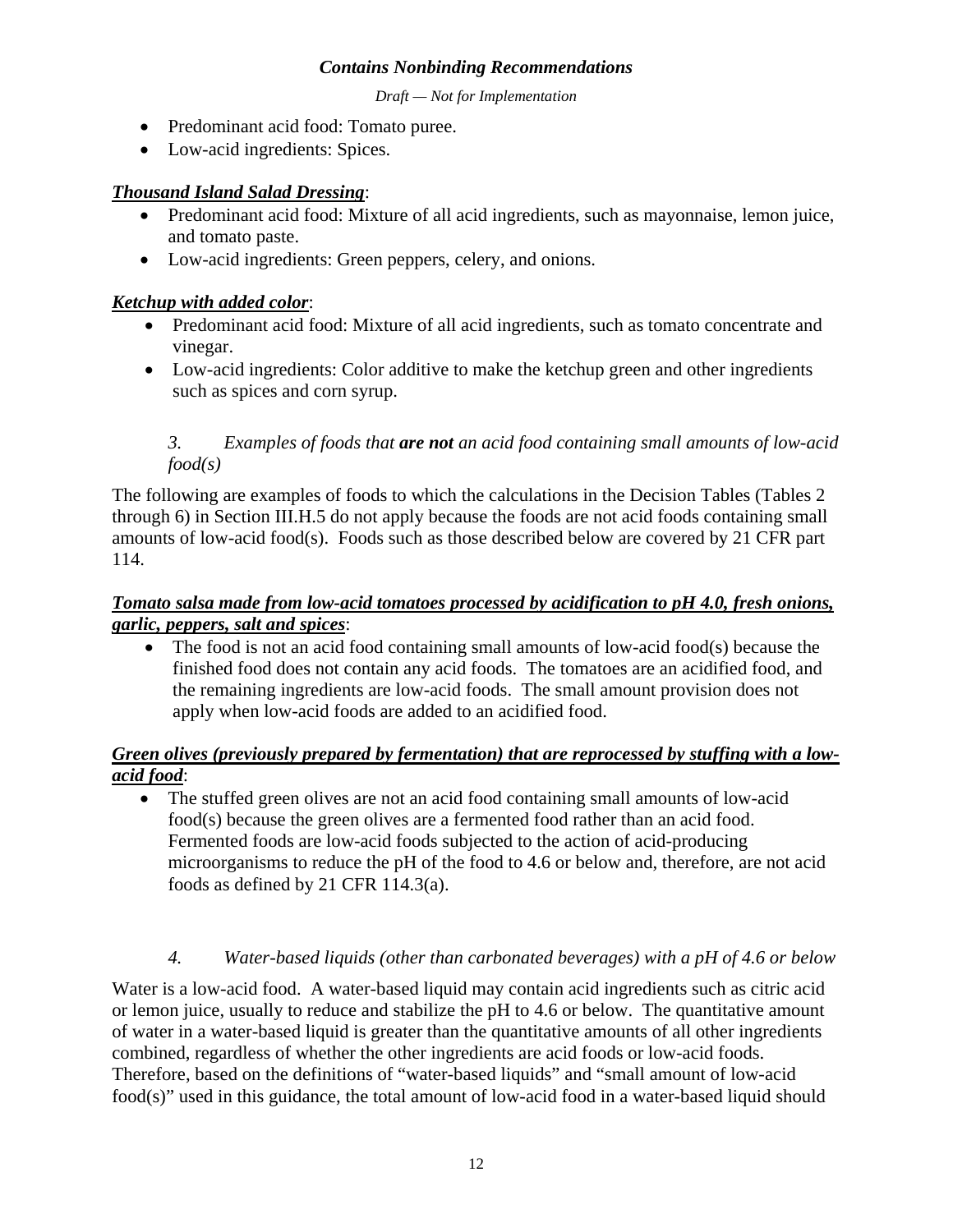#### *Draft — Not for Implementation*

not be considered a "small amount" because the percent by weight of low-acid food(s) in the liquid is greater than 10 percent (see Table 3). When the finished equilibrium pH of a waterbased liquid that contains acid(s) or acid food(s) is 4.6 or below, you should consider the waterbased liquid to be an acidified food subject to the requirements of 21 CFR part 114 unless the liquid is a carbonated beverage (see 21 CFR 114.3(b)).

# *5. Decision tables and calculations for acid foods containing added low-acid foods*

When a food product contains both acid and low-acid foods, we recommend that you apply the Decision Tables below (Tables 2 through 6) to evaluate whether the product is covered by 21 CFR part 114 or is excluded from coverage as an acid food containing small amounts of low-acid food(s). The Decision Tables employ a stepwise approach to this evaluation as follows:

- Table 2: Recommendations for determining whether to evaluate your product as an acid food containing small amounts of low-acid food(s).
- Table 3: Recommended calculations for determining whether to consider the amount of low-acid food as a "small amount."
- Table 4: Recommendations for determining the equilibrium pH of the predominant acid or acid food.
- Table 5: Recommendations for determining the finished equilibrium pH of your product.
- Table 6: Recommendations for evaluating whether the resultant finished equilibrium pH of your product differs significantly from that of the predominant acid or acid food.

The "small amount provision" of 21 CFR 114.3(b) applies to "acid food(s)" that contain(s) added low-acid food(s) and have a finished equilibrium pH of 4.6 or below and a water activity greater than 0.85. The "small amount provision" does NOT APPLY if:

- Your product does not contain any low-acid food;
- The food to which you add low-acid ingredients is an acidified food rather than an acid food;
- The food to which you add low-acid ingredients is a fermented food rather than an acid food; or
- Your product is excluded from the coverage of 21 CFR part 114, e.g., because it has a finished equilibrium pH greater than 4.6, has a water activity less than or equal to 0.85, is a carbonated beverage, or is stored, distributed, and retailed under refrigeration.

As discussed above (see section III.B of this document), we recommend that you consider any finished food product containing an acidified food as ingredient to be an acidified food covered by 21 CFR part 114. Consistent with that recommendation, we recommend that you not evaluate a food product that is an acid food containing both low-acid food(s) and acidified food(s) under the "small amount provision."

When applying the Decision Tables to your product, we recommend that you use a pilot batch (which may be either a full-scale batch or a small-scale batch prepared according to the formulation of your product) when following the steps in Tables 3, 4, and 5. The calculations in Table 3 for determining the percent by weight of low-acid food(s) in a finished product (see Step E) exclude the weight of any water and oil used to formulate the product. Water and oil are lowacid foods that do not appreciably affect the finished equilibrium pH for the purpose of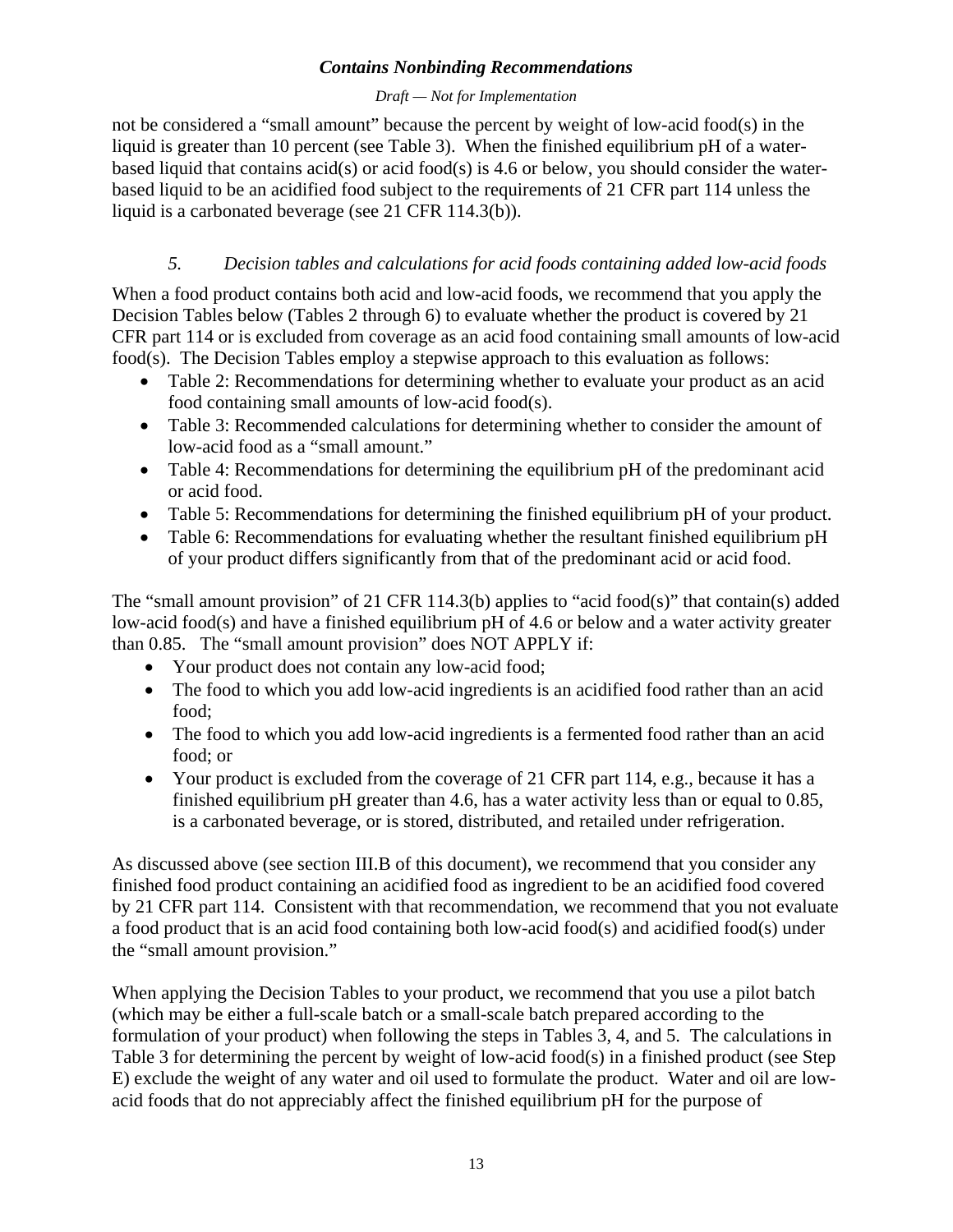#### *Draft — Not for Implementation*

evaluating whether the amount of low-acid food(s) in the finished product is a "small amount." (As discussed in Section III.H.4 of this guidance, the recommendations for applying the "small amount provision" do not apply to water-based liquids, in which the amount of water is greater than the amount of all other ingredients combined).

The Decision Tables and other recommendations in this guidance do not preclude consideration of other factors relating to your product or your manufacturing process in determining whether your product is an acid food containing small amounts of low-acid food(s) in a specific situation. If you determine that use of the Decision Tables results in an inappropriate characterization of your acid food containing added low-acid food, you should provide FDA with formulation and process information to support your determination.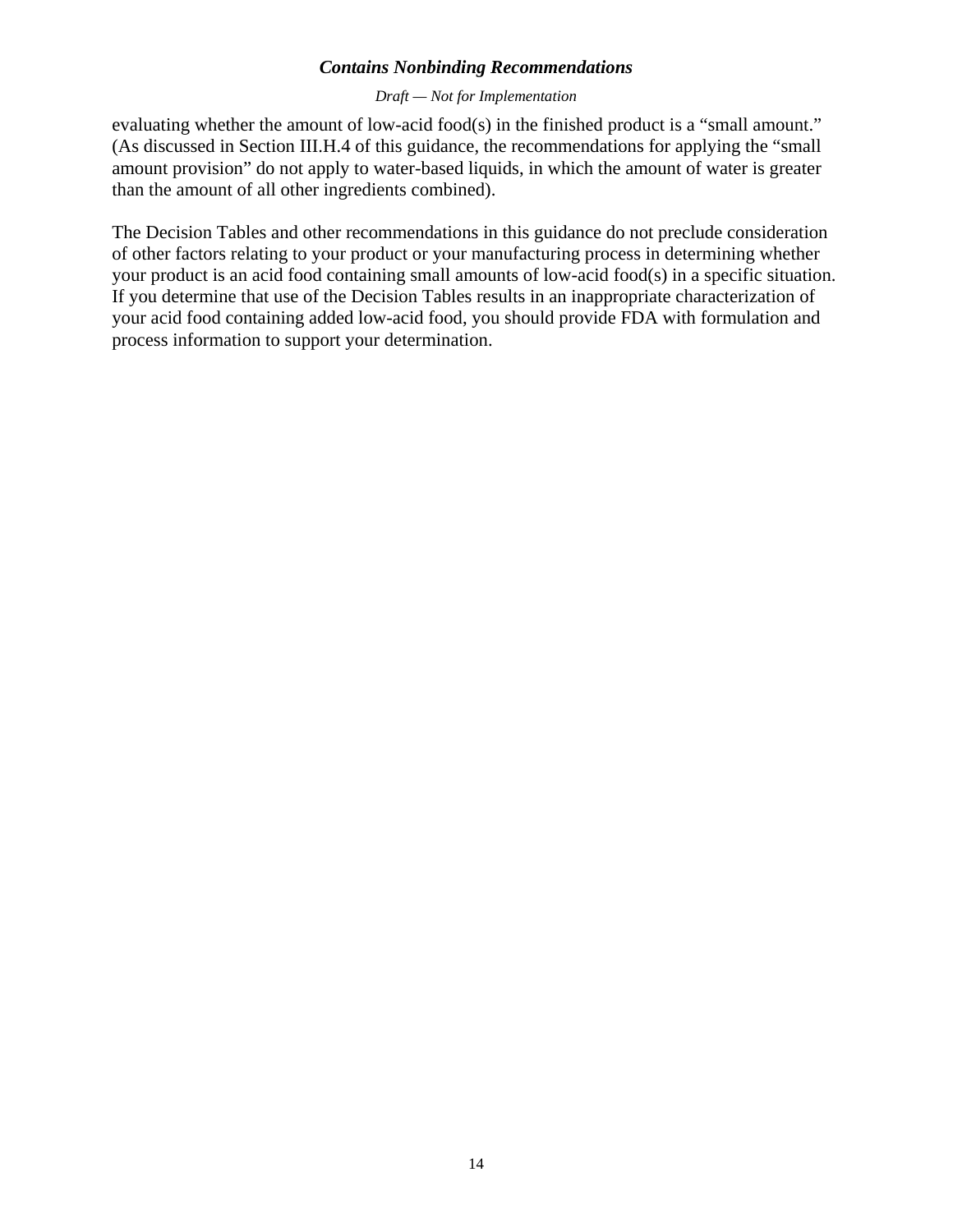*Draft — Not for Implementation* 

## **Table 2 Recommended Steps for Determining Whether to Evaluate Your Product Under the "Small Amount Provision"**

| <b>Step</b>   | <b>Question</b>                          | <b>Answer to the Question</b> | <b>Outcome</b>              |
|---------------|------------------------------------------|-------------------------------|-----------------------------|
| $\mathbf{A}$  | Does your product contain any            | NO                            | STOP. You should            |
|               | acid foods?                              |                               | consider that your          |
|               |                                          |                               | product:                    |
|               |                                          |                               | IS NOT an acid              |
|               |                                          |                               | food containing             |
|               |                                          |                               | small amounts of            |
|               |                                          |                               | low-acid food $(s)$ ;       |
|               |                                          |                               | and                         |
|               |                                          |                               | MAY BE covered<br>$\bullet$ |
|               |                                          |                               | by 21 CFR part 114.         |
|               |                                          |                               | You should evaluate         |
|               |                                          |                               | the product based on        |
|               |                                          |                               | the characteristics of      |
|               |                                          |                               | its ingredients.            |
|               |                                          | <b>YES</b>                    | PROCEED to Step B           |
| B             | Does your product contain any            | NO                            | STOP. You should            |
|               | low-acid ingredients?                    |                               | consider that your          |
|               |                                          |                               | product:                    |
|               |                                          |                               | IS NOT an acid<br>$\bullet$ |
|               |                                          |                               | food containing             |
|               |                                          |                               | small amounts of            |
|               |                                          |                               | low-acid food $(s)$ ;       |
|               |                                          |                               | and                         |
|               |                                          |                               | MAY BE covered              |
|               |                                          |                               | by 21 CFR part 114.         |
|               |                                          |                               | You should evaluate         |
|               |                                          |                               | the product based on        |
|               |                                          |                               | the characteristics of      |
|               |                                          |                               | its ingredients.            |
|               |                                          | <b>YES</b>                    | PROCEED to Step C.          |
| $\mathcal{C}$ | Is the finished equilibrium pH of        | NO                            | STOP. Your product:         |
|               | your product 4.6 or below?               |                               | IS NOT covered by           |
|               |                                          |                               | 21 CFR part 114;            |
|               |                                          |                               | MAY BE covered              |
|               |                                          |                               | by 21 CFR part 113.         |
|               |                                          | <b>YES</b>                    | PROCEED to Step D.          |
| D             | Is your product a water-based<br>liquid? | N <sub>O</sub>                | PROCEED to Step E.          |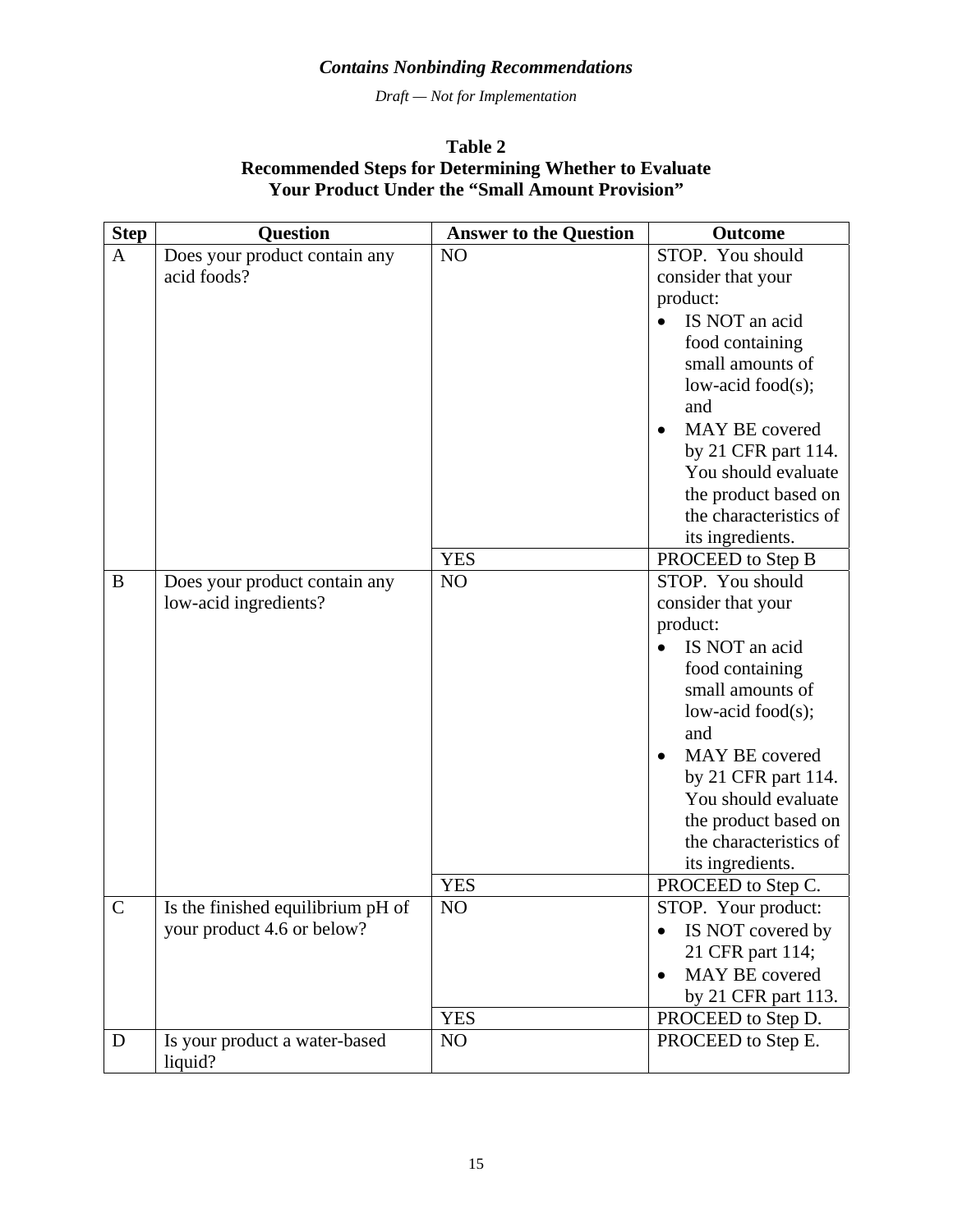| <b>Step</b>    | <b>Question</b>                                                                                                                                                                                                                                                                             | <b>Answer to the Question</b> | <b>Outcome</b>                                                                                                                                                                               |
|----------------|---------------------------------------------------------------------------------------------------------------------------------------------------------------------------------------------------------------------------------------------------------------------------------------------|-------------------------------|----------------------------------------------------------------------------------------------------------------------------------------------------------------------------------------------|
|                |                                                                                                                                                                                                                                                                                             | <b>YES</b>                    | STOP. You should<br>consider that your<br>product is:<br>NOT an acid food<br>containing small<br>amounts of low-acid<br>$food(s);$ and<br><b>COVERED</b> by 21<br>$\bullet$<br>CFR part 114. |
| E              | Do any of the following<br>descriptions apply to your product<br>containing both acid food(s) and<br>low acid food $(s)$ ?<br>E1. Water activity $< 0.85$<br>$\bullet$<br>E2. Carbonated beverage<br>$\bullet$<br>E3. Stored, distributed, and<br>$\bullet$<br>retailed under refrigeration | NO<br><b>YES</b>              | PROCEED to Step F.<br>STOP. Your<br>product is<br><b>EXCLUDED</b> from<br>the coverage of 21<br>CFR part 114.                                                                                |
| $\overline{F}$ | Does your product contain any<br>acidified foods?                                                                                                                                                                                                                                           | N <sub>O</sub><br><b>YES</b>  | PROCEED to Table 3.<br>STOP. You should<br>consider that your                                                                                                                                |
|                |                                                                                                                                                                                                                                                                                             |                               | product is:<br>NOT an acid food<br>containing small<br>amounts of low-acid<br>$food(s);$ and<br><b>COVERED</b> by 21<br>$\bullet$<br>CFR part 114.                                           |

*Draft — Not for Implementation*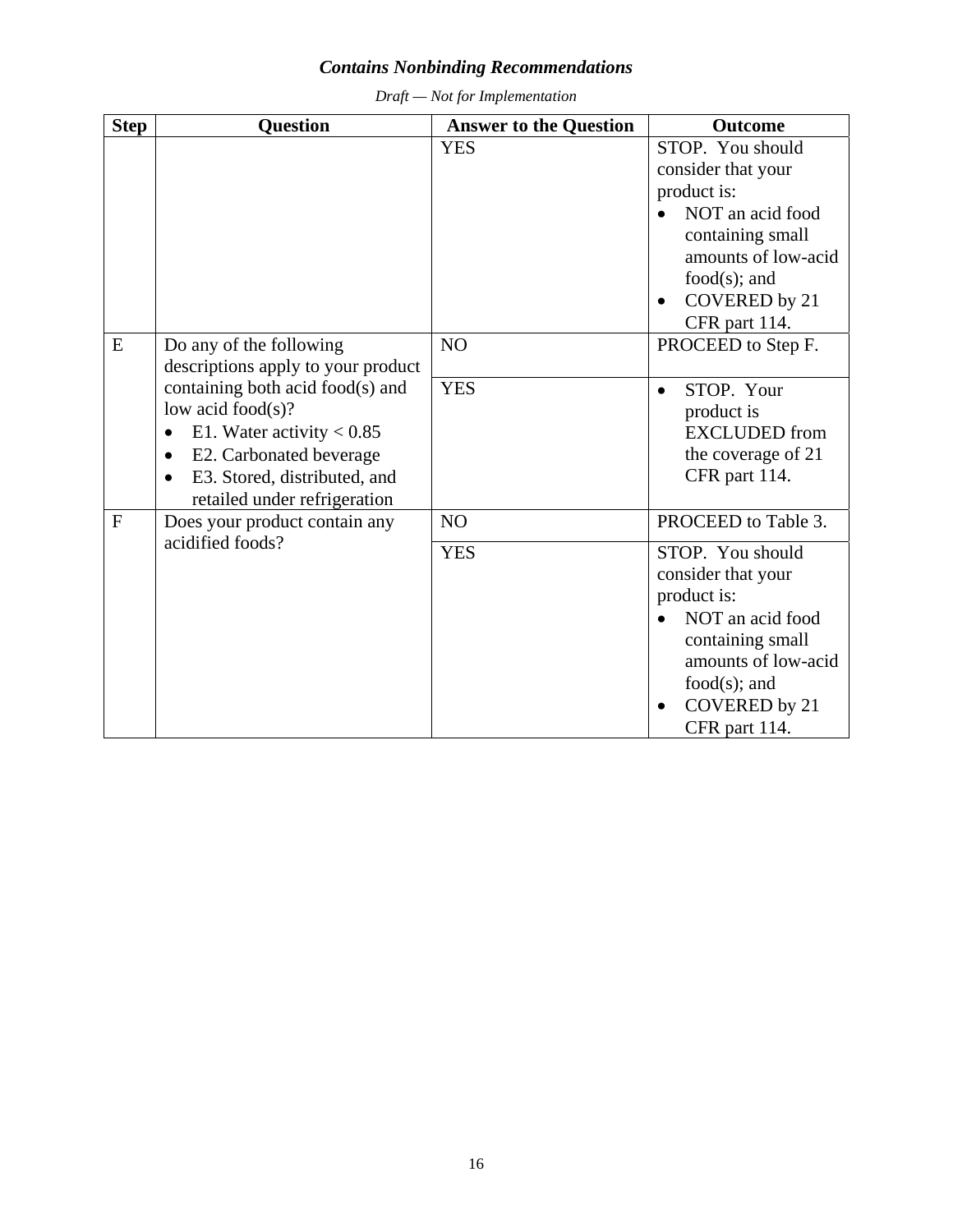*Draft — Not for Implementation* 

#### **Table 3 Recommended Calculations for Determining Whether to Consider the Amount of Low-Acid Food as a "Small Amount" When the Outcome of Table 2 is to Proceed to Table 3**

| <b>Step</b> | <b>Question</b>         | <b>How To Address the</b>                       | <b>Answer to</b> | <b>Outcome</b>                  |
|-------------|-------------------------|-------------------------------------------------|------------------|---------------------------------|
|             |                         | <b>Question</b>                                 | the              |                                 |
|             |                         |                                                 | <b>Question</b>  |                                 |
| G           | Is the amount of        | Perform the following                           | N <sub>O</sub>   | STOP. You should                |
|             | low-acid food in the    | calculation:                                    |                  | consider that:                  |
|             | finished product $\leq$ | G1. Determine the                               |                  | The amount of low-<br>$\bullet$ |
|             | 10 percent by           | weight of all acid                              |                  | acid food is NOT a              |
|             | weight?                 | ingredients used in                             |                  | small amount; and               |
|             |                         | formulating your                                |                  | Your product is<br>$\bullet$    |
|             |                         | product.                                        |                  | COVERED by 21                   |
|             |                         | G2. Determine the<br>$\bullet$                  |                  | CFR part 114.                   |
|             |                         | weight of all low-acid                          | <b>YES</b>       | PROCEED to Table 4.             |
|             |                         | ingredients (excluding                          |                  | You should consider             |
|             |                         | water and oil you will                          |                  | that the amount of low-         |
|             |                         | add based on                                    |                  | acid food IS a small            |
|             |                         | formulation) used in                            |                  | amount.                         |
|             |                         | formulating your                                |                  |                                 |
|             |                         | product.                                        |                  |                                 |
|             |                         | G <sub>3</sub> . Add the weight of<br>$\bullet$ |                  |                                 |
|             |                         | all acid ingredients and                        |                  |                                 |
|             |                         | the weight of low-acid                          |                  |                                 |
|             |                         | ingredients.                                    |                  |                                 |
|             |                         | G4. Divide the weight<br>$\bullet$              |                  |                                 |
|             |                         | in G2 by the weight in<br>G3. Multiply by 100   |                  |                                 |
|             |                         | and express as percent.                         |                  |                                 |
|             |                         |                                                 |                  |                                 |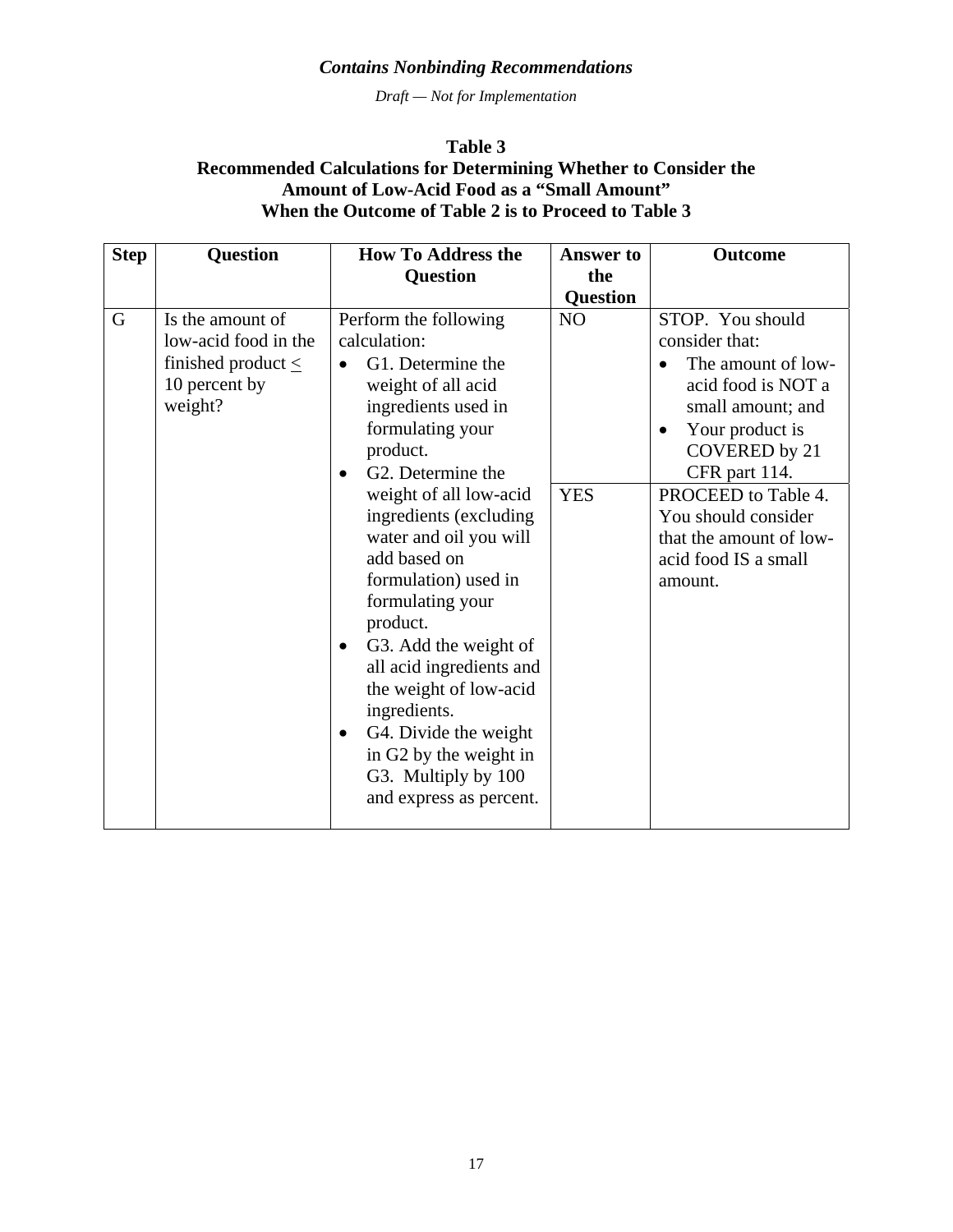*Draft — Not for Implementation* 

## **Table 4 Recommendations for Evaluating the Equilibrium pH of the Predominant Acid or Acid Food When the Outcome of Table 3 is to Proceed to Table 4**

| <b>Step</b> | <b>Question</b>                                                              | <b>How To Address the</b>                                                                                                                                                                                                                                                                                                                                                                                                                                       | <b>Answer</b>    | <b>Outcome</b>                                                                                                                                                                                                                                                                                                                                              |
|-------------|------------------------------------------------------------------------------|-----------------------------------------------------------------------------------------------------------------------------------------------------------------------------------------------------------------------------------------------------------------------------------------------------------------------------------------------------------------------------------------------------------------------------------------------------------------|------------------|-------------------------------------------------------------------------------------------------------------------------------------------------------------------------------------------------------------------------------------------------------------------------------------------------------------------------------------------------------------|
|             |                                                                              | <b>Question</b>                                                                                                                                                                                                                                                                                                                                                                                                                                                 | to the           |                                                                                                                                                                                                                                                                                                                                                             |
|             |                                                                              |                                                                                                                                                                                                                                                                                                                                                                                                                                                                 | <b>Question</b>  |                                                                                                                                                                                                                                                                                                                                                             |
| H           | Is the equilibrium pH of<br>the predominant acid or<br>acid food $\leq$ 4.2? | Determine the<br>equilibrium pH of the<br>predominant acid or<br>acid food as follows.<br>H1. Prepare the<br>$\bullet$<br>"predominant acid<br>or acid food" by<br>combining all acid<br>ingredients in a<br>pilot batch.<br>H <sub>2</sub> . Add all water<br>$\bullet$<br>used in the<br>formulation of the<br>food to the<br>predominant acid<br>food. Use your<br>production water.<br>H3. Determine the<br>$\bullet$<br>equilibrium pH of<br>the resulting | NO<br><b>YES</b> | STOP. You should<br>consider that your<br>product is:<br>NOT an acid food<br>containing small<br>amounts of low-<br>acid food(s) with a<br>resultant finished<br>equilibrium pH that<br>does not<br>significantly differ<br>from that of the<br>predominant acid<br>or acid food; and<br>COVERED by 21<br>$\bullet$<br>CFR part 114.<br>PROCEED to Table 5. |
|             |                                                                              | mixture.                                                                                                                                                                                                                                                                                                                                                                                                                                                        |                  |                                                                                                                                                                                                                                                                                                                                                             |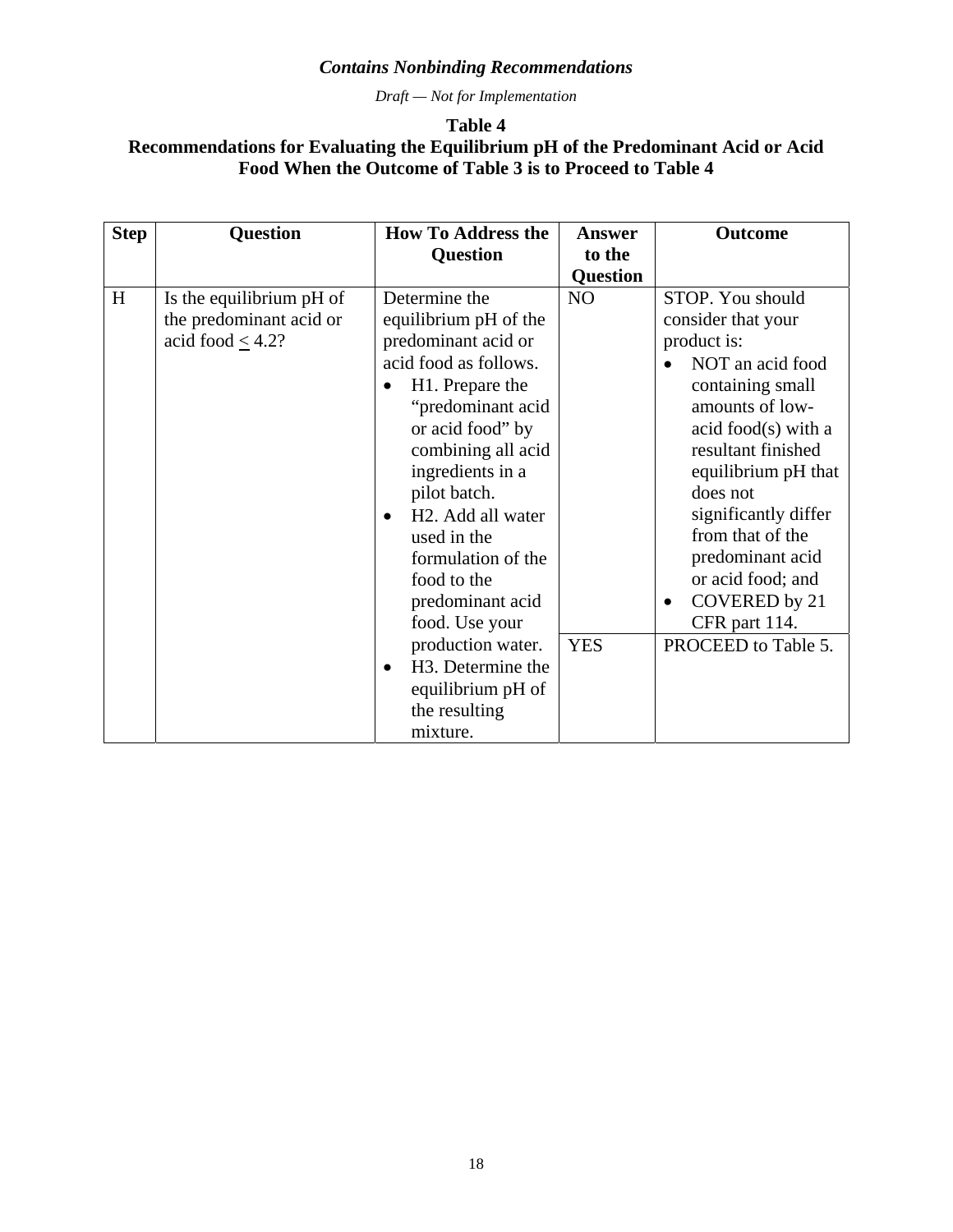*Draft — Not for Implementation* 

# **Table 5 Recommendations for Evaluating the Finished Equilibrium pH of Your Product When the Outcome of Table 4 is to Proceed to Table 5**

| <b>Step</b> | <b>Question</b>                                                | <b>How To Address the</b>                                                                                                                                                                                                                                                                                                               | <b>Answer to</b>             | Outcome                                                                                                                                                                                                                                                                                                                                                     |
|-------------|----------------------------------------------------------------|-----------------------------------------------------------------------------------------------------------------------------------------------------------------------------------------------------------------------------------------------------------------------------------------------------------------------------------------|------------------------------|-------------------------------------------------------------------------------------------------------------------------------------------------------------------------------------------------------------------------------------------------------------------------------------------------------------------------------------------------------------|
|             |                                                                | <b>Question</b>                                                                                                                                                                                                                                                                                                                         | the                          |                                                                                                                                                                                                                                                                                                                                                             |
|             |                                                                |                                                                                                                                                                                                                                                                                                                                         | <b>Question</b>              |                                                                                                                                                                                                                                                                                                                                                             |
| I           | Is the finished equilibrium<br>pH of your product $\leq 4.4$ ? | Determine the<br>finished equilibrium<br>pH of your product as<br>follows.<br>I1. Combine the<br>mixture from<br>Step H with all<br>low-acid<br>ingredients and<br>oil used in the<br>formulation of the<br>food (or, process<br>with lye treatment<br>or similar<br>treatment).<br>I2. Determine the<br>$\bullet$<br>equilibrium pH of | N <sub>O</sub><br><b>YES</b> | STOP. You should<br>consider that your<br>product is:<br>NOT an acid food<br>containing small<br>amounts of low-<br>acid food(s) with a<br>resultant finished<br>equilibrium pH that<br>does not<br>significantly differ<br>from that of the<br>predominant acid<br>or acid food; and<br>COVERED by 21<br>$\bullet$<br>CFR part 114.<br>PROCEED to Table 6. |
|             |                                                                | the resulting<br>mixture.                                                                                                                                                                                                                                                                                                               |                              |                                                                                                                                                                                                                                                                                                                                                             |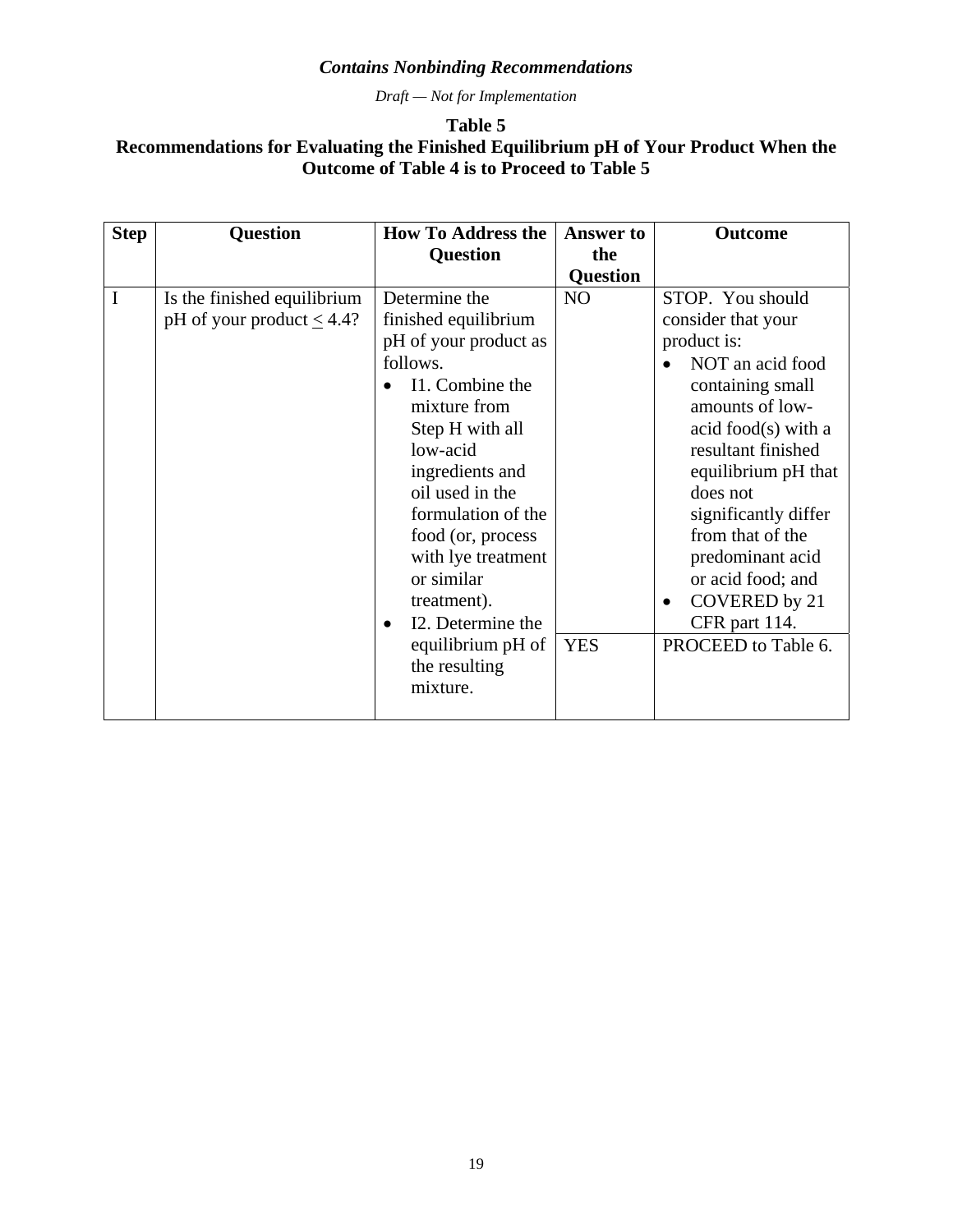*Draft — Not for Implementation* 

 **Table 6** 

# **Recommendations for Evaluating Whether the Resultant Finished Equilibrium pH of Your Product Significantly Differs From That of the Predominant Acid or Acid Food When the Outcome of Table 5 is to Proceed to Table 6**

| <b>Step</b> | <b>Question</b>                                                           | <b>How To Address the</b>                               | <b>Answer to</b>        | <b>Outcome</b>                                                                                                                                                                                                                                                             |
|-------------|---------------------------------------------------------------------------|---------------------------------------------------------|-------------------------|----------------------------------------------------------------------------------------------------------------------------------------------------------------------------------------------------------------------------------------------------------------------------|
|             |                                                                           | <b>Question</b>                                         | the                     |                                                                                                                                                                                                                                                                            |
|             |                                                                           |                                                         | <b>Question</b>         |                                                                                                                                                                                                                                                                            |
| J           | What is the<br>equilibrium pH of<br>the predominant acid<br>or acid food? | Refer to your<br>determination in Step H in<br>Table 4. | 4.2                     | The shift in pH is $\leq 0.2$ .<br>You should consider<br>that:<br>The resultant<br>finished equilibrium<br>pH of your product<br>does not<br>significantly differ<br>from that of the<br>predominant acid or<br>acid food; and<br>Your product is<br><b>EXCLUDED</b> from |
|             |                                                                           |                                                         |                         | the coverage of 21<br>CFR part 114.                                                                                                                                                                                                                                        |
|             |                                                                           |                                                         | $\geq$ 3.8 and<br>< 4.2 | PROCEED to Step K.                                                                                                                                                                                                                                                         |
|             |                                                                           |                                                         | < 3.8                   | PROCEED to Step L.                                                                                                                                                                                                                                                         |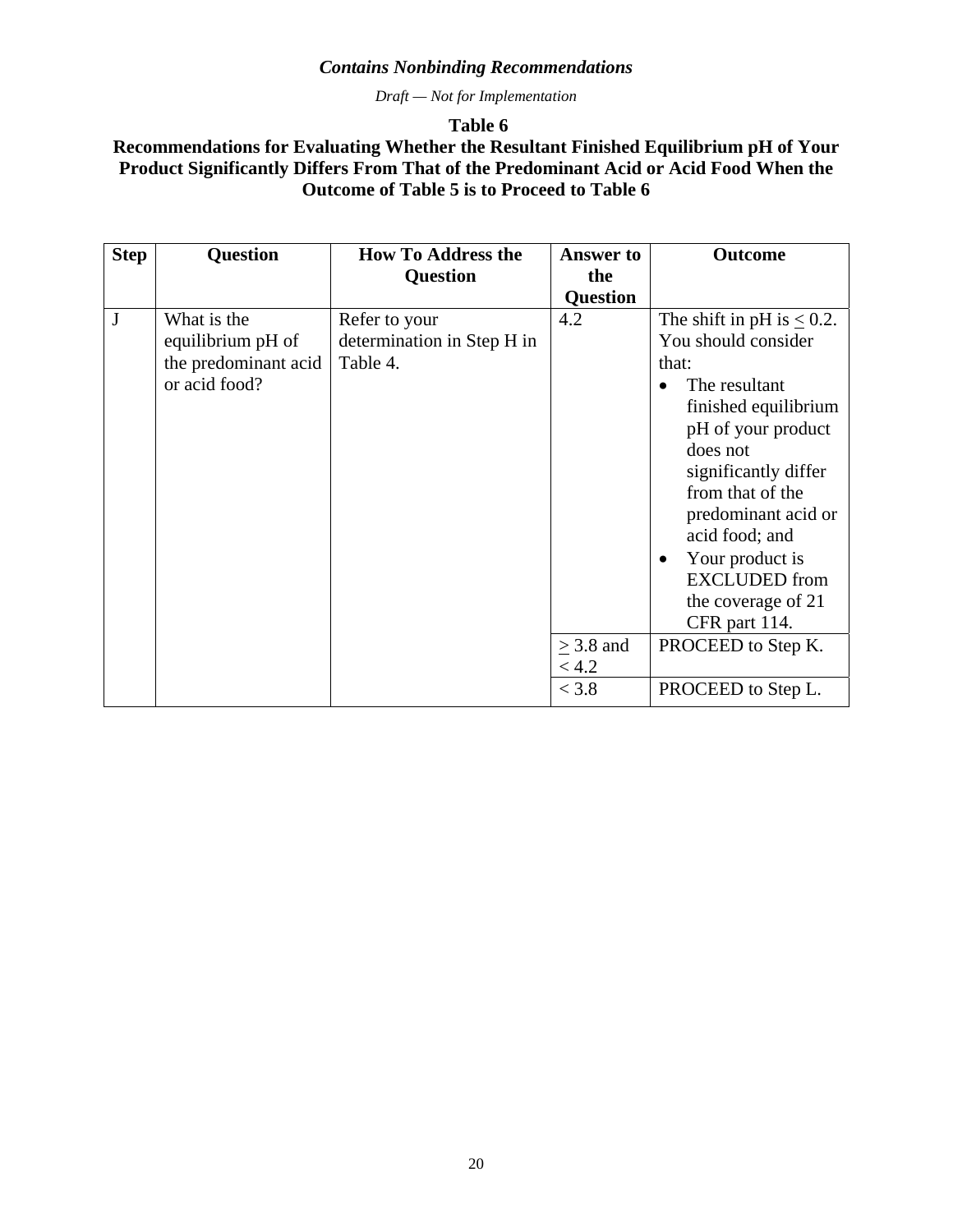*Draft — Not for Implementation* 

| <b>Step</b> | <b>Question</b>                                                                                                                                | <b>How To Address the</b>                                                                                                                                                                | <b>Answer to</b> | <b>Outcome</b>                                                                                                                                                                                                                                                                                           |
|-------------|------------------------------------------------------------------------------------------------------------------------------------------------|------------------------------------------------------------------------------------------------------------------------------------------------------------------------------------------|------------------|----------------------------------------------------------------------------------------------------------------------------------------------------------------------------------------------------------------------------------------------------------------------------------------------------------|
|             |                                                                                                                                                | <b>Question</b>                                                                                                                                                                          | the              |                                                                                                                                                                                                                                                                                                          |
|             |                                                                                                                                                |                                                                                                                                                                                          | <b>Question</b>  |                                                                                                                                                                                                                                                                                                          |
| K           | If the finished<br>equilibrium pH of<br>the predominant acid<br>or acid food is $\geq$ 3.8<br>and $< 4.2$ , is the shift<br>in $pH \leq 0.3$ ? | Calculate the shift in pH.<br>Shift in $pH = F$ inished<br>equilibrium pH (Step I in<br>Table 5) minus<br>equilibrium pH of the<br>predominant acid or acid<br>food (Step H in Table 4). | N <sub>O</sub>   | You should consider<br>that:<br>The resultant<br>$\bullet$<br>finished equilibrium<br>pH of your product<br>significantly differs<br>from that of the<br>predominant acid or<br>acid food; and<br>Your product is<br>$\bullet$<br><b>COVERED</b> by 21<br>CFR part 114.                                  |
|             |                                                                                                                                                |                                                                                                                                                                                          | <b>YES</b>       | You should consider<br>that:<br>The resultant<br>$\bullet$<br>finished equilibrium<br>pH of your product<br>does not<br>significantly differ<br>from that of the<br>predominant acid or<br>acid food; and<br>Your product is<br>$\bullet$<br><b>EXCLUDED</b> from<br>the coverage of 21<br>CFR part 114. |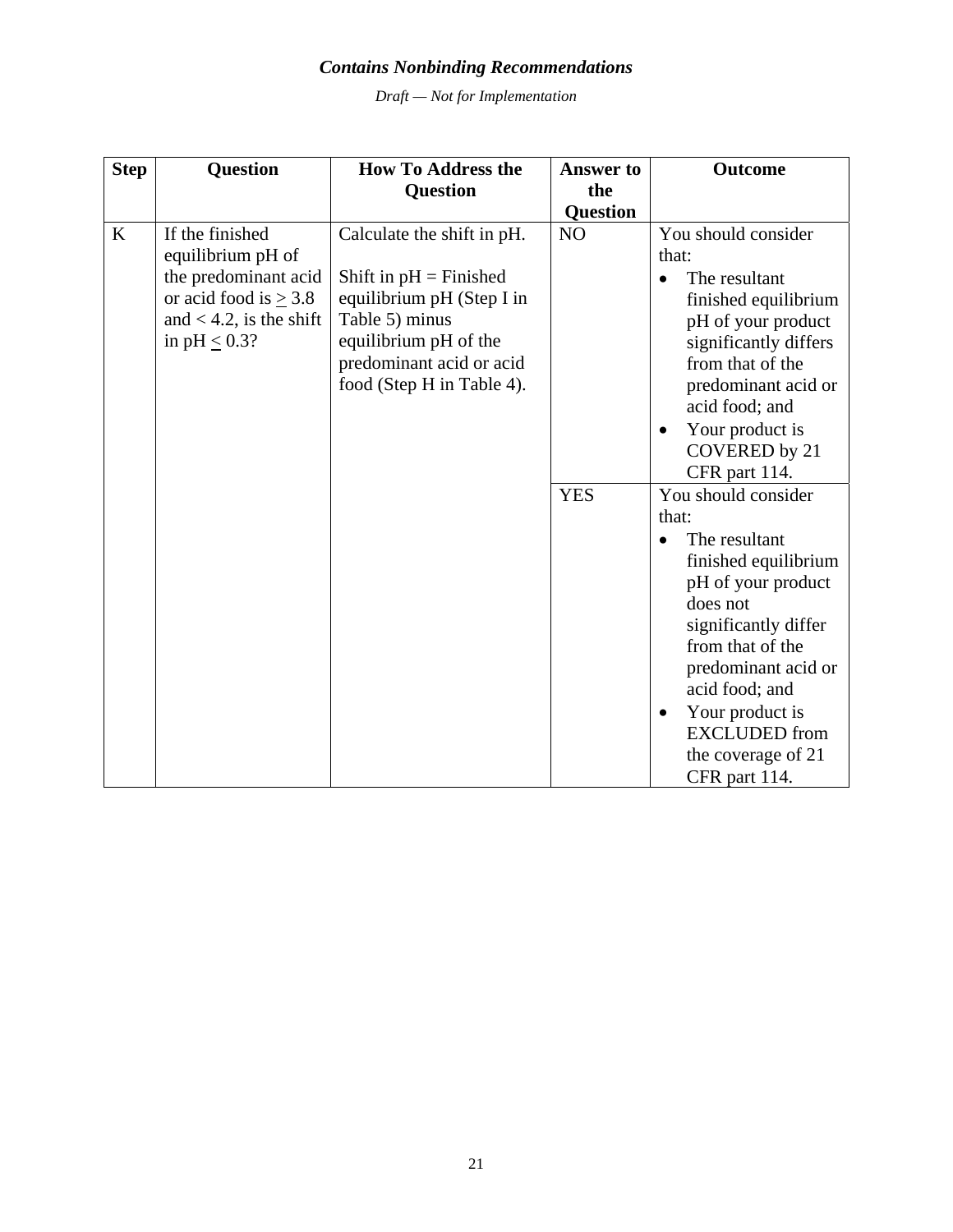*Draft — Not for Implementation* 

<span id="page-24-0"></span>

| <b>Step</b> | Question                  | <b>How To Address the</b>  | <b>Answer to</b> | <b>Outcome</b>               |
|-------------|---------------------------|----------------------------|------------------|------------------------------|
|             |                           | <b>Question</b>            | the              |                              |
|             |                           |                            | <b>Question</b>  |                              |
| $\mathbf L$ | If the finished           | Calculate the shift in pH. | NO               | You should consider          |
|             | equilibrium pH of         |                            |                  | that:                        |
|             | the predominant acid      | Shift in $pH = F$ inished  |                  | The resultant<br>$\bullet$   |
|             | or acid food is $<$ 3.8,  | equilibrium pH (Step I in  |                  | finished equilibrium         |
|             | is the shift in pH $\leq$ | Table 5) minus             |                  | pH of your product           |
|             | 0.4?                      | equilibrium pH of the      |                  | significantly differs        |
|             |                           | predominant acid or acid   |                  | from that of the             |
|             |                           | food (Step H in Table 4).  |                  | predominant acid or          |
|             |                           |                            |                  | acid food; and               |
|             |                           |                            |                  | Your product is<br>$\bullet$ |
|             |                           |                            |                  | COVERED by 21                |
|             |                           |                            |                  | CFR part 114.                |
|             |                           |                            | <b>YES</b>       | You should consider          |
|             |                           |                            |                  | that:                        |
|             |                           |                            |                  | The resultant                |
|             |                           |                            |                  | finished equilibrium         |
|             |                           |                            |                  | pH of your product           |
|             |                           |                            |                  | does not                     |
|             |                           |                            |                  | significantly differ         |
|             |                           |                            |                  | from that of the             |
|             |                           |                            |                  | predominant acid or          |
|             |                           |                            |                  | acid food; and               |
|             |                           |                            |                  | Your product is<br>$\bullet$ |
|             |                           |                            |                  | <b>EXCLUDED</b> from         |
|             |                           |                            |                  | the coverage of 21           |
|             |                           |                            |                  | CFR part 114.                |

# **I. Fermented Food(s) Containing Small Amounts of Low-Acid Food(s)**

As discussed above (see section III.C of this document), in 1979 we acknowledged that we had not found reports of cases of botulism caused by commercially processed fermented foods (44 FR 16204; 44 FR 16230 at 16231) and, thus, stated that the regulation should apply only to acidified foods. We further advised that pickled foods (including foods pickled by fermentation) that are prepared by acidification are acidified foods (44 FR 16204).

Since 1979, we have not received information implicating commercially processed fermented foods in cases of botulism. However, the food industry evolves over time, and some of the products available today (such as fermented olives stuffed with a low-acid food) may not have been on the market in 1979. We see no meaningful scientific difference between potential safety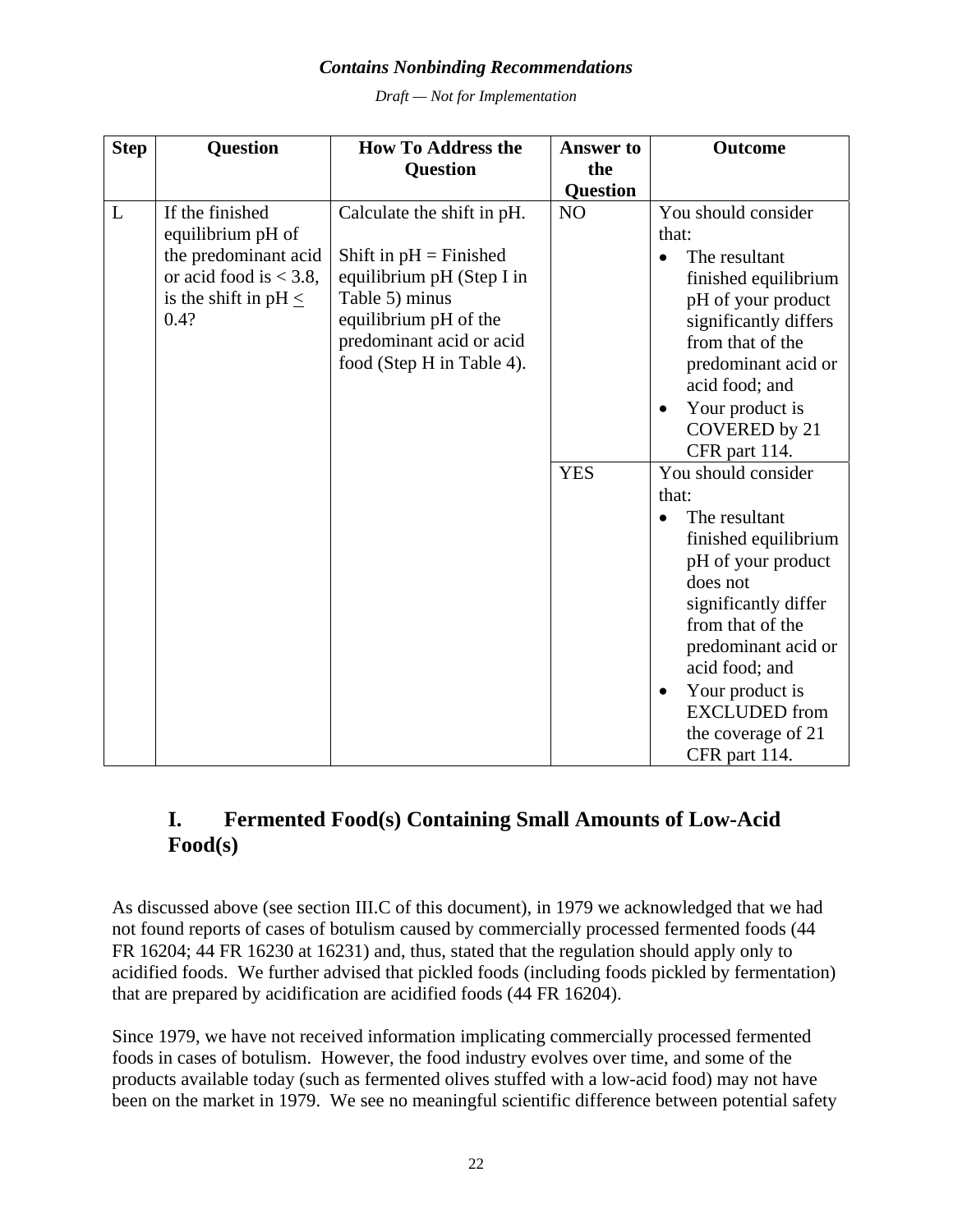#### *Draft — Not for Implementation*

<span id="page-25-0"></span>concerns presented by fermented foods containing added low-acid foods and potential safety concerns presented by acid foods containing added low-acid foods. Therefore, if you add a lowacid food to a fermented food, we recommend that you evaluate the product using the stepwise process described in Decision Tables 2 through 6 in section III.H.5 of this document. To do so, you would evaluate a fermented food as if it were an acid food, using the steps in these tables. If the amount of low-acid food(s) in your fermented food is not a "small amount," or if the resultant finished equilibrium pH of your product containing a small amount of low-acid food significantly differs from that of the fermented food, we recommend that you consider the fermented food to be an acidified food subject to the requirements of 21 CFR 108.25 and part 114.

# **J. Processing Acidified Foods**

# *1. Background on thermal processing*

 $\overline{a}$ 

The ability of vegetative cells of microorganisms to grow in an acidified food, and of microbial spores to germinate and grow in an acidified food, depends on a number of factors associated with the food, such as its water activity, its pH, its redox potential  $10$ , the nature of any added acid, and the presence of antimicrobial substances (Ref. 5). Microorganisms that grow in an acidified food may have significance for public health, spoilage, or both.

Microorganisms such as *E. coli O157:H7*, *L. monocytogenes* and *Salmonella* species have public health significance. Microorganisms such as *B. coagulans* have significance for spoilage (Ref. 17). However, some microorganisms that are generally associated with spoilage, such as *B. subtilis* and *B. licheniformis*, (Ref. 17) can also affect the safety of an acidified food if spores that are not destroyed during thermal processing germinate, grow, and cause the pH to increase above 4.6 (Ref. 9). Therefore, destroying the spores of such spoilage microorganisms is especially important in maintaining the food under conditions that will not permit the growth of microorganisms having public health significance when permitted preservatives are not used to prevent the growth of any germinated spores.

The scientific and technical details supporting commercial thermal processing of acidified foods are available in a number of scientific journals (e.g., Refs. 4, 18, and 19) and in books that are available for purchase (see, e.g., the books we list in Section IV of this guidance). Such scientific and technical details are beyond the scope of this guidance. However, in this guidance we summarize some of the basic principles of thermal processing, as discussed in Refs. 2 and 20 through 22, and explain technical terms associated with thermal processing.

A thermal process for a particular food product is developed based on the most heat-resistant microorganism that must be controlled in the food. The pH of the food product is a principal factor in determining the microorganism(s) that must be controlled in the food. For example, the thermal process for a low-acid food is developed to ensure that the spores of *C. botulinum* are destroyed. The thermal process for an acidified food with a pH in the range of  $4.0 - 4.6$  is

<span id="page-25-1"></span> $10$  The redox potential of a substance is a measurement of the ease by which a substance gains or loses electrons. For additional information about redox potential of foods, see Ref. 3.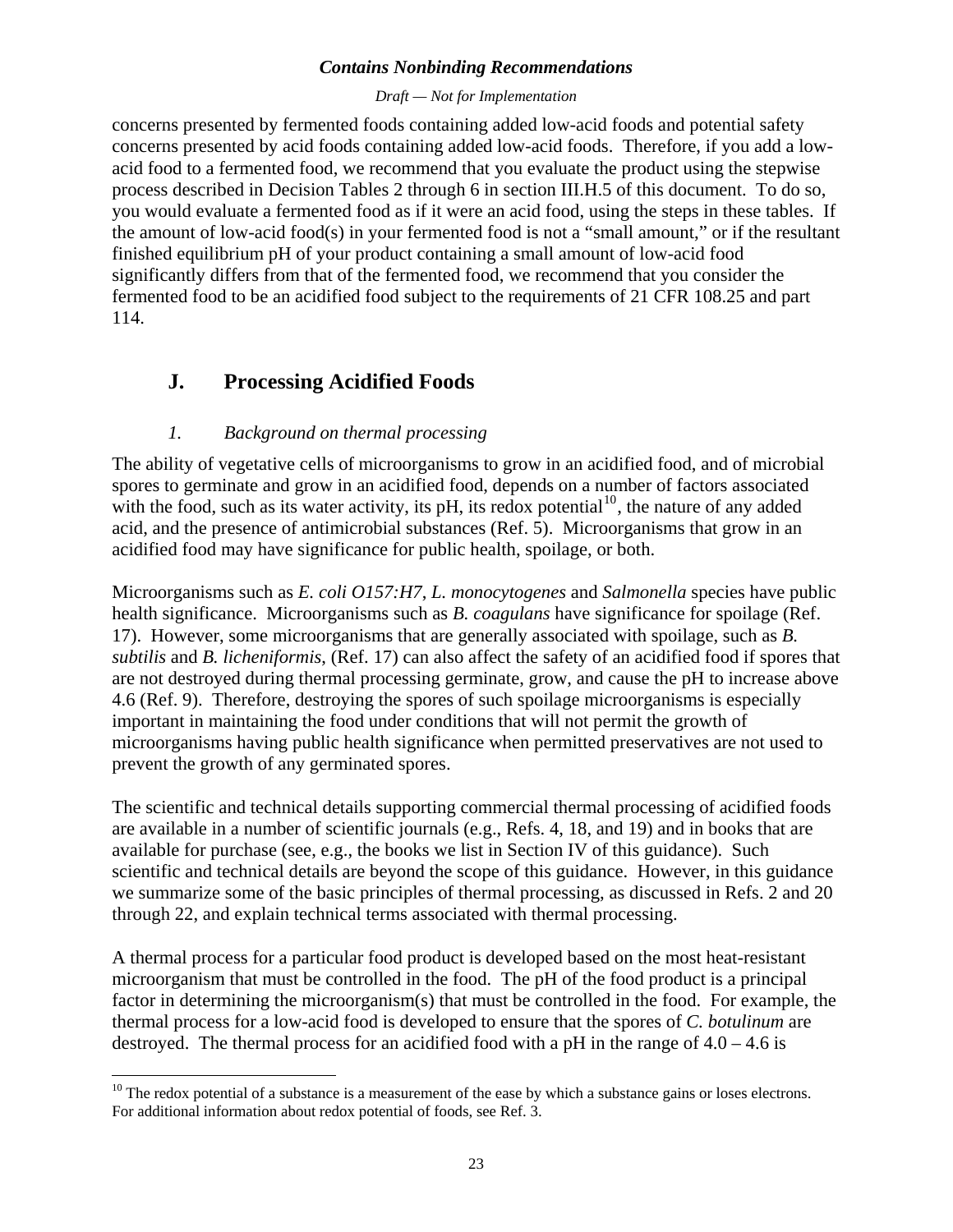#### *Draft — Not for Implementation*

developed to ensure that the spores of acid-tolerant spoilage microorganisms (e.g., *B. licheniformis*) are destroyed. The thermal process for an acidified food with a pH < 4.0 is developed to ensure that the vegetative cells of yeasts, molds, and non-spore-forming bacteria such as *Lactobacillus* species are destroyed (Refs. 2 and 22).

After determining the most heat-resistant microorganism to control in a particular food product, one or more strains of the microorganism can be isolated and cultured to obtain vegetative cells or spores in a sufficient number to enable an experimental determination of the thermal resistance of the strain(s). In this determination, a known number of vegetative cells or spores is subjected to a series of processes (with specified durations and temperatures), and the number of cells or spores surviving each process is determined. The relationship between the duration of a thermal treatment and the percentage of microorganisms surviving the treatment is logarithmic, and the results of such studies are usually presented in a plot that represents the log of the percent of surviving vegetative cells or spores versus time at a given temperature. The time required to destroy 90 percent of the vegetative cells or spores at a given temperature is called the decimal reduction time, usually referred to as the "D-value" (Ref. 2). The D-value usually varies inversely with temperature.

In general, the slope of a plot of the log of the D-value versus temperature is approximately linear. A "z-value" is derived from the reciprocal of the slope of the best straight line and is equal to the increase in the number of degrees (from a given starting temperature) that results in a 90 percent reduction in the D-value (Ref. 2). The D-value and z-value for the vegetative cells or spores of a microbial strain at a specified temperature characterize its thermal resistance at that temperature. Therefore, D-values and z-values provide a means to compare the thermal resistance of different microorganisms, or different strains of the same microorganism, at one or more temperatures. Table 7, adapted from Refs. 2 and 22, with additional information from Ref. 18, shows a typical comparison of the heat resistance of several microorganisms relevant to the safety or spoilage of thermally processed foods.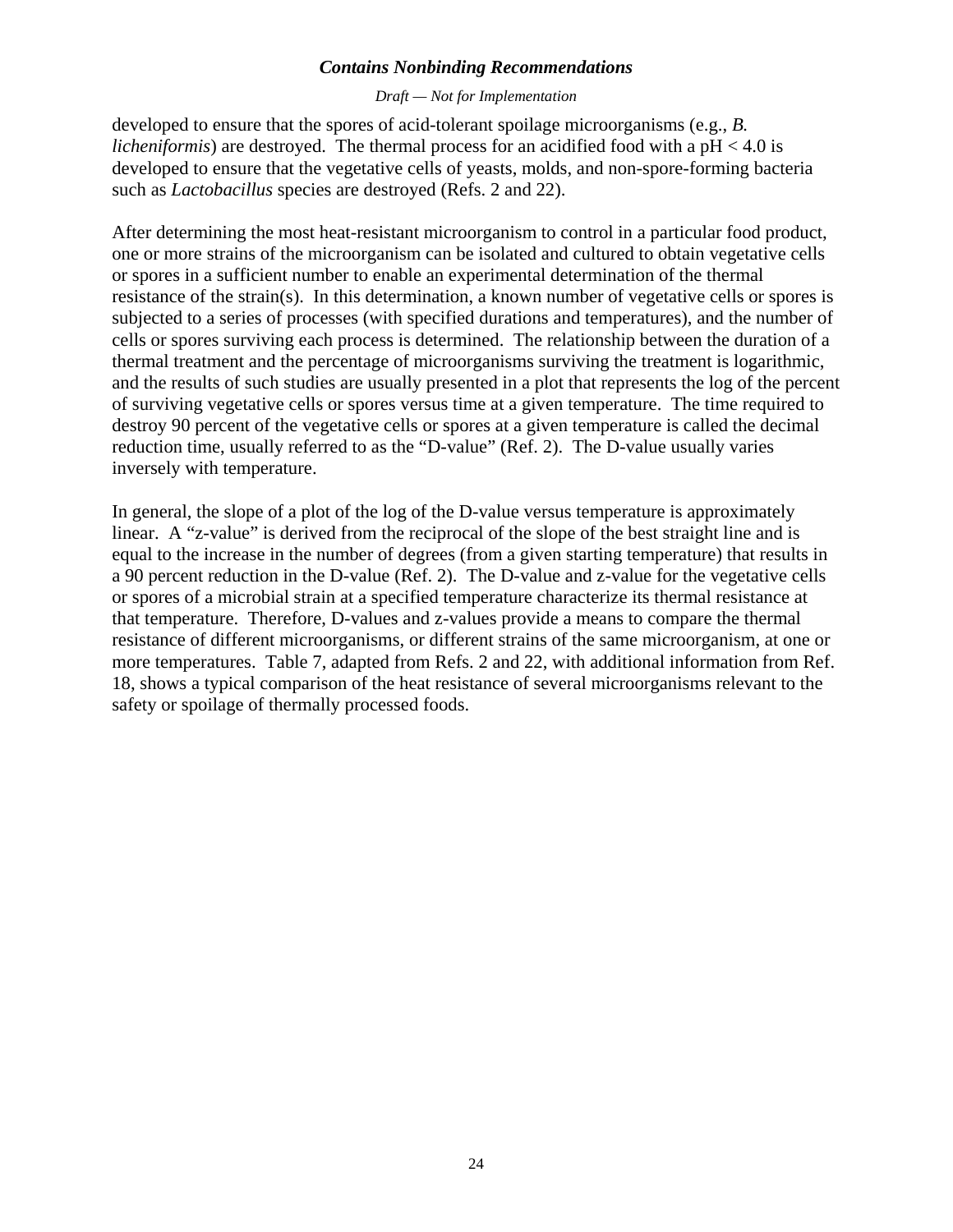*Draft — Not for Implementation* 

#### **Table 7 Comparative Heat Resistance of Bacteria Important to Thermally Processed Foods (Adapted from Refs. 2 and 22)**

| <b>Class of</b> | <b>Type of</b>            | Microorganism(s)              | <b>Reference</b>   | <b>D-Value</b> | <b>Z-Value</b>  |
|-----------------|---------------------------|-------------------------------|--------------------|----------------|-----------------|
| Food            | <b>Microorganism</b>      |                               | <b>Temperature</b> | (minutes)      | $({}^{\circ}F)$ |
|                 |                           |                               | $({}^{\circ}F)$    |                |                 |
| Low-acid        | Thermophiles <sup>a</sup> | Flat-sour group $(B.$         | 250                | $4.0 - 5.0$    | 14-22           |
| food (pH        | (spores)                  | stearothermophilus)           |                    |                |                 |
| >4.6            | Mesophilesb               | Putrefactive                  | 250                | $0.10 - 0.20$  | $14 - 18$       |
|                 | (spores)                  | anaerobes $(C.$               |                    |                |                 |
|                 |                           | botulinum types A             |                    |                |                 |
|                 |                           | and $B$ )                     |                    |                |                 |
|                 |                           | C. sporogenes                 | 250                | $0.10 - 1.5$   | $14 - 18$       |
|                 |                           | group (including              |                    |                |                 |
|                 |                           | P.A. 3679)                    |                    |                |                 |
| Acid food       | Thermophiles              | <b>B.</b> coagulans           | 250                | $0.01 - 0.07$  | $14 - 18$       |
| and             | (spores)                  | (facultatively                |                    |                |                 |
| acidified       |                           | $mesophilic^c$                |                    |                |                 |
| food (pH        | Mesophiles                | B. polymyxa and B.            | 212                | $0.10 - 0.50$  | $12 - 16$       |
| $4.0 - 4.6$     | (spores)                  | macerans                      |                    |                |                 |
|                 |                           | Butyric anaerobes             | 212                | $0.10 - 0.50$  | $12 - 16$       |
|                 |                           | (C. pasteurianum)             |                    |                |                 |
|                 |                           | B. licheniformis <sup>d</sup> | 200                | 4.5            | 27              |
| Acid food       | Yeasts, molds,            | Lactobacillus                 | 150                | $0.50 - 1.00$  | $8 - 10$        |
| and             | and mesophilic            | species,                      |                    |                |                 |
| acidified       | non-spore-                | Leuconostoc                   |                    |                |                 |
| food (pH        | bearing bacteria          | species                       |                    |                |                 |
| $< 4.0$ )       |                           |                               |                    |                |                 |

 $a<sup>a</sup>$  A thermophilic microorganism is one that thrives at a relatively high temperature, such as 50 °C or above.

 $b^b$  A mesophilic microorganism is one that thrives at a moderate temperature, such as 37 °C.

 $\epsilon$  A facultative microorganism is one that can live under more than one set of environmental conditions.

 $d$  Ref. 18.

Food processors typically compare thermal treatments at various temperatures using a reference thermal treatment, referred to as an "equivalent treatment." The equivalent treatment is developed for a reference temperature that is selected for the purpose of conducting experiments to determine appropriate thermal processing conditions. The reference temperature is selected based on the heat resistance of microorganisms under particular conditions of pH; in general, the reference temperature is higher when the microorganisms of interest are more heat-resistant. For example, the reference temperatures listed in Table 7 for both thermophilic spores and mesophilic spores in low-acid foods (with a pH greater than 4.6) is 250 °F. In contrast, the reference temperatures listed for mesophilic spores in acid foods in the pH range 4.0 – 4.6 are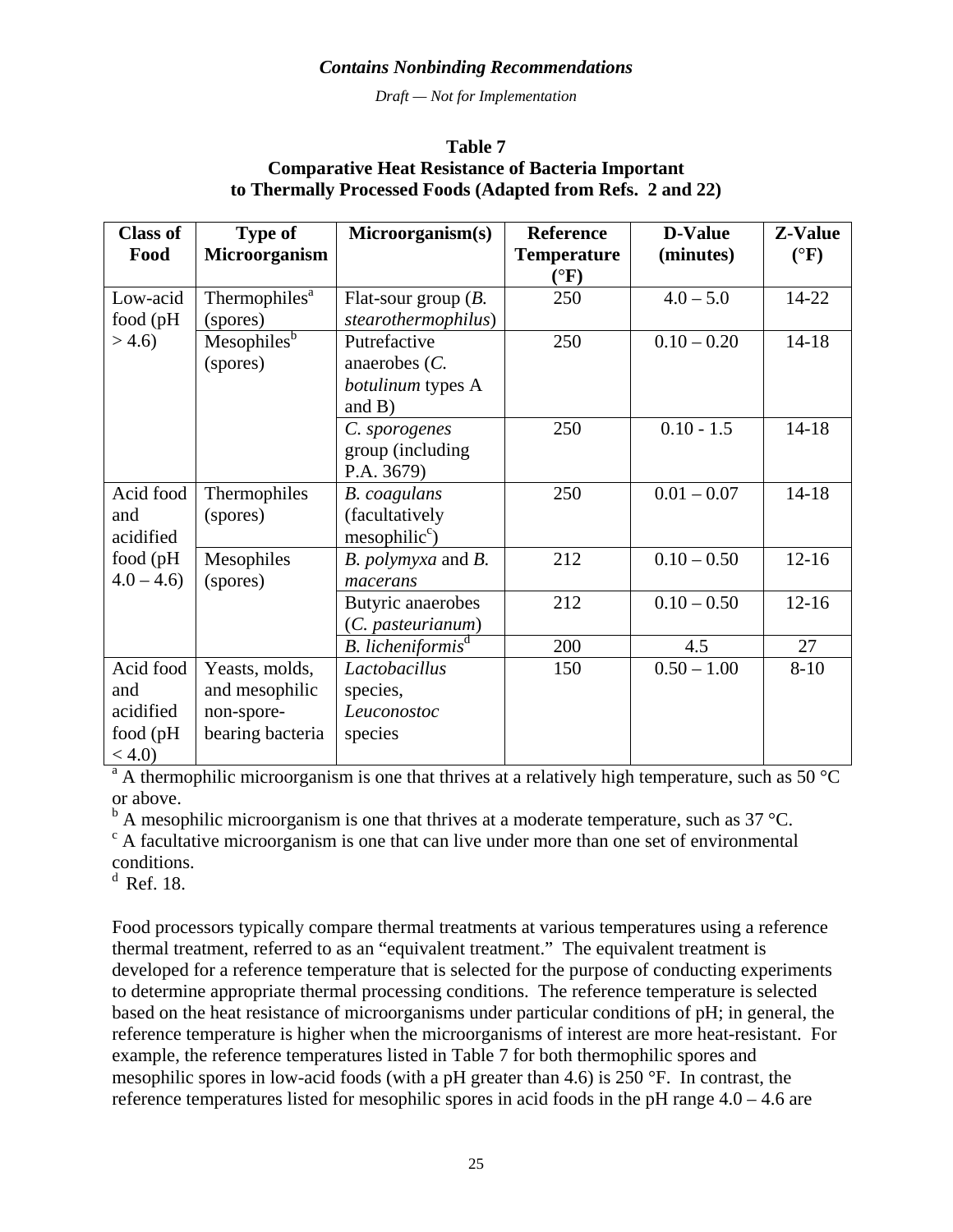#### *Draft — Not for Implementation*

212  $\degree$ F and 200  $\degree$ F, and the reference temperature for yeasts, molds, and non-spore-forming mesophilic bacteria listed in Table 7 is 150 °F. The destruction time at the reference temperature for a given number of specific microorganisms is designated "F." Additional information about how to do such comparisons is available in Ref. 22.

The extent of thermal processing (i.e., time and temperature) adequate to prepare a commercial food product that is both safe and resistant to spoilage is called the thermal process lethality. The relationship between the finished equilibrium pH of a product and the thermal process lethality is well established (e.g., Refs. 4, 17, 18 and the books we list in Section IV of this guidance). The thermal process lethalities listed in Table 8 demonstrate this relationship. Information about the specific microorganisms and D-values used to determine the thermal process lethality is available in the cited references.

| Finished Equilibrium pH | Thermal Process Lethality <sup>a</sup> |
|-------------------------|----------------------------------------|
| $3.1 - 3.2$             | $F10/195 = 0.1$ minutes <sup>b</sup>   |
| $3.3 - 3.5$             | $F10/195 = 1.0$ minutes <sup>c</sup>   |
| $3.5 - 4.0$             | $F10/195 = 16-23$ minutes <sup>d</sup> |
| $4.0 - 4.2$             | $F15/200 = 5.0$ minutes <sup>e</sup>   |
| $4.3 - 4.4$             | $F15/200 = 23$ minutes <sup>t</sup>    |
| $4.3 - 4.4$             | $F15/200 = 10$ minutes <sup>e</sup>    |
| $4.3 - 4.4$             | $F15/212 = 10$ minutes <sup>t</sup>    |
| $4.5 - 4.6$             | $F15/212 = 10$ minutes <sup>g</sup>    |
| $4.5 - 4.6$             | $F18/230 = 1.6$ minutes <sup>g</sup>   |

**Table 8 Thermal Process Lethalities for Acidified Foods** 

<sup>a</sup> Expressed as Fz/Ref, where F is the destruction time, z is the increase in temperature that results in a 90 percent reduction in the D-value, and Ref is the reference temperature (see the discussion in Section III.I.1 of this guidance for further information about the designations F, zvalue, and D-value).

 $<sup>b</sup>$  See, e.g., Ref. 4.</sup>

c See, e.g., Nelson P, and Tressler D. 1980. *Fruit and Vegetable Juice Processing Technology*. Westport, CT: AVI Pub. Co.

d See, e.g., Barrett DM, Somogyi L, and Ramaswamy HS. 2004. *Processing Fruits: Science and Technology*. Boca Raton, FL: CRC Press.

 See, e.g., National Canners Association Research Laboratories. 1968. *Laboratory Manual for Food Canners and Processors*. Westport, CT: AVI Pub. Co.

 $f$  See, e.g., Ref. 17.

 $\frac{g}{s}$  See, e.g., Ref. 18.

The scheduled process for an acidified food is the process selected by a processor as adequate for use under the conditions of manufacture for a food in achieving and maintaining a food that will not permit the growth of microorganisms having public health significance (21 CFR 114.3(e)). To be adequate, the scheduled process for an acidified food generally is designed to destroy all microorganisms that could be present in or on the food product, the package (including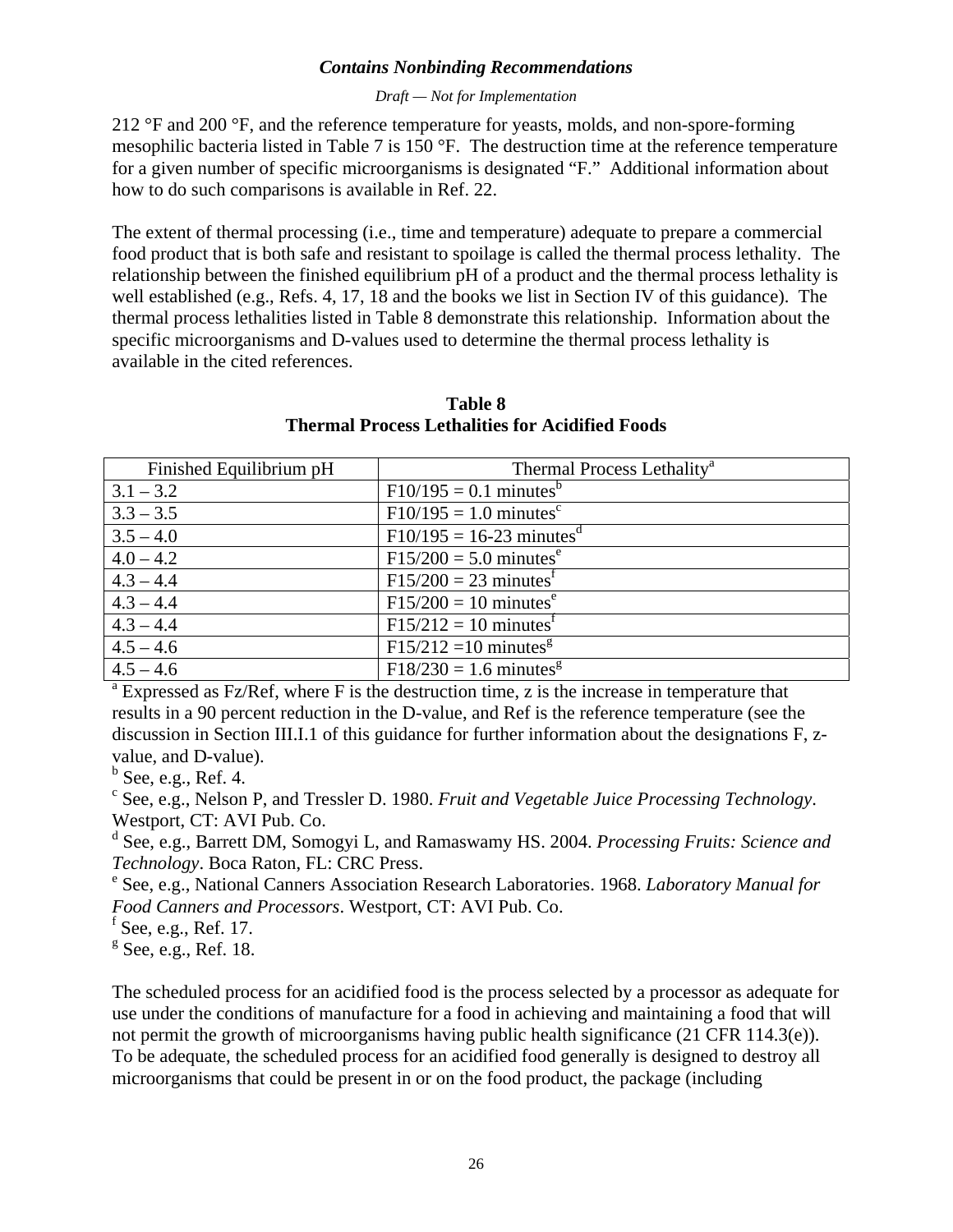#### *Draft — Not for Implementation*

containers and closures), or both. Below, we describe the two most common methodologies (Ref. 21) for processing an acidified food.

- The product may be heated in a bulk container to a pre-determined temperature, held at that temperature for a pre-determined period of time to achieve thermal process lethality, filled into containers, and closed (e.g., under steam vacuum). Thermal processing of the containers and closures is accomplished by rotating, tilting, or inverting the filled, sealed containers to bring all sections of the containers and closures (caps or lids) in contact with hot product. This type of process is often referred to as "hot fill and hold."
- The product may be filled into containers and sealed. The thermal processing to achieve thermal process lethality at a pre-determined temperature for a pre-determined time takes place in the filled and sealed containers. This procedure usually takes place in commercially available processing equipment. Thermal processing of the containers and closures occurs simultaneously with the thermal processing of the product.

# *2. Competent processing authority*

Section 21 CFR 114.3(e) requires that the control of pH and other critical factors for a scheduled process for an acidified food be equivalent to the process established by a competent processing authority. The full range of critical factors that a competent processing authority would consider in establishing a scheduled process is outside the scope of this guidance. Following the recommendations in this guidance does not necessarily satisfy the requirement of 21 CFR 114.3(e) that your scheduled process be equivalent to that established by a competent processing authority.

# *3. Challenge studies*

The scientific and technical data supporting scheduled processes established over time by competent processing authorities are available in a number of scientific journals (e.g., Refs. 4, 18 and 19) and in books that are available for purchase (see, e.g., the books we list in Section IV of this guidance). If a new scheduled process is being established and adequate scientific support for the scheduled process is not available, we recommend that data and information from appropriate challenge studies be developed for consideration by the competent processing authority who will establish the new scheduled process. The challenge studies should demonstrate that one or more critical factors (or combinations of critical factors) such as pH, temperature, or storage time satisfy the requirements of 21 CFR 114.80(a) (e.g., Refs. 14, and 23 through 25).

Processes using ambient temperature as one of a combination of critical factors have been reported in the scientific literature (Ref. 14). The ambient temperatures studied include those likely to be associated with a food processing facility (such as 25 °C) and those likely to be associated with a warehouse in a cool climate (such as  $10^{\circ}$ C). If one of the critical factors reported in a scheduled process filed under 21 CFR 108.25 is an ambient temperature, we will consider whether using the ambient temperature as a critical factor satisfies the requirements of 21 CFR 114.3(e) and 114.80(a) based on the available data and information provided with the process filing.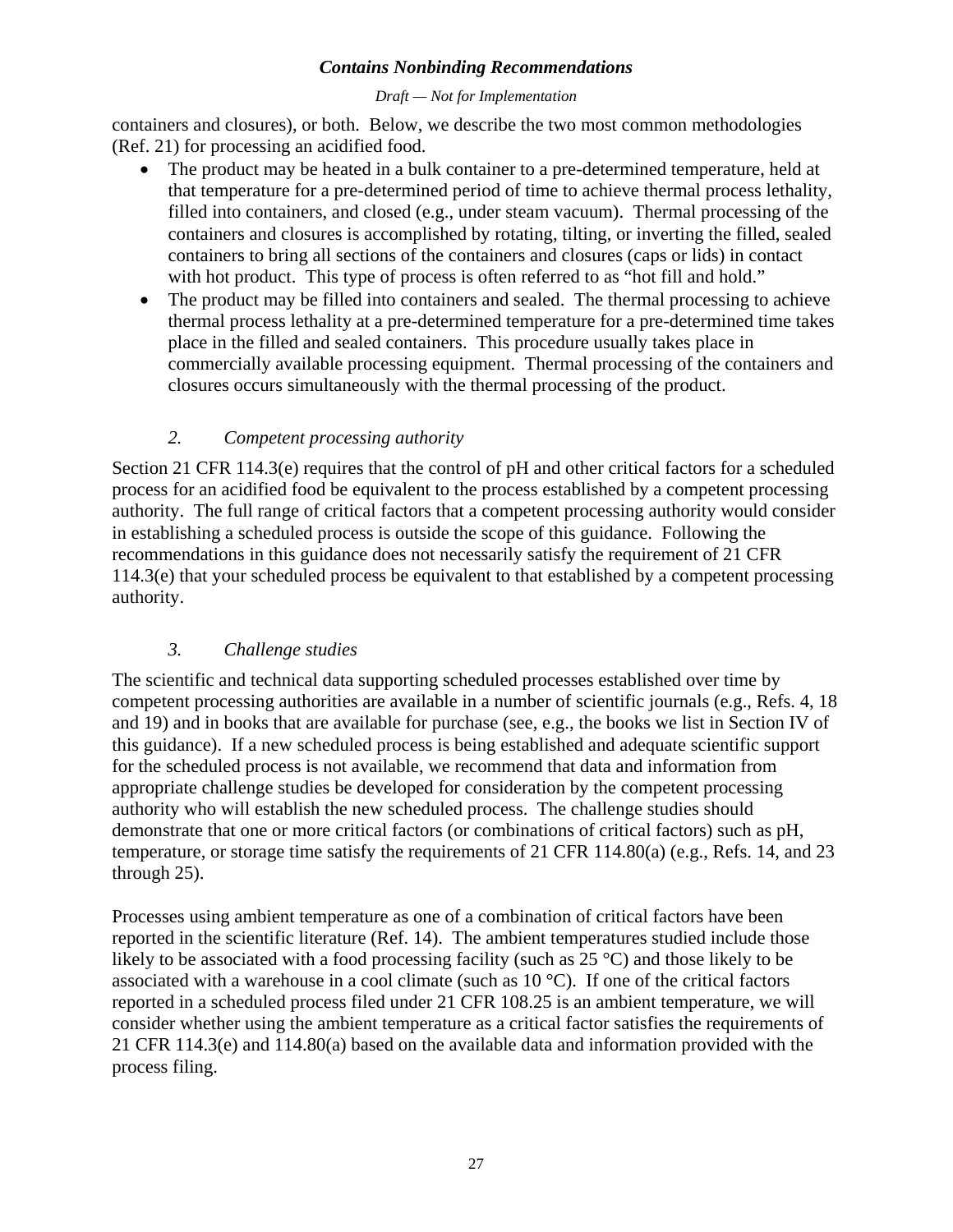*Draft — Not for Implementation* 

# *4. Potential for microbial contamination from packaging*

<span id="page-30-0"></span>Packaging such as containers and lids can be a source of microbiological contamination. The competent processing authority should consider the potential for such contamination when developing a scheduled process.

# *5. Adequacy of the Scheduled Process*

The scheduled process for acidified foods:

- Is the process selected by a processor as adequate for use under the conditions of manufacture for a food in achieving and maintaining a food that will not permit the growth of microorganisms having public health significance (see 21 CFR 114.3(e)), and
- Must be sufficient to destroy the vegetative cells of microorganisms of public health significance (see 21 CFR  $114.80(a)(1)$ ); and
- Must be sufficient to destroy the vegetative cells of microorganisms of nonhealth significance capable of reproducing in the food under the conditions in which the food is stored, distributed, retailed, and held by the user (see 21 CFR  $114.80(a)(1)$ ).

To be adequate in achieving and maintaining a food that will not permit the growth of microorganisms having public health significance, the scheduled process should be sufficient to destroy spores of those microorganisms of nonhealth significance capable of germinating and reproducing and increasing the pH of acidified foods above 4.6, unless permitted preservatives are used to prevent the growth of the microorganisms of non-health significance in lieu of thermal processing.

To be adequate in destroying the vegetative cells of microorganisms of public health significance, the scheduled process for acidified foods should be sufficient to destroy or prevent the presence of vegetative cells of pathogenic microorganisms, including pathogenic microorganisms (such as *E.* O157:H7, *L. monocytogenes* and *Salmonella* species) that are acidtolerant but do not produce spores.

Under 21 CFR  $108.25(c)(3)(ii)$ , we may request that a processor provide information we deem necessary to determine the adequacy of the process. Consistent with 21 CFR 114.3(b) and 114.80(a)(1), the requested information may include information related to:

- Adequacy of the process to destroy vegetative cells of microorganisms, including microorganisms of public health significance and microorganisms of nonhealth significance; and
- Adequacy of the process to destroy spores of microorganisms capable of germinating and reproducing and increasing the pH of acidified foods above 4.6.

# **K. Quality Control Procedures to Address Spoilage**

Under 21 CFR 114.80(a), you must employ appropriate quality control procedures to ensure that finished foods do not present a health hazard. We recommend that such quality control procedures include: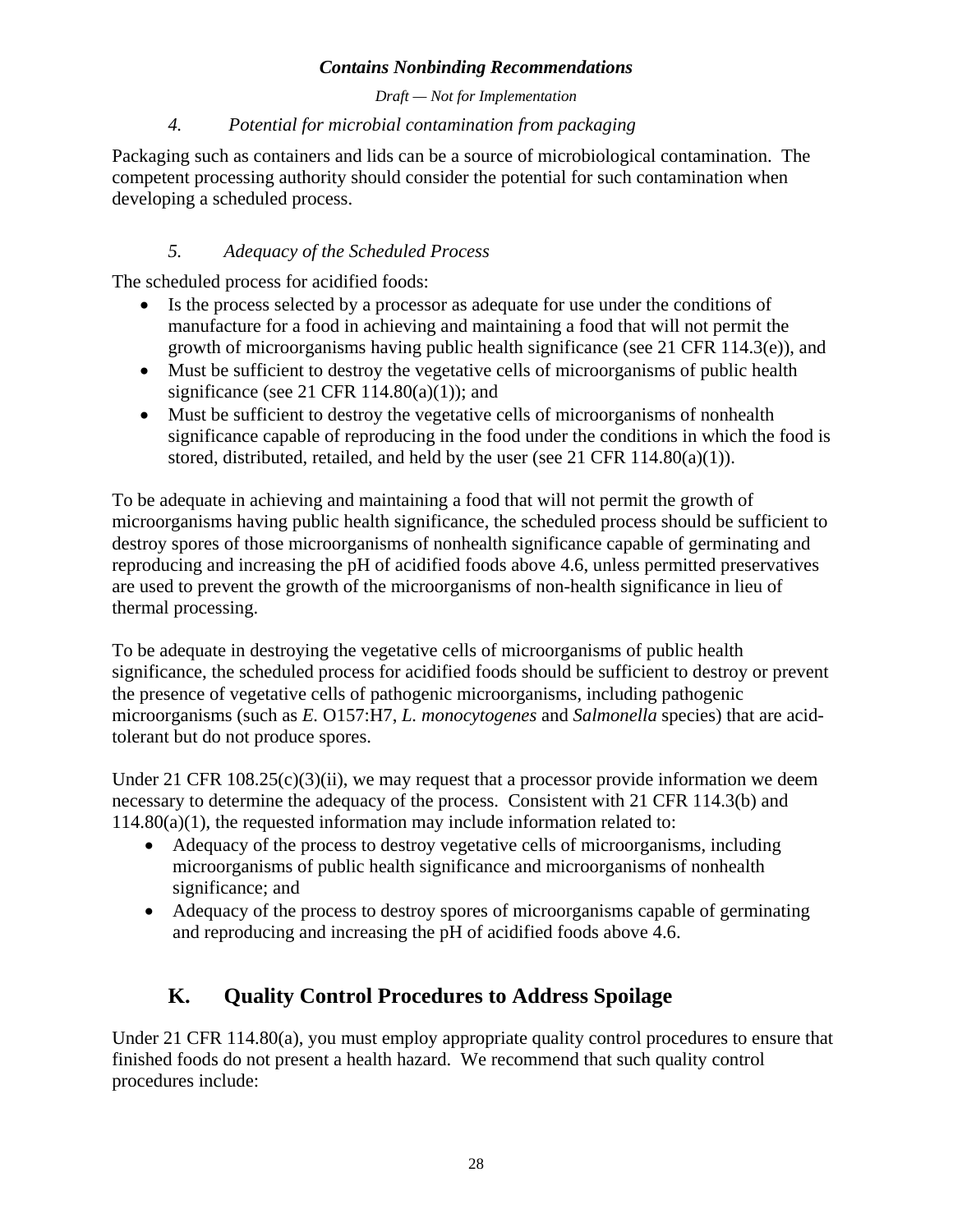*Draft — Not for Implementation* 

- <span id="page-31-0"></span>• Developing and implementing a written plan to systematically investigate manufactured lots for signs of spoilage;
- Promptly and thoroughly investigating the cause of any spoilage;
- Promptly taking corrective actions if spoilage occurs; and
- Documenting any investigation and corrective actions relevant to spoilage.

# **IV. Examples of Books Available for Purchase**

1. Stumbo CR. 1973. *Thermobacteriology In Food Processing*. New York: Academic Press.

2. Larousse J, and Brown B. 1997. *Food Canning Technology*. New York: Wiley-VCH.

3. Barrett DM, Somogyi L, and Ramaswamy HS. 2004. *Processing Fruits: Science and Technology*. Boca Raton, FL: CRC Press.

4. Lund BM, Baird-Parker TC, and Gould GW. 2000. *Microbiological Safety and Quality of Food*. Gaithersburg, MD: Aspen Publishers.

5. National Canners Association Research Laboratories. 1968. *Laboratory Manual for Food Canners and Processors*. Westport, CT: AVI Pub. Co.

6. Nelson P, and Tressler D. 1980. *Fruit and Vegetable Juice Processing Technology*. Westport, CT: AVI Pub. Co.

7. Pflug IJ. 2003. Microbiology and Engineering of Sterilization Processes.  $11<sup>th</sup>$  edition. Minneapolis: Environmental Sterilization Laboratory.

# **V. References**

We have placed the following references on display in the Division of Dockets Management, Food and Drug Administration, 5630 Fishers Lane, rm. 1061, Rockville, MD 20852. You may see them at that location between 9 a.m. and 4 p.m., Monday through Friday. As of September 24, 2010, FDA had verified the Web site address for the references it makes available as hyperlinks from the Internet copy of this guidance, but FDA is not responsible for any subsequent changes to Non-FDA Web site references after September 24, 2010.

1. Shapiro RL, Hatheway C, and Swerdlow DL. 1998. Botulism in the United States: A Clinical and Epidemiologic Review. *Annals of Internal Medicine* 129 (3): 221-228.

2. Larousse J, and Brown B. 1997. Thermobacteriology. In *Food Canning Technology*, eds J Larousse and B Brown, 117-150. New York: Wiley-VCH.

3. Fields M, Zamora A, and Bradsher M. 1977. Microbiological analysis of home canned tomatoes and green beans. *Journal of Food Science* 42: 931-934.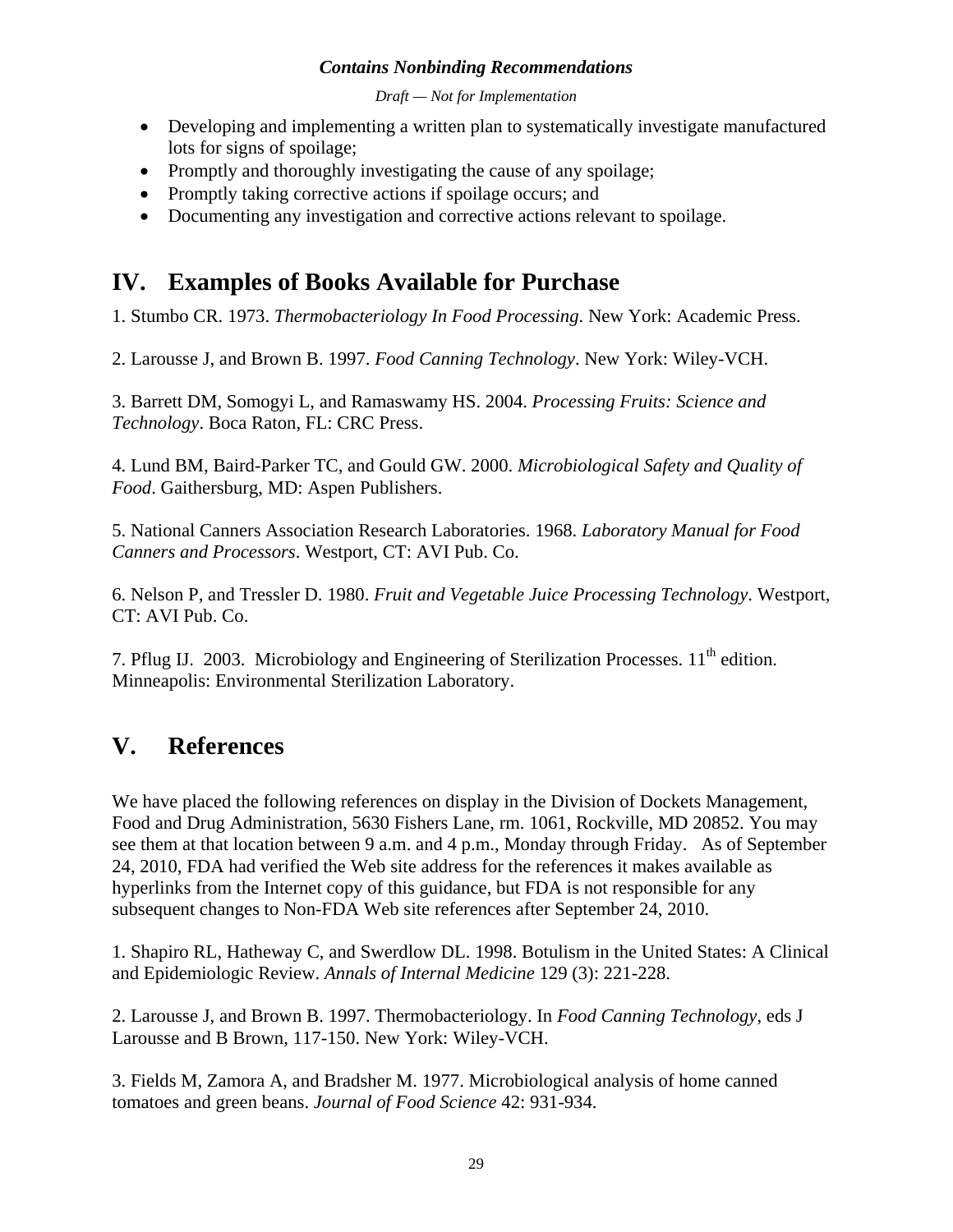*Draft — Not for Implementation* 

4. Odlaug TE, and Pflug IJ. 1978. *Clostridium Botulinum* and Acid Foods. *Journal of Food Protection* 41 (7): 566-573.

5. Institute of Food Technologists. 2001. [Evaluation and Definition of Potentially Hazardous](http://www.fda.gov/Food/ScienceResearch/ResearchAreas/SafePracticesforFoodProcesses/ucm094145.htm)  [Foods. Chapter 3](http://www.fda.gov/Food/ScienceResearch/ResearchAreas/SafePracticesforFoodProcesses/ucm094145.htm). IFT/FDA Contract No. 223-98-2333.

6. Montville T. 1982. Metabiotic effect of *Bacillus licheniformis* on *Clostridium botulinum*: Implications for Home Canned Tomatoes. *Applied and Environmental Microbiology* 44 (2): 334- 338.

7. Young-Perkins K, and Merson R. 1987. *Clostridium botulinurn* Spore Germination, Outgrowth, and Toxin Production Below pH 4.6; Interactions Between pH, Total Acidity, and Buffering Capacity. *Journal of Food Science* 52 (4): 1084-1088.

8. Al Dujaili J, and Anderson RE. 1991. Aciduric, pH-Elevating *Bacillus* which Cause Noneffervescent Spoilage of Underprocessed Tomatoes. *Journal of Food Science* 56 (6): 1611- 1613.

9. Rodriguez J, Cousin M, and Nelson P. 1992. Evaluation of anaerobic growth of *Bacillus licheniformis* and *Bacillus subtilis* in tomato juice. *Journal of Food Protection* 9: 672-677.

10. Centers for Disease Control and Prevention. 1996. Outbreak of *Escherichia coli* O157:H7 infections associated with drinking unpasteurized commercial apple juice--British Columbia, California, Colorado, and Washington, October 1996. *MMWR. Morb. Mortal. Wkly. Rep* 45 (44): 975.

11. Parish ME. 1997. Public health and nonpasteurized fruit juices. *Crit. Rev Microbiol.* 23 (2): 109-119.

12. Centers for Disease Control and Prevention. 1999. Outbreak of *Salmonella* serotype Muenchen infections associated with unpasteurized orange juice--United States and Canada, June 1999. *MMWR. Morb. Mortal. Wkly. Rep* 48 (27): 582-585.

13. Breidt F, Jr., Hayes JS, Osborne JA, and McFeeters RF. 2005. Determination of 5-log pathogen reduction times for heat-processed, acidified vegetable brines. *J Food Prot.* 68 (2): 305-310.

14. Breidt F, Jr., Hayes J, and McFeeters RF. 2007. Determination of 5-log reduction times for food pathogens in acidified cucumbers during storage at 10 and 25 degrees C. *J Food Prot.* 70 (11): 2638-2641.

15. U.S. Food and Drug Administration. [Establishment Registration and Process Filing.](http://www.fda.gov/Food/FoodSafety/Product-SpecificInformation/AcidifiedLow-AcidCannedFoods/EstablishmentRegistrationThermalProcessFiling/default.htm)

16. U.S. Food and Drug Administration. [Instructions for Establishment Registration and](http://www.fda.gov/Food/FoodSafety/Product-SpecificInformation/AcidifiedLow-AcidCannedFoods/EstablishmentRegistrationThermalProcessFiling/Instructions/default.htm)  [Processing Filing for Acidified and Low-Acid Canned Foods. Table of Contents. 1997.](http://www.fda.gov/Food/FoodSafety/Product-SpecificInformation/AcidifiedLow-AcidCannedFoods/EstablishmentRegistrationThermalProcessFiling/Instructions/default.htm)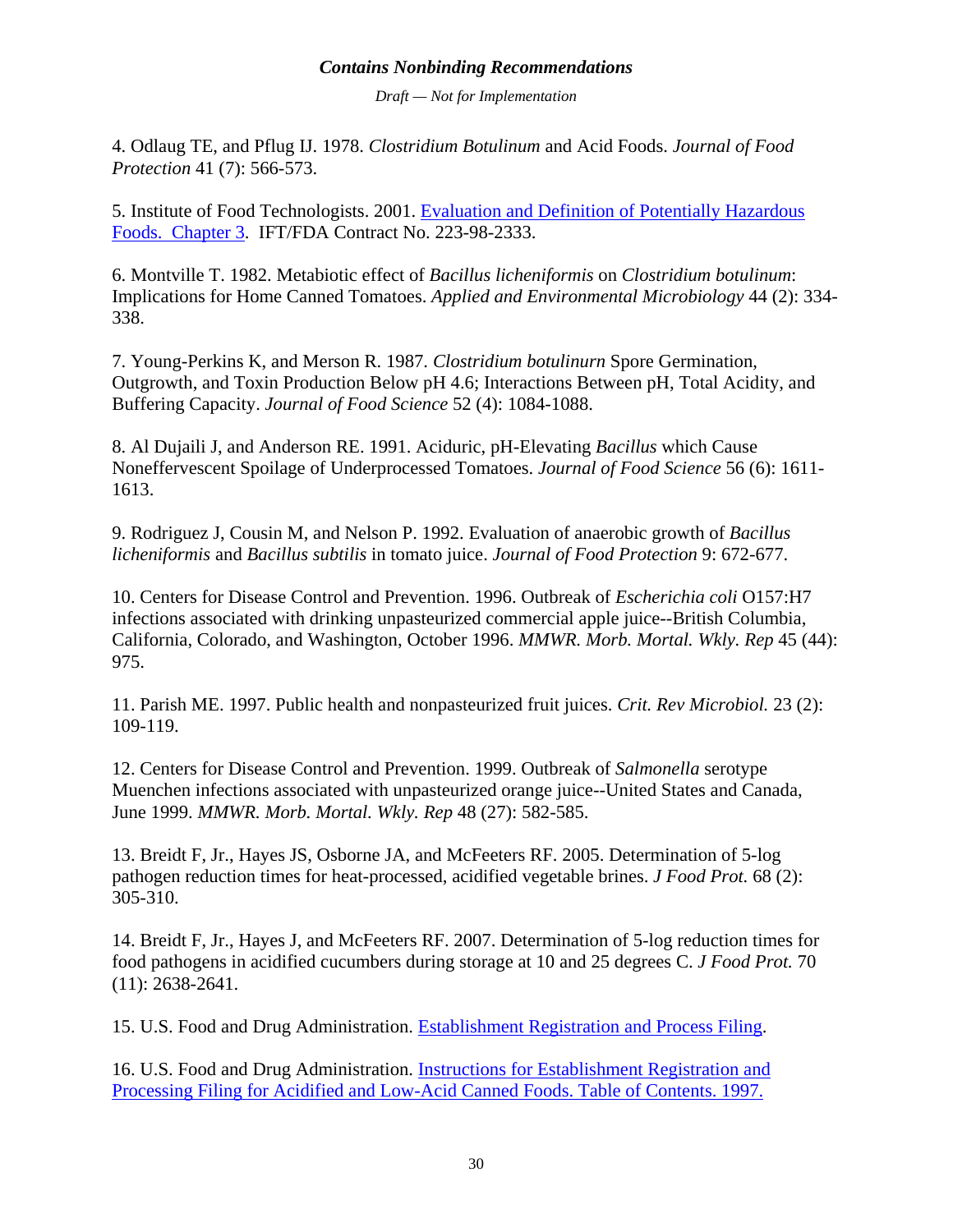*Draft — Not for Implementation* 

<span id="page-33-0"></span>17. Brown KL. 2000. Control of bacterial spores. *Br Med Bull* 56 (1): 158-171.

18. Montville T, and Sapers G. 1981. Thermal resistance of spores from pH elevating strains of *Bacillus licheniformis*. *Journal of Food Science* 46: 1710-1712.

19. Rodrigo M, Martinez A, Sanchis J, Trama J, and Giner V. 1990. Determination of Hot-Fill-Hold-Cool Process Specifications for Crushed Tomatoes. *Journal of Food Science* 55 (4): 1029- 1032.

20. Larousse J, and Brown B. 1997. Heat Penetration in Canned Foods - Theoretical Considerations. In *Food Canning Technology*, eds J Larousse and B Brown, 383-423. New York: Wiley-VCH.

21. Larousse J, and Brown B. 1997. Thermal Processing. In *Food Canning Technology*, eds J Larousse and B Brown, 377-382. New York: Wiley-VCH.

22. Stumbo CR. 1973. *Thermobacteriology In Food Processing*. New York: Academic Press.

23. Beuchat L, Ryu J-H, Adler B, and Harrison M. 2006. Death of *Salmonella*, *Escherichia coli* O157:H7, and *Listeria monocytogenes* in Shelf-Stable, Dairy-Based, Pourable Salad Dressings. *Journal of Food Protection* 69 (4): 801-814.

24. Notermans S, Veld P, Wijtzes T, and Mead GC. 1993. A user's guide to microbial challenge testing for ensuring the safety and stability of food products. *Food Microbiology* 10 (2): 145-157.

25. Vestergaard EM. 2001. Building Product Confidence with Challenge Studies. *Dairy, Food and Environmental Sanitation* 21 (3): 206-209.

# **Appendix 1. Examples of the Application of Tables 2 Through 6 For Evaluating An Acid Food Containing Small Amounts of Low-Acid Food(s)**

# *Example 1: Tomato Salsa Manufactured by Company A*

- Description of product:
	- o Processed tomatoes (acidified to pH 4.0);
	- o Previously acidified onions, garlic, and green peppers;
	- o Salt, spices;
	- o Finished equilibrium pH: 4.1.
- Table 2: Step A: None of the ingredients are acid foods; the ingredients with a pH of 4.6 or below are all acidified foods.
- STOP evaluating whether the product is an acid food containing small amounts of lowacid food(s). You should consider that your product:
	- o Is NOT an acid food containing small amounts of low-acid food(s); and
	- o May be COVERED by 21 CFR part 114.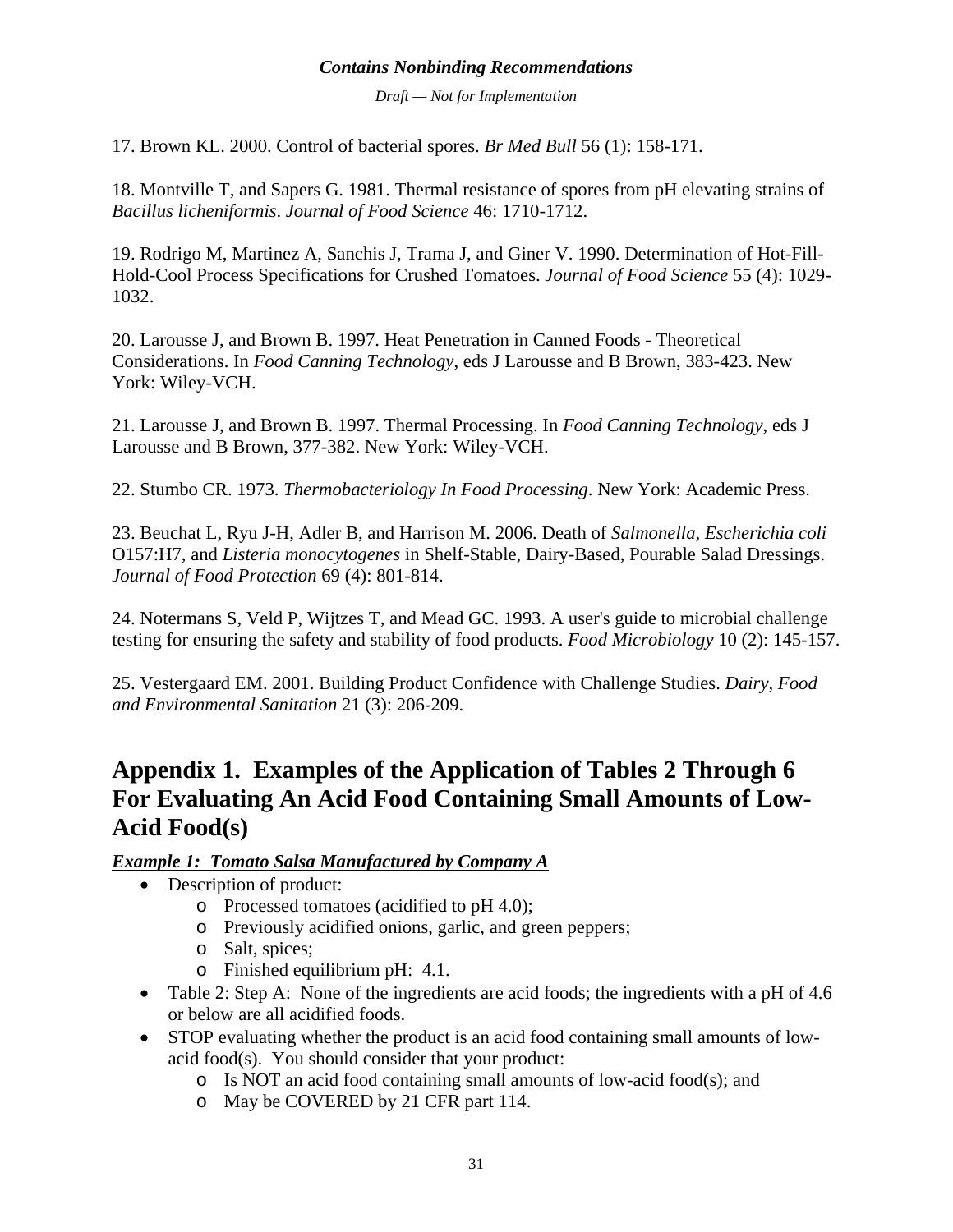#### *Draft — Not for Implementation*

- Evaluate the product based on the characteristics of its ingredients.
	- o The ingredients with a pH of 4.6 or below are all acidified foods;
	- o The product has a finished equilibrium pH of 4.6 or below;
	- o The water activity of tomatoes is greater than 0.85;
- You should consider that your product is COVERED by 21 CFR part 114.

# *Example 2: Tomato Salsa Manufactured by Company B*

- Description of product:
	- o Processed tomatoes (acidified to pH 4.0);
	- o Fresh onions, garlic, and green peppers;
	- o Salt, spices;
	- o Finished equilibrium pH: 4.1.
- Table 2, Step A: None of the ingredients are acid foods; the ingredients with a pH of 4.6 or below are all acidified foods.
- STOP evaluating whether the product is an acid food containing small amounts of lowacid food(s). You should consider that your product:
	- o Is NOT an acid food containing small amounts of low-acid food(s); and
	- o May be COVERED by 21 CFR part 114.
- Evaluate the product based on the characteristics of its ingredients.
	- o The ingredients with a pH of 4.6 or below are all acidified foods;
	- o The product has a finished equilibrium pH of 4.6 or below;
	- o The water activity of tomatoes is greater than 0.85;
- You should consider that your product is COVERED by 21 CFR part 114.

# *Example 3: Tomato Salsa Manufactured by Company C*

- Description of product:
	- o A variety of vine-ripened fresh tomatoes that naturally has a pH of 4.4;
	- o Fresh onions, garlic, and green peppers;
	- o Salt, spices;
	- o Finished equilibrium pH: 4.5.
- Table 2, Step A: The product contains an acid food (tomatoes with a natural pH of 4.4). PROCEED to Step B.
- Table 2, Step B: The product contains low-acid ingredients (fresh onions, garlic, green peppers, salt, and spices). PROCEED to Step C.
- Table 2, Step C: The finished equilibrium pH of the product is below 4.6. PROCEED to Step D.
- Table 2, Step D: The product is not a water-based liquid. PROCEED to Step E.
- Table 2, Step E: None of the listed exclusions (for water activity, carbonated beverage, or refrigeration) apply. PROCEED to Step F.
- Table 2, Step F: The product does not contain any acidified foods. PROCEED to Table 3.
- Table 3, Step G:
	- o The weight of all acid ingredients (fresh tomatoes) is 480 pounds;
	- o The weight of all low-acid ingredients (fresh onions, garlic, peppers, salt, and spices) is 20 pounds;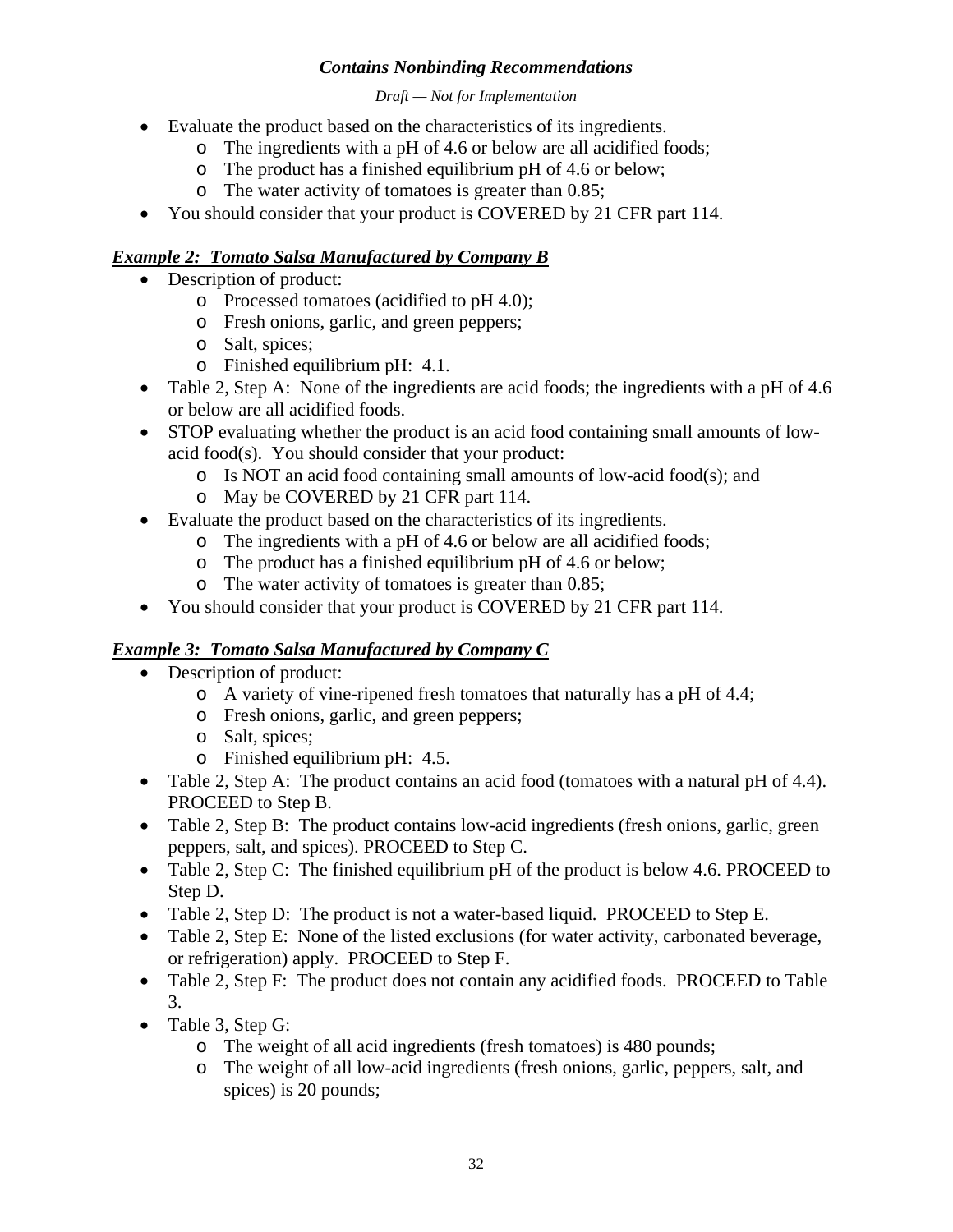*Draft — Not for Implementation* 

- o The total weight of all ingredients is 500 pounds;
- o The percent of low-acid ingredients is 4 percent (20 pounds/500 pounds) i.e., less than 10 percent.
- o PROCEED to Table 4.
- Table 4, Step H: The predominant acid food is fresh tomatoes; the pH of this variety of fresh tomatoes is 4.4, i.e., greater than 4.2.
- STOP: You should consider the product to be COVERED by 21 CFR part 114.

# *Example 4: Applesauce Made from Fresh McIntosh Apples and Fresh Dates, Manufactured by Company D*

- Description of product:
	- o Fresh McIntosh apples (natural pH of 3.4);
	- o Fresh dates (natural pH of 4.7);
	- o Finished equilibrium pH: 3.5.
- Table 2, Step A: The product contains an acid food (fresh apples). PROCEED to Step B.
- Table 2, Step B: The product contains a low-acid ingredient (fresh dates). PROCEED to Step C.
- Table 2, Step C: The finished equilibrium pH of the product is below 4.6. PROCEED to Step D.
- Table 2, Step D: The product is not a water-based liquid. PROCEED to Step E.
- Table 2, Step E: None of the listed exclusions (for water activity, carbonated beverage, or refrigeration) apply. PROCEED to Step F.
- Table 2, Step F: The product does not contain any acidified foods. PROCEED to Table 3.
- Table 3, Step G:
	- o The weight of all acid ingredients (fresh apples) is 490 pounds;
	- o The weight of all low-acid ingredients (fresh dates) is 10 pounds;
	- o The total weight of all ingredients is 500 pounds;
	- o The percent of low-acid ingredients is 2 percent (10 pounds/500 pounds) i.e., less than 10 percent.
	- o Proceed to Table 4.
- Table 4, Step H: The predominant acid food is apples; the pH of the fresh apples is 3.4, i.e., less than 4.2. PROCEED to Table 5.
- Table 5, Step I: The finished equilibrium pH of the applesauce with added fresh dates is 3.5, i.e., less than 4.4. PROCEED to Table 6.
- Table 6, Step J: The equilibrium pH of the predominant acid food (fresh apples) is  $\langle 3.8$ . PROCEED to Step L.
- Table 6, Step L: The shift in pH is 0.1 (3.5 3.4), which is  $< 0.4$ . You should consider that:
	- o The resultant finished equilibrium pH of your product does not differ significantly from that of the predominant acid food; and
	- o Your product is EXCLUDED from the coverage of 21 CFR part 114.

# *Example 5: Applesauce Made from Fresh McIntosh Apples and Fresh Dates, Manufactured by Company E*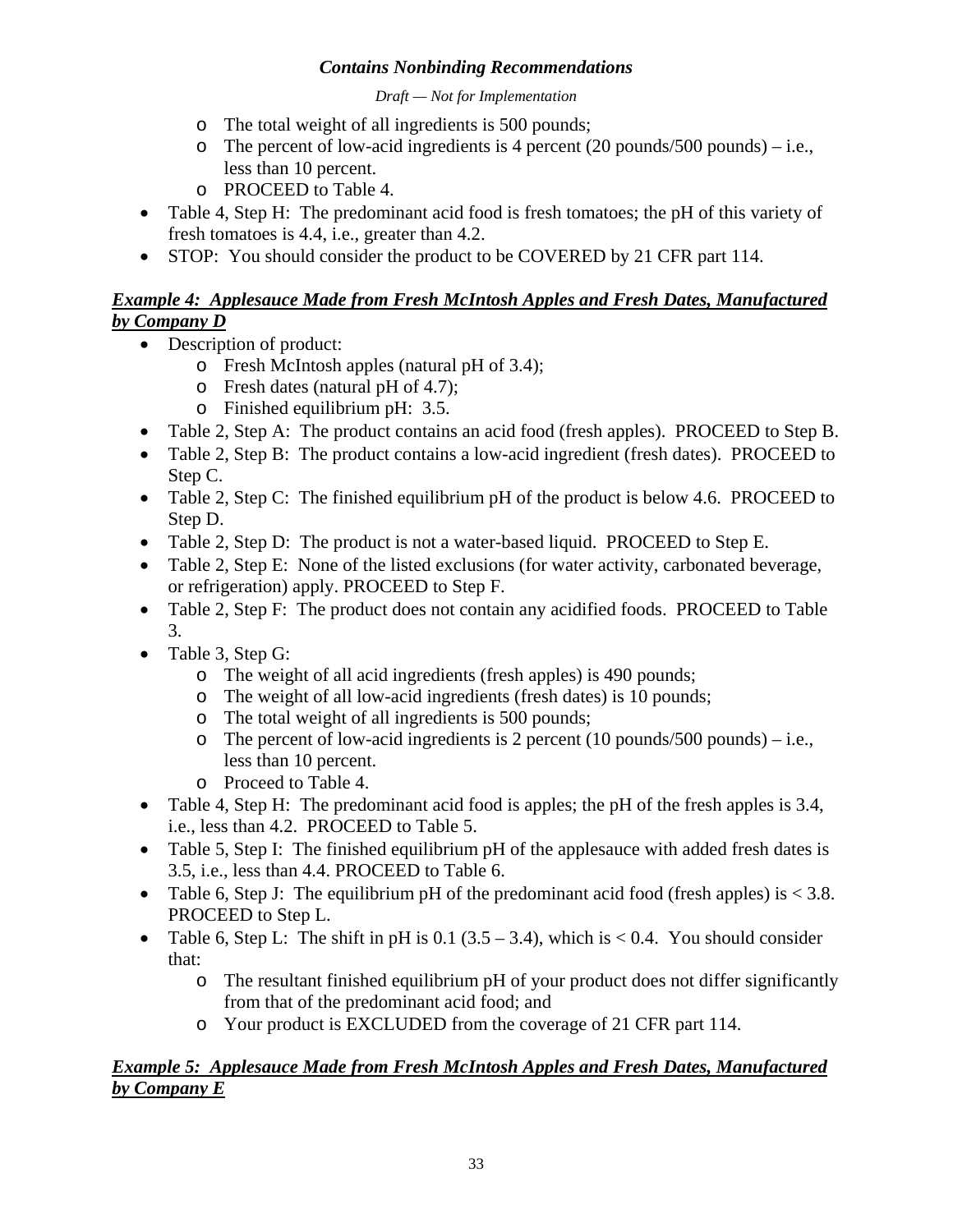*Draft — Not for Implementation* 

- Description of product:
	- o Fresh McIntosh apples (natural pH of 3.4);
	- o Fresh dates (natural pH of 4.7);
	- o Finished equilibrium pH: 3.7.
- Table 2, Step A: The product contains an acid food (fresh apples). PROCEED to Step B.
- Table 2, Step B: The product contains a low-acid ingredient (fresh dates). PROCEED to Step C.
- Table 2, Step C: The finished equilibrium pH of the product is less than 4.6. PROCEED to Step D.
- Table 2, Step D: The product is not a water-based liquid. PROCEED to Step E.
- Table 2, Step E: None of the listed exclusions (for water activity, carbonated beverage, or refrigeration) apply. PROCEED to Step F.
- Table 2, Step F: The product does not contain any acidified foods. PROCEED to Table 3.
- Table 3, Step G:
	- o The weight of all acid ingredients (fresh apples) is 440 pounds;
	- o The weight of all low-acid ingredients (fresh dates) is 60 pounds;
	- o The total weight of all ingredients is 500 pounds;
	- $\circ$  The percent of low-acid ingredients is 12 percent (60 pounds/500 pounds) i.e., greater than 10 percent.
- STOP. You should consider that:
	- o The amount of low-acid food is not a small amount; and
	- o Your product is COVERED by 21 CFR part 114.

# *Example 6: Applesauce Made from Fresh Delicious Apples and Fresh Figs, Manufactured by Company F*

- Description of product:
	- o Fresh Delicious apples (natural pH of 3.9);
	- o Fresh figs (natural pH of 5.7);
	- o Finished equilibrium pH: 4.3.
- Table 2, Step A: The product contains an acid food (fresh apples). PROCEED to Step B.
- Table 2, Step B: The product contains a low-acid ingredient (fresh figs). PROCEED to Step C.
- Table 2, Step C: The finished equilibrium pH of the product is less than 4.6. PROCEED to Step D.
- Table 2, Step D: The product is not a water-based liquid. PROCEED to Step E.
- Table 2, Step E: None of the listed exclusions (for water activity, carbonated beverage, or refrigeration) apply. PROCEED to Step F.
- Table 2, Step F: The product does not contain any acidified foods. PROCEED to Table 3.
- Table 3, Step G:
	- o The weight of all acid ingredients (fresh apples) is 450 pounds;
	- o The weight of all low-acid ingredients (figs) is 50 pounds;
	- o The total weight of all ingredients is 500 pounds;
	- o The percent of low-acid ingredients is 10 percent (50 pounds/500 pounds).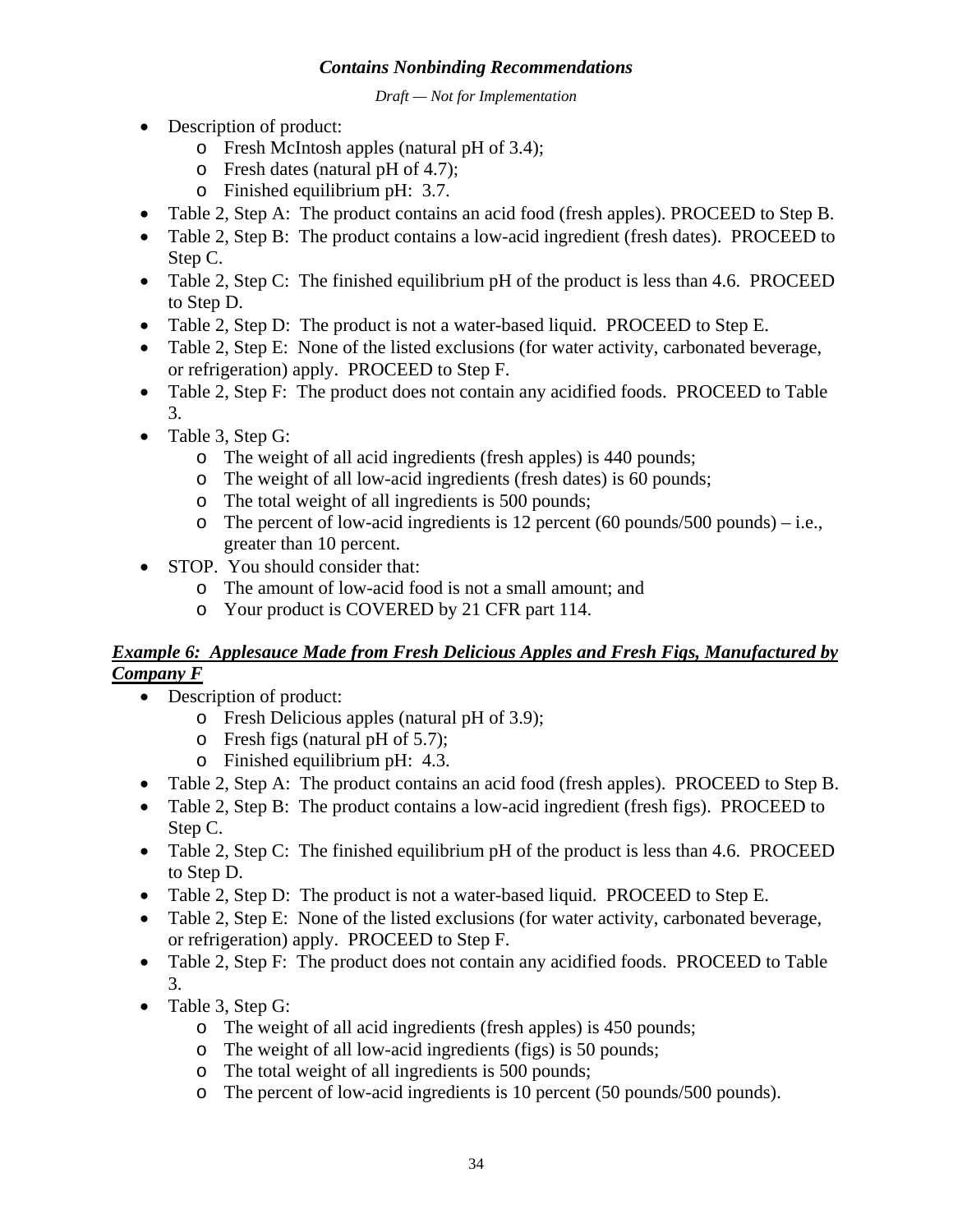*Draft — Not for Implementation* 

o Proceed to Table 4.

- Table 4, Step H: The predominant acid food is apples; the pH of the fresh apples is 3.9, i.e., less than 4.2. PROCEED to Table 5.
- Table 5, Step I: The finished equilibrium pH of the applesauce with added figs is 4.3, i.e., less than 4.4. PROCEED to Table 6.
- Table 6, Step J: The equilibrium pH of the predominant acid food (fresh apples) is 3.9, i.e., 3.8 or more and less than 4.2. PROCEED to Step K.
- Table 6, Step K: The shift in pH is 0.4 (4.3 3.9), which is  $> 0.3$ . You should consider that:
	- o The resultant finished equilibrium pH of your product differs significantly from that of the predominant acid food; and
	- o Your product is COVERED by 21 CFR part 114.

# *Example 7: Barbecue Sauce Manufactured by Company G*

- Description of product:
	- o Vinegar (pH of 2.5);
	- o Tomato paste (pH of 4.0);
	- o High fructose corn syrup, modified food starch, molasses, spices, and flavors;
	- o Equilibrium pH of the mixture of vinegar and tomato paste: 3.0;
	- o Finished equilibrium pH: 3.7.
- Table 2, Step A: The product contains an acid (vinegar) and an acid food (tomato paste). PROCEED to Step B.
- Table 2, Step B: The product contains low-acid ingredients (high fructose corn syrup, modified food starch, molasses, spices, and flavors). PROCEED to Step C.
- Table 2, Step C: The finished equilibrium pH of the product is less than 4.6. PROCEED to Step D.
- Table 2, Step D: The product is not a water-based liquid. PROCEED to Step E.
- Table 2, Step E: None of the listed exclusions (for water activity, carbonated beverage, or refrigeration) apply. PROCEED to Step F.
- Table 2, Step F: The product does not contain any acidified foods. PROCEED to Table 3.
- Table 3, Step G:
	- o The weight of all acid ingredients (fresh apples) is 450 pounds;
	- o The weight of all low-acid ingredients (high fructose corn syrup, modified food starch, molasses, spices, and flavors) is 50 pounds;
	- o The total weight of all ingredients is 500 pounds;
	- o The percent of low-acid ingredients is 10 percent (50 pounds/500 pounds).
	- o Proceed to Table 4.
- Table 4, Step H: The predominant acid or acid food is the mixture of vinegar and tomato paste. The pH of the mixture is 3.0, i.e., less than 4.2. PROCEED to Table 5.
- Table 5, Step I: The finished equilibrium pH of the barbecue sauce is 3.7, i.e., less than 4.4. PROCEED to Table 6.
- Table 6, Step J: The equilibrium pH of the predominant acid or acid food (mixture of vinegar and tomato paste) is 3.0, i.e., less than 3.8. PROCEED to Step L.
- Table 6, Step L: The shift in pH is  $0.7 (3.7 3.0)$ , i.e.,  $> 0.4$ . You should consider that: